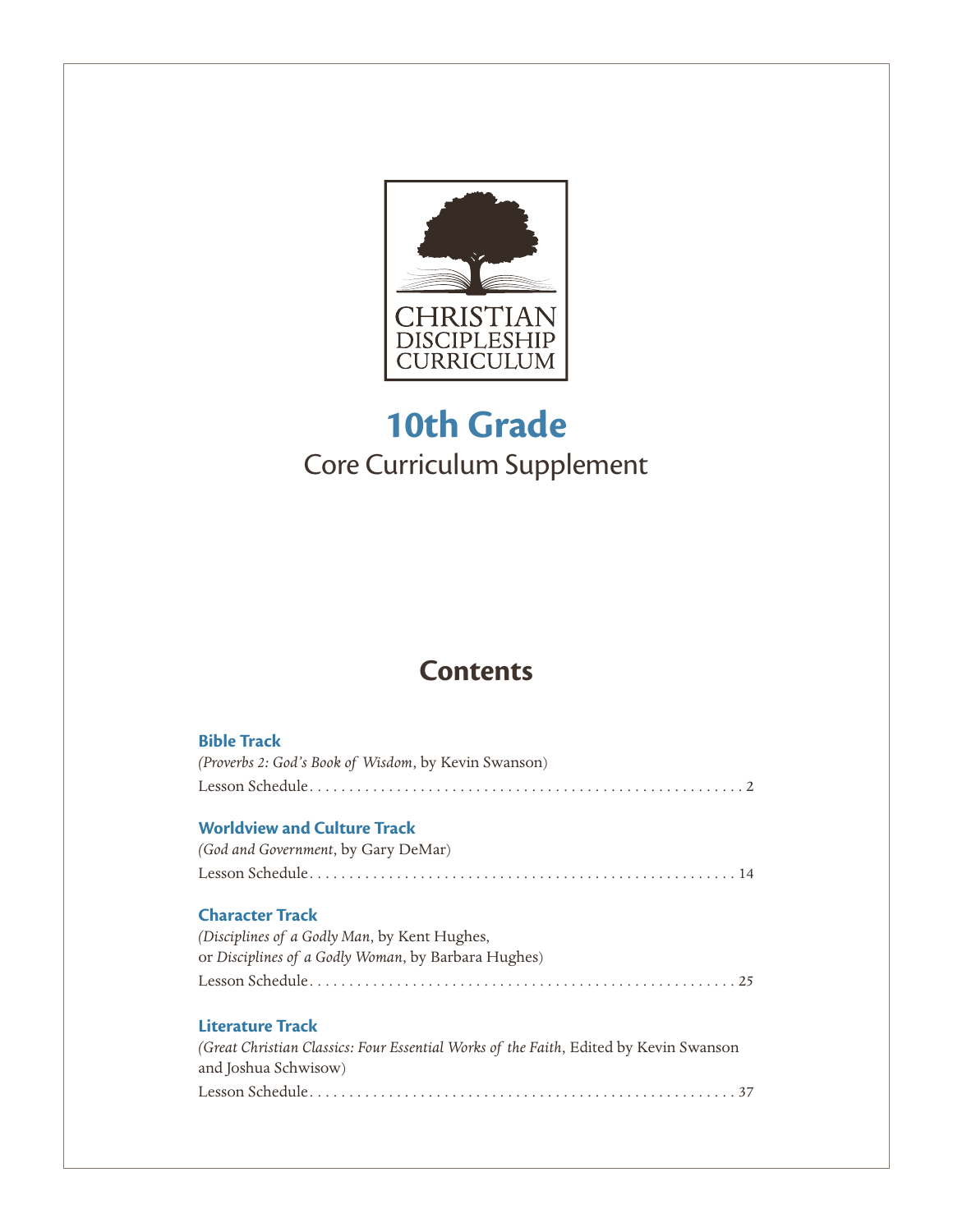# **Bible Track**

*Proverbs 2: God's Book of Wisdom*, by Kevin Swanson

## **Suggested Daily Schedule**

1st Semester—1st Quarter

## **Transcript Suggestions**

We recommend assigning this book ½ credit in the category of language arts or Bible.

| <b>Date</b>       | <b>Day</b>     | Assignment                                                                           | <b>Due Date</b> | Grade |
|-------------------|----------------|--------------------------------------------------------------------------------------|-----------------|-------|
|                   | $\mathbf{1}$   | Read Part 110: God, the Source and Answer<br><b>Discussion Questions</b>             |                 |       |
|                   | $\sqrt{2}$     |                                                                                      |                 |       |
| Week <sub>1</sub> | $\mathfrak{Z}$ | Read Part 111: How God Saves Us from Evil and<br><b>Answer Discussion Questions</b>  |                 |       |
|                   | $\overline{4}$ |                                                                                      |                 |       |
|                   | 5              | Read Part 112: God is Sovereign and Answer<br><b>Discussion Questions</b>            |                 |       |
|                   | $\mathbf{1}$   | Read Part 113: Leadership and Answer<br>Discussion                                   |                 |       |
|                   | $\sqrt{2}$     |                                                                                      |                 |       |
| Week <sub>2</sub> | $\mathfrak{Z}$ | Read Part 114: The Highway of the Upright and<br><b>Answer Discussion Questions</b>  |                 |       |
|                   | $\overline{4}$ |                                                                                      |                 |       |
|                   | 5              | Read Part 115: Associating with the Humble and<br><b>Answer Discussion Questions</b> |                 |       |
|                   | $\mathbf{1}$   | Read Part 116: Living Wisely and Answer<br><b>Discussion Questions</b>               |                 |       |
|                   | $\overline{2}$ |                                                                                      |                 |       |
| Week 3            | $\mathfrak{Z}$ | Read Part 117: The Power of the Tongue for<br>Good and Answer Discussion Questions   |                 |       |
|                   | $\overline{4}$ |                                                                                      |                 |       |
|                   | 5              | Read Part 118: Natural Man and Answer<br><b>Discussion Questions</b>                 |                 |       |

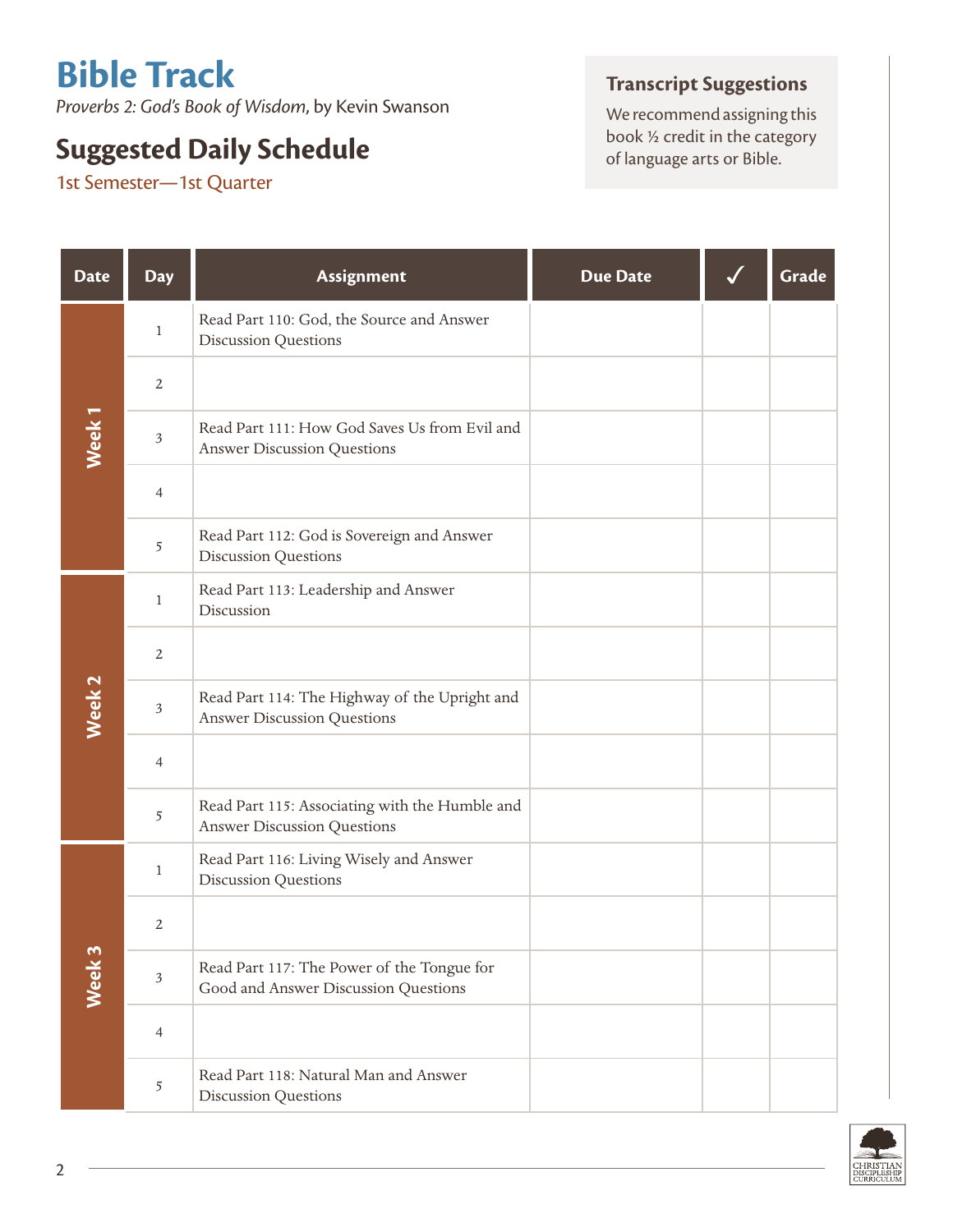| <b>Date</b> | <b>Day</b>     | Assignment                                                                       | <b>Due Date</b> | Grade |
|-------------|----------------|----------------------------------------------------------------------------------|-----------------|-------|
|             | $\,1$          | Read Part 119: Dangerous Men and Answer<br><b>Discussion Questions</b>           |                 |       |
|             | $\overline{2}$ |                                                                                  |                 |       |
| Week 4      | $\mathfrak{Z}$ | Read Part 119: Dangerous Men and Answer<br><b>Discussion Questions</b>           |                 |       |
|             | $\overline{4}$ | Read Part 119: Dangerous Men and Answer<br><b>Discussion Questions</b>           |                 |       |
|             | 5              | Read Part 119: Dangerous Men and Answer<br><b>Discussion Questions</b>           |                 |       |
|             | $\mathbf{1}$   | Read Part 122: Healthy Household Economies<br>and Answer Discussion Questions    |                 |       |
|             | $\overline{2}$ |                                                                                  |                 |       |
| Week 5      | $\mathfrak{Z}$ | Read Part 123: Real Scoundrels and Answer<br><b>Discussion Questions</b>         |                 |       |
|             | $\overline{4}$ |                                                                                  |                 |       |
|             | 5              | Read Part 124: Honorable Men and Fools and<br><b>Answer Discussion Questions</b> |                 |       |
|             | $\mathbf{1}$   | Read Part 125: Gifts and Friendships and Answer<br><b>Discussion Questions</b>   |                 |       |
|             | $\overline{2}$ |                                                                                  |                 |       |
| Week 6      | $\mathfrak{Z}$ | Read Part 126: Rebels and Fools and Answer<br><b>Discussion Questions</b>        |                 |       |
|             | 4              |                                                                                  |                 |       |
|             | 5              | Read Part 127: Rewarding Evil and Answer<br><b>Discussion Questions</b>          |                 |       |

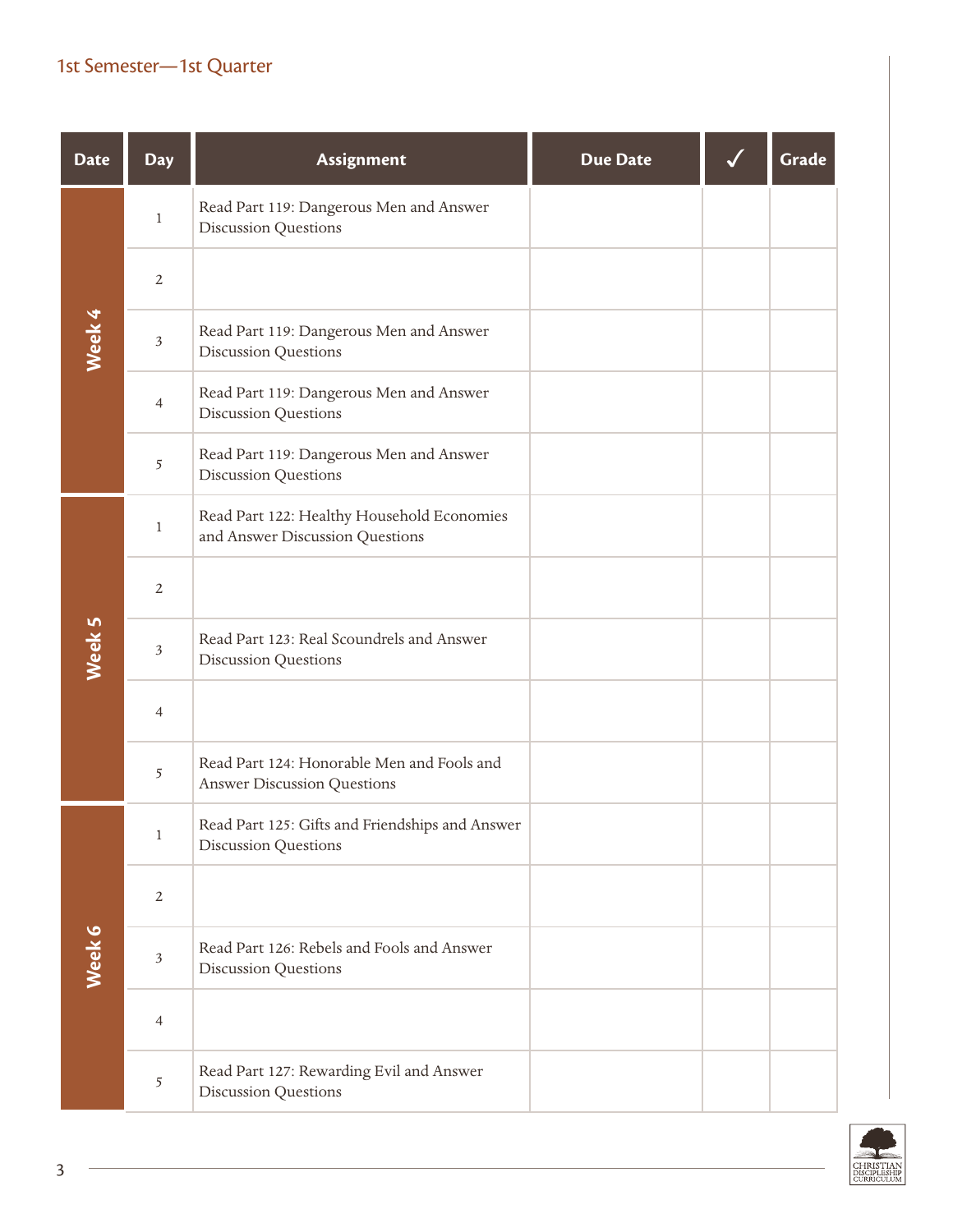| <b>Date</b> | <b>Day</b>     | Assignment                                                                                       | <b>Due Date</b> | Grade |
|-------------|----------------|--------------------------------------------------------------------------------------------------|-----------------|-------|
|             | $\mathbf{1}$   | Read Part 128: Friendship and Answer<br><b>Discussion Questions</b>                              |                 |       |
|             | $\overline{2}$ |                                                                                                  |                 |       |
| Week 7      | $\sqrt{3}$     | Read Part 129: Pride and Strife and Answer<br><b>Discussion Questions</b>                        |                 |       |
|             | $\overline{4}$ |                                                                                                  |                 |       |
|             | $\sqrt{5}$     | Read Part 130: Bribes and Wise Leadership and<br><b>Answer Discussion Questions</b>              |                 |       |
|             | $\mathbf{1}$   | Read Part 131: Vagabonds, Proud Academics, and<br>Shameful Sinners & Answer Discussion Questions |                 |       |
|             | $\overline{2}$ |                                                                                                  |                 |       |
| Week 8      | $\mathfrak{Z}$ | Read Part 132: Wise Words Vs. Foolish Policies                                                   |                 |       |
|             | $\overline{4}$ |                                                                                                  |                 |       |
|             | $\sqrt{5}$     | Read Part 133: Hurtful Words and Answer<br><b>Discussion Questions</b>                           |                 |       |
|             | 1              | Read Part 134: Destroying a Heritage and<br><b>Answer Discussion Questions</b>                   |                 |       |
|             | $\overline{2}$ |                                                                                                  |                 |       |
| Week 9      | $\sqrt{3}$     | Read Part 135: A Good Defense and Answer<br><b>Discussion Questions</b>                          |                 |       |
|             | $\overline{4}$ |                                                                                                  |                 |       |
|             | $\overline{5}$ | Read Part 136: Wise Counselors and Wounded<br>Spirits and Answer Discussion Questions            |                 |       |

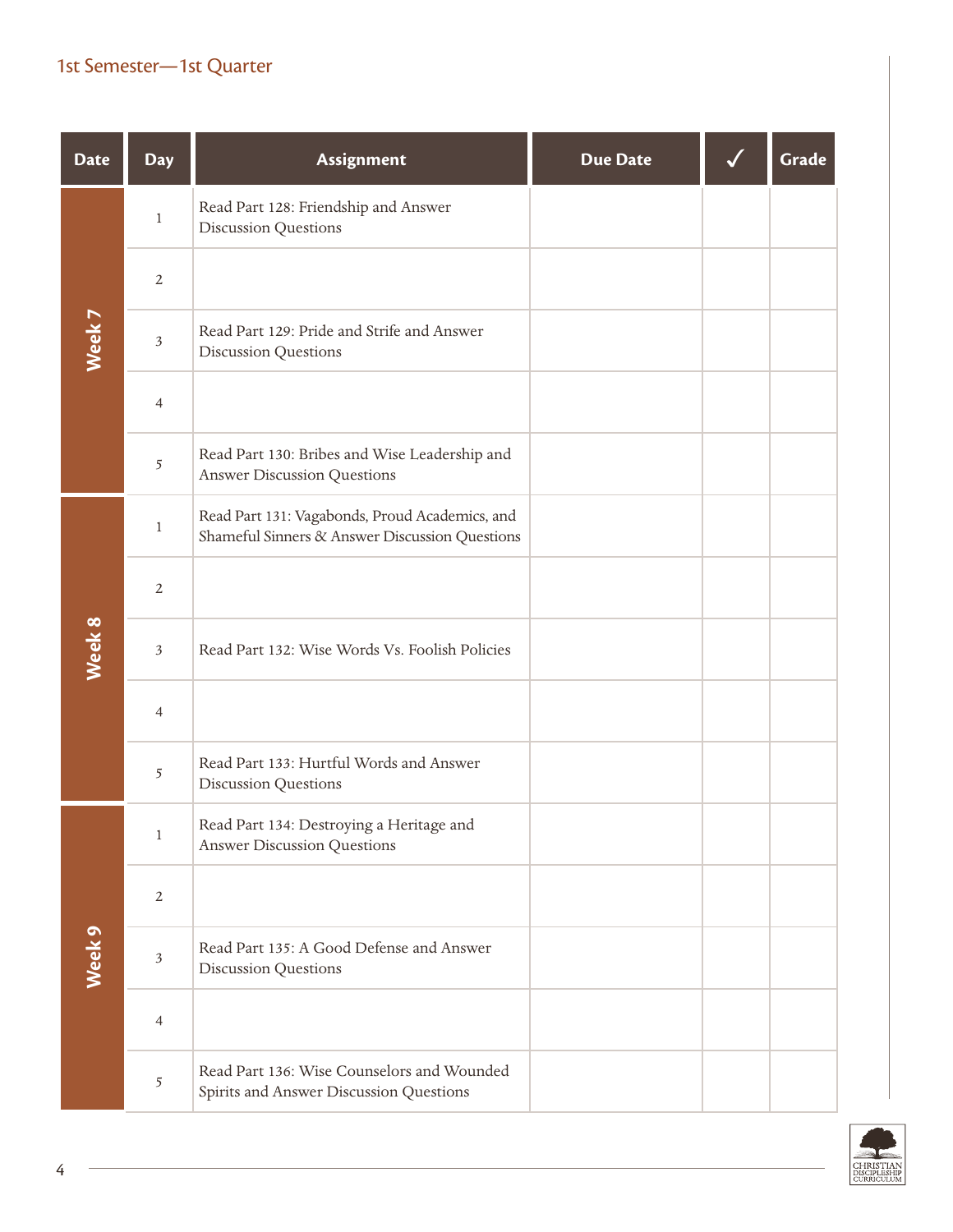| <b>Date</b>       | <b>Day</b>     | Assignment                                                                                  | <b>Due Date</b> | Grade |
|-------------------|----------------|---------------------------------------------------------------------------------------------|-----------------|-------|
|                   | $\,1$          | Read Part 137: Wise and Influential Men and<br><b>Answer Discussion Questions</b>           |                 |       |
|                   | $\overline{2}$ |                                                                                             |                 |       |
| Week <sub>1</sub> | $\mathfrak{Z}$ | Read Part 138: Resolving Conflicts and Answer<br><b>Discussion Questions</b>                |                 |       |
|                   | $\overline{4}$ |                                                                                             |                 |       |
|                   | 5              | Read Part 139: The Power of Words and Answer<br><b>Discussion Questions</b>                 |                 |       |
|                   | $\mathbf{1}$   | Read Part 140: Treasuring Relationships and<br><b>Answer Discussion Questions</b>           |                 |       |
|                   | $\overline{2}$ |                                                                                             |                 |       |
| Week <sub>2</sub> | $\mathfrak{Z}$ | Read Part 141: Foolish Hearts and Lips and<br><b>Answer Discussion Questions</b>            |                 |       |
|                   | $\overline{4}$ |                                                                                             |                 |       |
|                   | 5              | Read Part 142: The Problems of Poverty and<br>False Witness and Answer Discussion Questions |                 |       |
|                   | $\mathbf{1}$   | Read Part 143: The Prince and the Poor and<br><b>Answer Discussion Questions</b>            |                 |       |
|                   | $\overline{2}$ |                                                                                             |                 |       |
| Week 3            | $\mathfrak{Z}$ | Read Part 144: Fools and False Witnesses and<br><b>Answer Discussion Questions</b>          |                 |       |
|                   | $\overline{4}$ |                                                                                             |                 |       |
|                   | 5              | Read Part 145: Getting Angry and Answer<br><b>Discussion Questions</b>                      |                 |       |

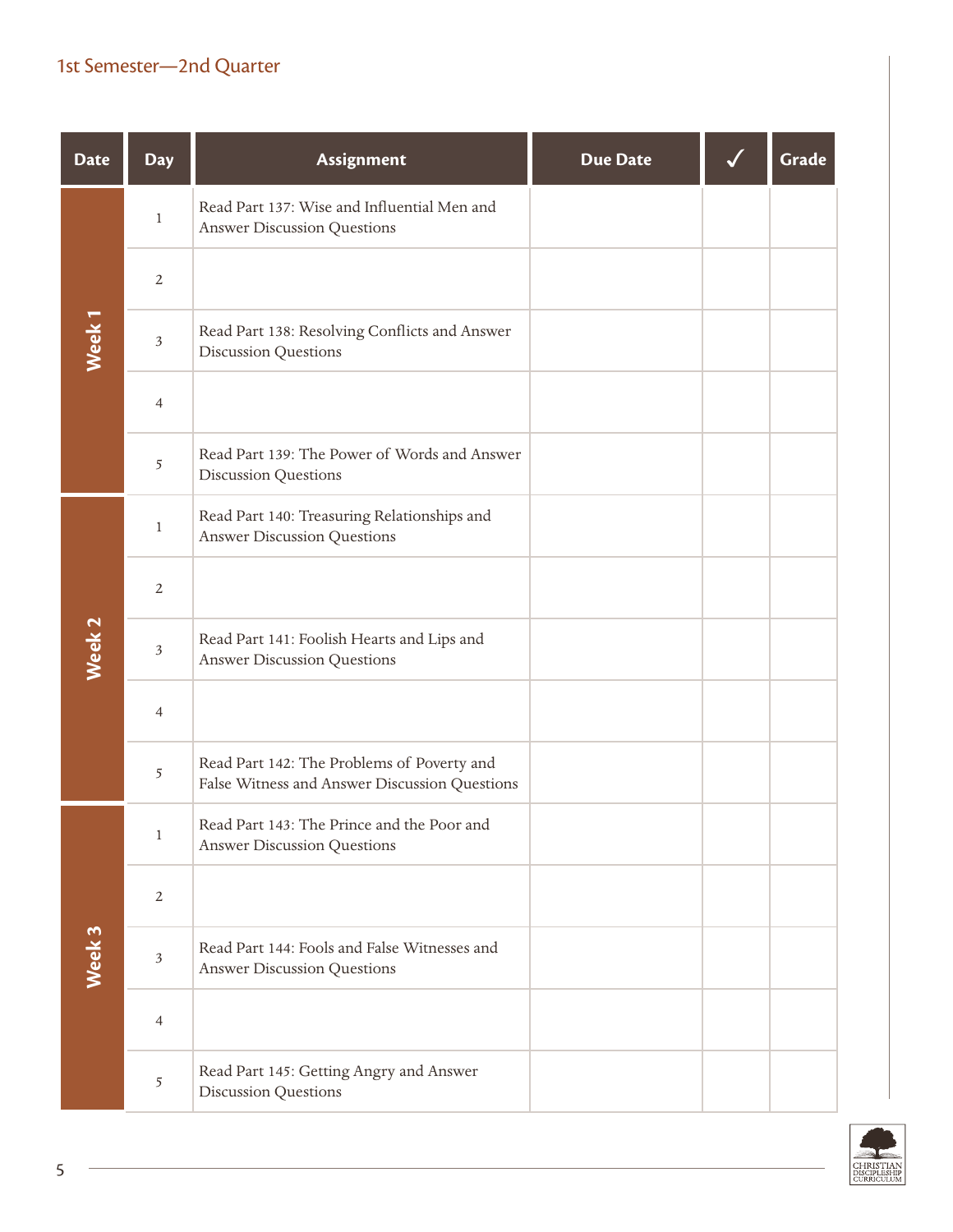| <b>Date</b> | <b>Day</b>     | Assignment                                                                            | <b>Due Date</b> | Grade |
|-------------|----------------|---------------------------------------------------------------------------------------|-----------------|-------|
|             | $\mathbf{1}$   | Read Part 146: Blessings and Curses for Families<br>and Answer Discussion Questions   |                 |       |
|             | $\overline{2}$ |                                                                                       |                 |       |
| Week 4      | $\sqrt{3}$     | Read Part 147: The Dangers of Sloth and<br>Negligence and Answer Discussion Questions |                 |       |
|             | $\overline{4}$ |                                                                                       |                 |       |
|             | $\sqrt{5}$     | Read Part 148: Pity for the Poor and Your Son<br>and Answer Discussion Questions      |                 |       |
|             | $\mathbf{1}$   | Read Part 149: Wise Counsel and Answer<br><b>Discussion Questions</b>                 |                 |       |
|             | $\overline{2}$ |                                                                                       |                 |       |
| Week 5      | $\sqrt{3}$     | Read Part 150: Two Basics - Fear and Love and<br><b>Answer Discussion Questions</b>   |                 |       |
|             | $\overline{4}$ |                                                                                       |                 |       |
|             | $\overline{5}$ | Read Part 151: Sloths and Scoffers and Answer<br><b>Discussion Questions</b>          |                 |       |
|             | $\mathbf{1}$   | Read Part 152: Wicked Sons and Ungodly<br>Teachers and Answer Discussion Questions    |                 |       |
|             | $\overline{2}$ |                                                                                       |                 |       |
| Week 6      | $\sqrt{3}$     | Read Part 153: Dangerous Fools and Answer<br><b>Discussion Questions</b>              |                 |       |
|             | $\overline{4}$ |                                                                                       |                 |       |
|             | $\sqrt{5}$     | Read Part 154: The Alcohol Trap and Answer<br><b>Discussion Questions</b>             |                 |       |

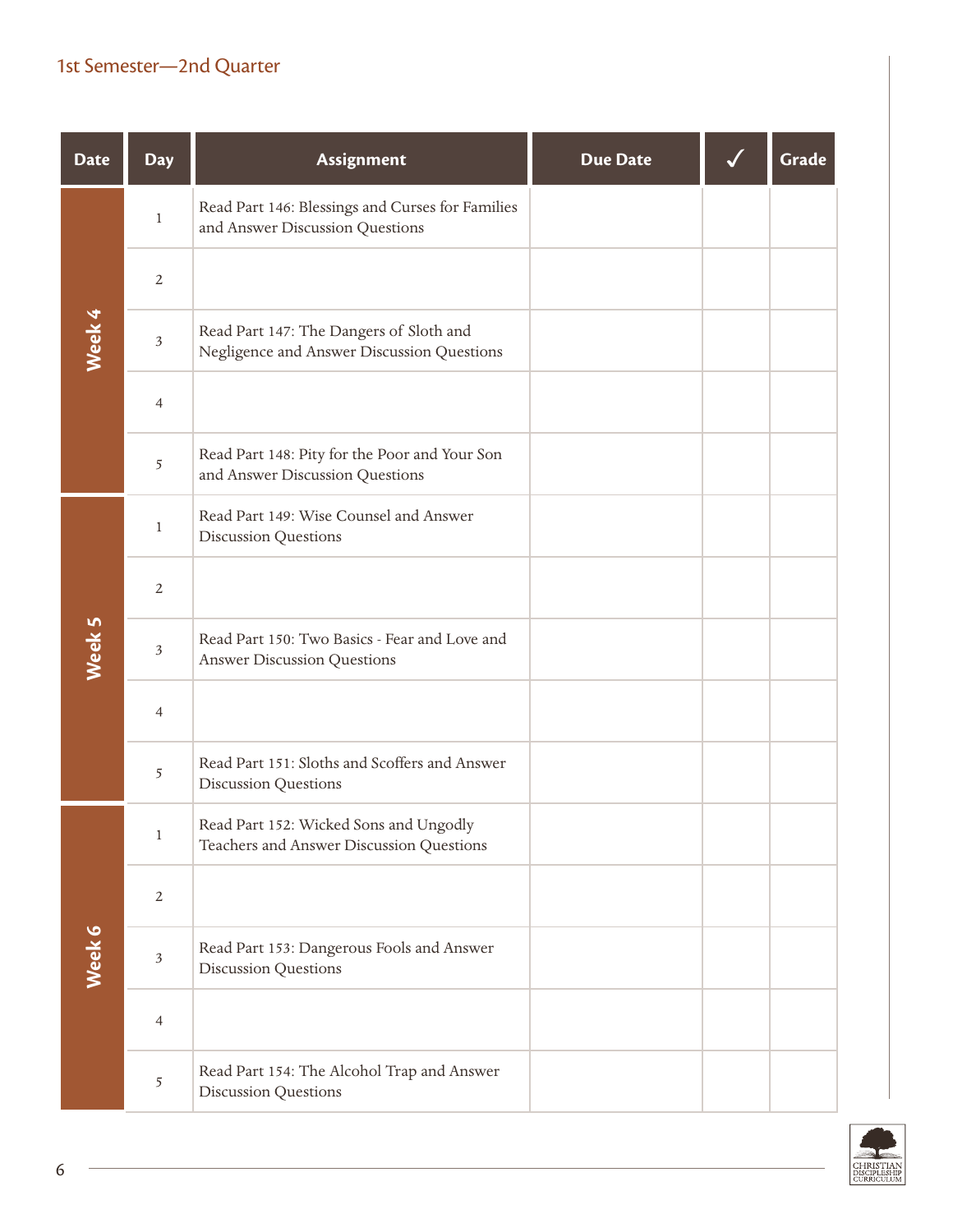| <b>Date</b>       | <b>Day</b>     | Assignment                                                                               | <b>Due Date</b> | Grade |
|-------------------|----------------|------------------------------------------------------------------------------------------|-----------------|-------|
|                   | $\mathbf{1}$   | Read Part 155: How to Deal with Strife and<br><b>Answer Discussion Questions</b>         |                 |       |
|                   | $\overline{2}$ |                                                                                          |                 |       |
| Week <sub>7</sub> | $\mathfrak{Z}$ | Read Part 156: Finding Wise Men and Faithful<br>Friends and Answer Discussion Questions  |                 |       |
|                   | $\overline{4}$ |                                                                                          |                 |       |
|                   | 5              | Read Part 157: Authentic Men and Righteous<br>Judges and Answer Discussion Questions     |                 |       |
|                   | $\mathbf{1}$   | Read Part 158: Sinless Perfection - Impossible<br>and Answer Discussion Questions        |                 |       |
|                   | $\overline{2}$ |                                                                                          |                 |       |
| Week 8            | $\sqrt{3}$     | Read Part 159: The Condition of the Heart<br>Revealed and Answer Discussion Questions    |                 |       |
|                   | $\overline{4}$ |                                                                                          |                 |       |
|                   | 5              | Read Part 160: Success in Economics and<br><b>Answer Discussion Questions</b>            |                 |       |
|                   | $\mathbf{1}$   | Read Part 161: Honesty in Teaching and<br>Business and Answer Discussion Questions       |                 |       |
|                   | $\sqrt{2}$     |                                                                                          |                 |       |
| Week <sub>9</sub> | $\mathfrak{Z}$ | Read Part 162: Wise Counselors and Foolish<br>Flatterers and Answer Discussion Questions |                 |       |
|                   | $\overline{4}$ |                                                                                          |                 |       |
|                   | 5              | Read Part 163: Cursing Parents and Getting Rich<br>Quick and Answer Discussion Questions |                 |       |

**Mid-Term Grade**

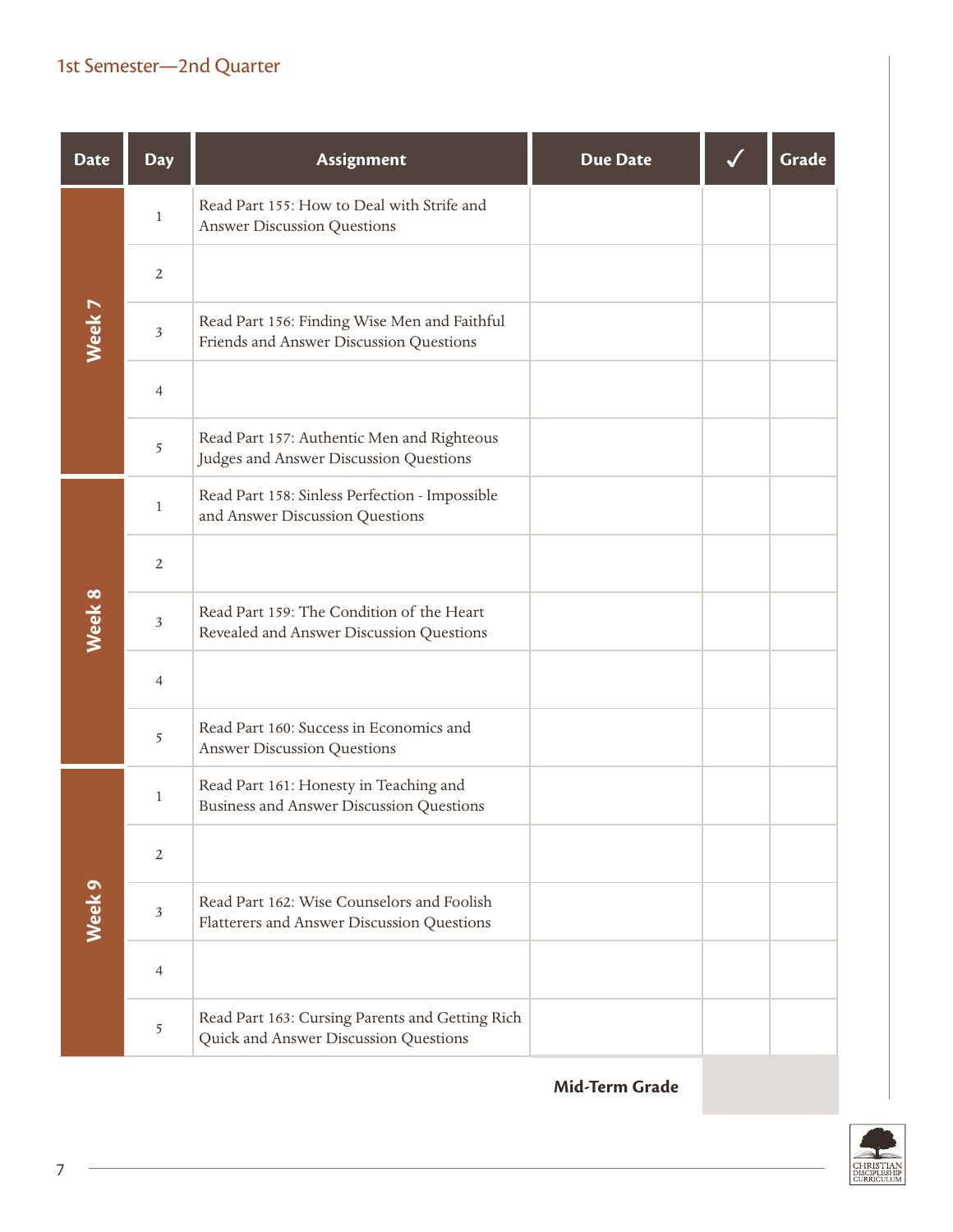| <b>Date</b>       | <b>Day</b>     | Assignment                                                                                   | <b>Due Date</b> | Grade |
|-------------------|----------------|----------------------------------------------------------------------------------------------|-----------------|-------|
|                   | $\mathbf{1}$   | Read Part 164: Vengeance and Mercy Belong to<br>God and Answer Discussion Questions          |                 |       |
|                   | $\overline{2}$ |                                                                                              |                 |       |
| Week <sub>1</sub> | $\mathfrak{Z}$ | Read Part 165: Reverencing God's Sovereignty<br>and Holiness and Answer Discussion Questions |                 |       |
|                   | $\overline{4}$ |                                                                                              |                 |       |
|                   | 5              | Read Part 166: What to Do with the Wicked and<br><b>Answer Discussion Questions</b>          |                 |       |
|                   | $\mathbf{1}$   | Read Part 167: Governing by Mercy and Truth<br>and Answer Discussion Questions               |                 |       |
|                   | $\overline{2}$ |                                                                                              |                 |       |
| Week <sub>2</sub> | $\mathfrak{Z}$ | Read Part 168: Strength, Wisdom, and Corporal<br>Punishment and Answer Discussion Questions  |                 |       |
|                   | $\overline{4}$ |                                                                                              |                 |       |
|                   | 5              | Read Part 169: God Relates to the Hearts of<br>Men and Answer Discussion Questions           |                 |       |
|                   | 1              | Read Part 170: What God Really Wants and<br><b>Answer Discussion Questions</b>               |                 |       |
|                   | $\overline{2}$ |                                                                                              |                 |       |
| Week 3            | $\mathfrak{Z}$ | Read Part 171: The Road to Riches and Answer<br><b>Discussion Questions</b>                  |                 |       |
|                   | $\overline{4}$ |                                                                                              |                 |       |
|                   | 5              | Read Part 172: The Thief and the Wayward Man<br>and Answer Discussion Questions              |                 |       |

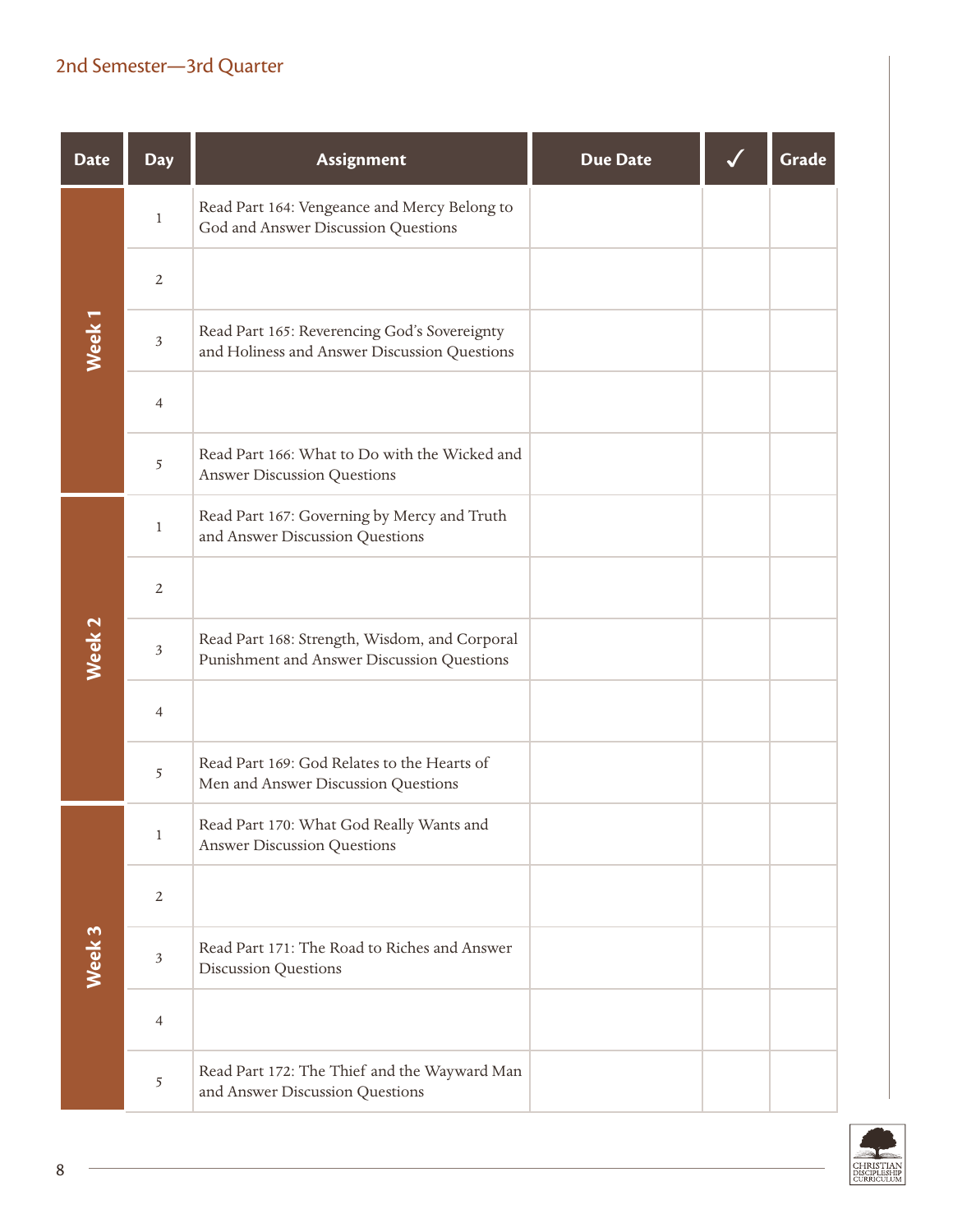| <b>Date</b> | <b>Day</b>     | Assignment                                                                                    | <b>Due Date</b> | Grade |
|-------------|----------------|-----------------------------------------------------------------------------------------------|-----------------|-------|
|             | $\mathbf{1}$   | Read Part 173: The Nagging Woman and Wicked<br>Friends and Answer Discussion Questions        |                 |       |
|             | $\overline{2}$ |                                                                                               |                 |       |
| Week 4      | $\mathfrak{Z}$ | Read Part 174: The Ignorant and the Scorners<br>and Answer Discussion Questions               |                 |       |
|             | $\overline{4}$ |                                                                                               |                 |       |
|             | 5              | Read Part 175: Giving to the Poor and Gifts for<br>Angry Men and Answer Discussion Questions  |                 |       |
|             | $\mathbf{1}$   | Read Part 176: God's Judgment and Answer<br><b>Discussion Questions</b>                       |                 |       |
|             | $\overline{2}$ |                                                                                               |                 |       |
| Week 5      | $\mathfrak{Z}$ | Read Part 177: An Infatuation with Pleasure and<br><b>Answer Discussion Questions</b>         |                 |       |
|             | $\overline{4}$ |                                                                                               |                 |       |
|             | 5              | Read Part 178: A Cursed House and a Blessed<br>House and Answer Discussion Questions          |                 |       |
|             | $\mathbf{1}$   | Read Part 179: Seeking God's Kingdom and His<br>Righteousness and Answer Discussion Questions |                 |       |
|             | $\overline{2}$ |                                                                                               |                 |       |
| Week 6      | $\mathfrak{Z}$ | Read Part 180: Bridling the Tongue and Proud<br>Wrath and Answer Discussion Questions         |                 |       |
|             | 4              |                                                                                               |                 |       |
|             | $\sqrt{5}$     | Read Part 181: The Root of Slothfulness and<br><b>Answer Discussion Questions</b>             |                 |       |

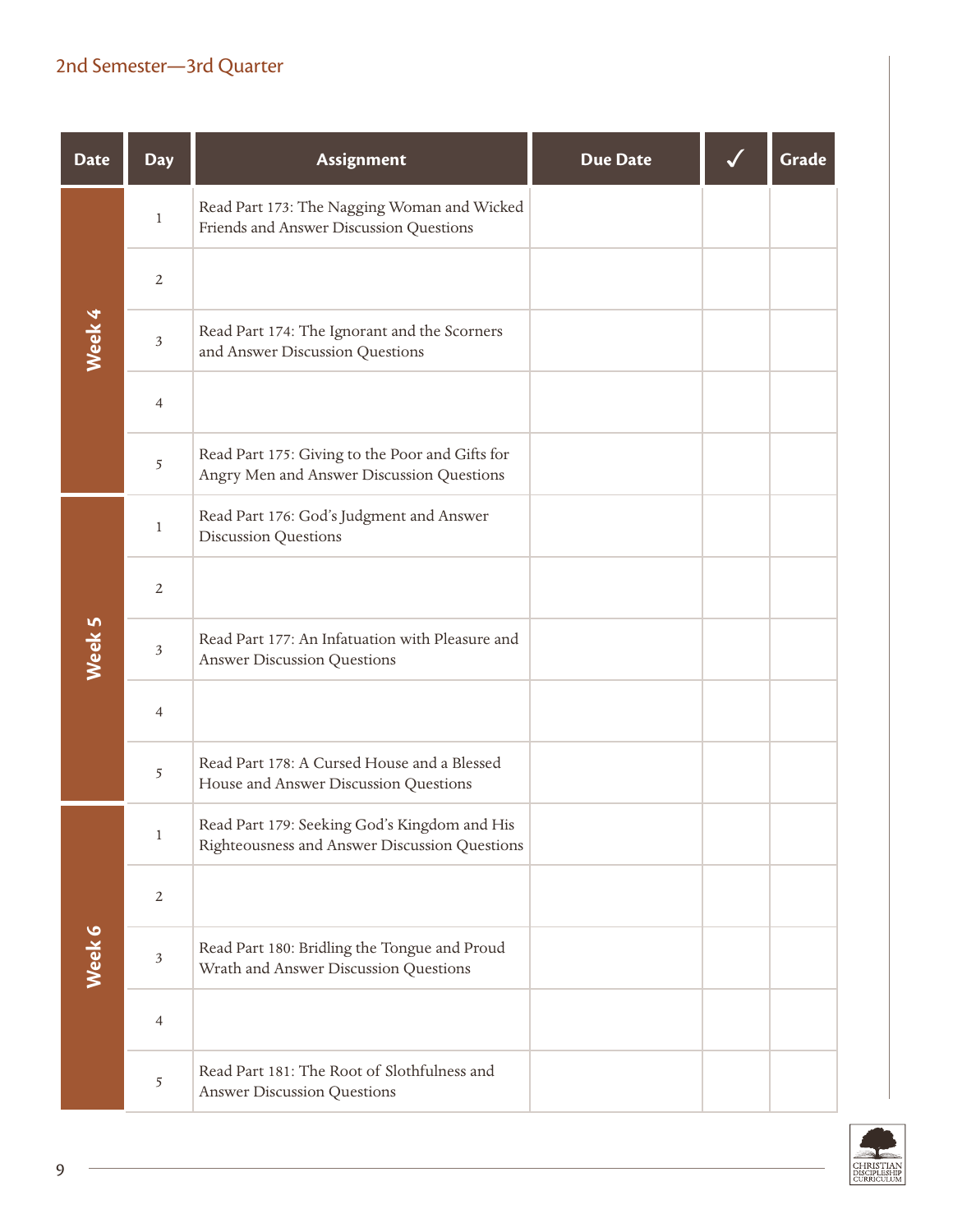| <b>Date</b>       | <b>Day</b>     | Assignment                                                                                           | <b>Due Date</b> | Grade |
|-------------------|----------------|------------------------------------------------------------------------------------------------------|-----------------|-------|
|                   | $\mathbf{1}$   | Read Part 182: False Sacrifices and False<br>Witnesses and Answer Discussion Questions               |                 |       |
|                   | $\overline{2}$ |                                                                                                      |                 |       |
| Week 7            | $\mathfrak{Z}$ | Read Part 183: Opposing God vs. Trusting God and<br>Walking in His Way & Answer Discussion Questions |                 |       |
|                   | $\overline{4}$ |                                                                                                      |                 |       |
|                   | 5              | Read Part 184: Trading Wealth for Relationships<br>and Answer Discussion Questions                   |                 |       |
|                   | $\mathbf{1}$   | Read Part 185: A Biblical View of Social Classes<br>and Answer Discussion Questions                  |                 |       |
|                   | $\overline{2}$ |                                                                                                      |                 |       |
| Week 8            | $\mathfrak{Z}$ | Read Part 186: What the Future Holds For Us<br>and Answer Discussion Questions                       |                 |       |
|                   | $\overline{4}$ |                                                                                                      |                 |       |
|                   | 5              | Read Part 187: Destructive People and Training<br>Children and Answer Discussion Questions           |                 |       |
|                   | $\mathbf{1}$   | Read Part 188: Debt Slavery and Answer<br><b>Discussion Questions</b>                                |                 |       |
|                   | 2              |                                                                                                      |                 |       |
| Week <sub>9</sub> | $\mathfrak{Z}$ | Read Part 189: The Charitable Soul and the<br>Contentious Soul & Answer Discussion Questions         |                 |       |
|                   | 4              |                                                                                                      |                 |       |
|                   | 5              | Read Part 190: Pureness of Heart and Truth and<br><b>Answer Discussion Questions</b>                 |                 |       |

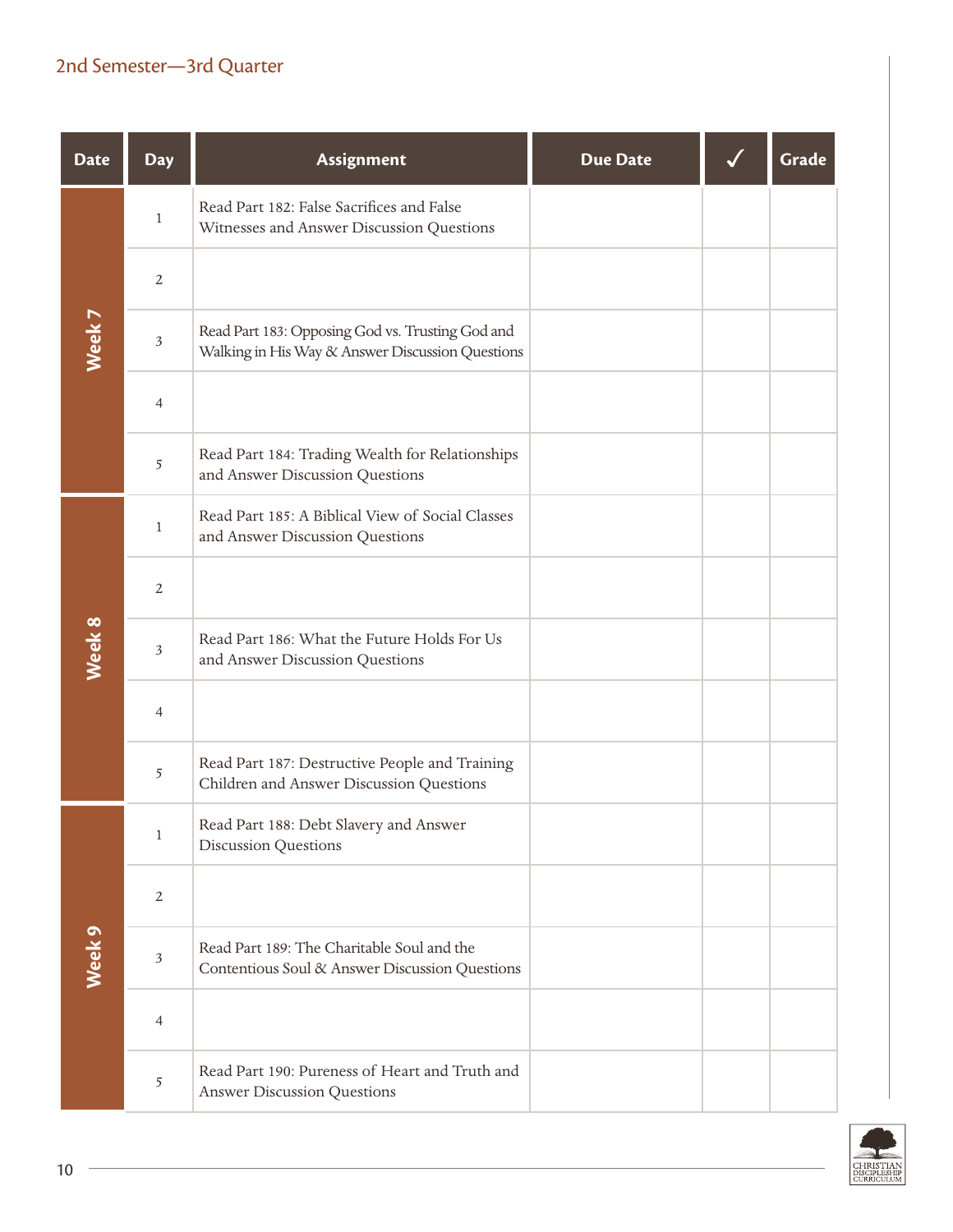| <b>Date</b>       | <b>Day</b>     | Assignment                                                                               | <b>Due Date</b> | Grade |
|-------------------|----------------|------------------------------------------------------------------------------------------|-----------------|-------|
|                   | $\mathbf{1}$   | Read Part 191: Dealing with the Obstacles and<br>Harlots and Answer Discussion Questions |                 |       |
|                   | $\overline{2}$ |                                                                                          |                 |       |
| Week <sub>1</sub> | $\mathfrak{Z}$ | Read Part 192: Foolish Children and Answer<br><b>Discussion Questions</b>                |                 |       |
|                   | $\overline{4}$ |                                                                                          |                 |       |
|                   | 5              | Read Part 193: A Brief Interlude - Are You<br>Listening? and Answer Discussion Questions |                 |       |
|                   | $\mathbf{1}$   | Read Part 194: Robbing the Poor and Answer<br><b>Discussion Questions</b>                |                 |       |
|                   | $\overline{2}$ |                                                                                          |                 |       |
| Week <sub>2</sub> | $\mathfrak{Z}$ | Read Part 195: The Angry Man and Answer<br><b>Discussion Questions</b>                   |                 |       |
|                   | $\overline{4}$ |                                                                                          |                 |       |
|                   | 5              | Read Part 196: Property Rights and Influential<br>Men and Answer Discussion Questions    |                 |       |
|                   | $\mathbf{1}$   | Read Part 197: Overdosing on Chocolate Cream<br>Pie and Answer Discussion Questions      |                 |       |
|                   | $\overline{2}$ |                                                                                          |                 |       |
| Week 3            | $\mathfrak{Z}$ | Read Part 198: The Money God and Answer<br><b>Discussion Questions</b>                   |                 |       |
|                   | 4              |                                                                                          |                 |       |
|                   | $\sqrt{5}$     | Read Part 199: The Evil Eye and Answer<br><b>Discussion Questions</b>                    |                 |       |

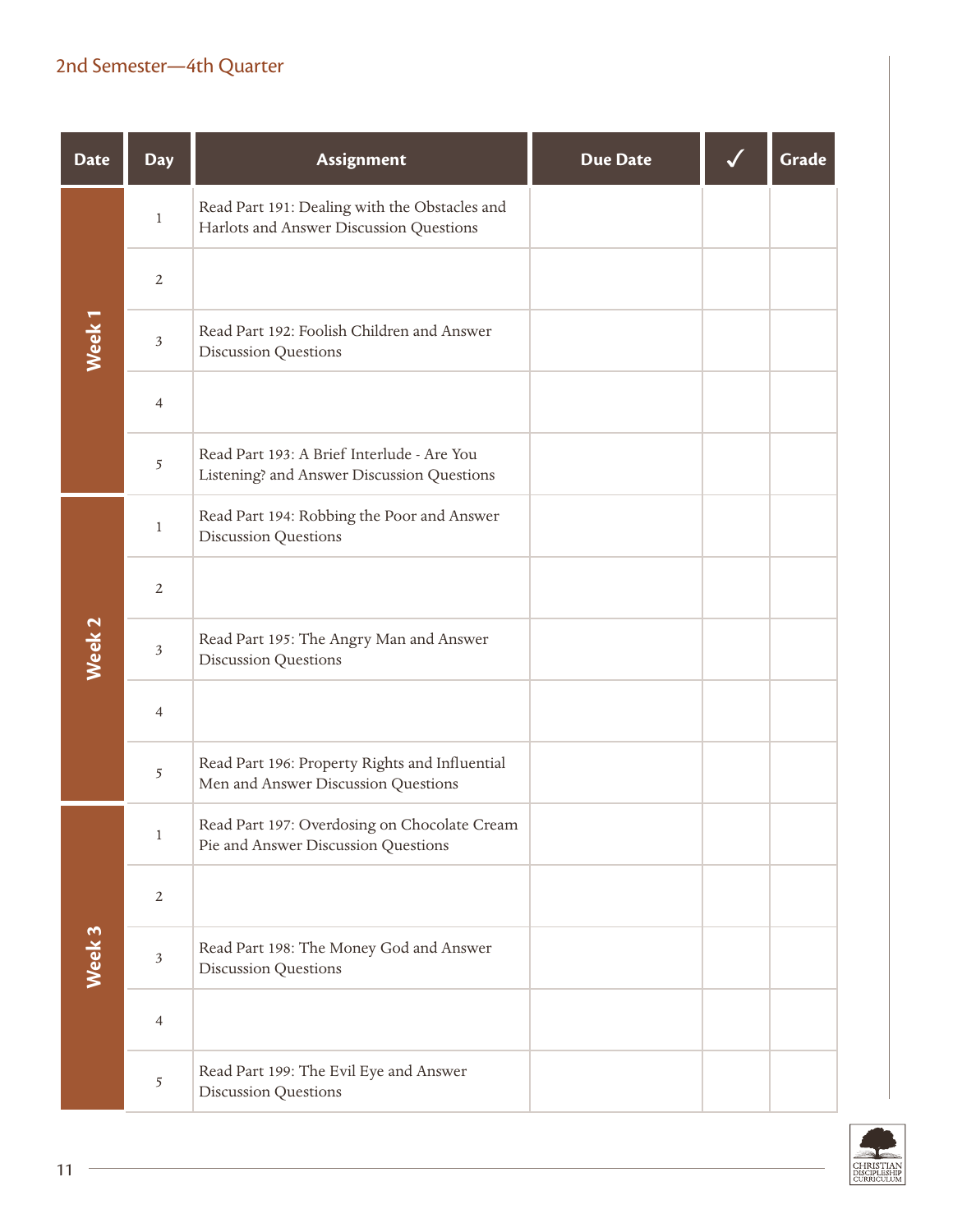| <b>Date</b> | <b>Day</b>     | Assignment                                                                                  | <b>Due Date</b> | Grade |
|-------------|----------------|---------------------------------------------------------------------------------------------|-----------------|-------|
|             | $\mathbf{1}$   | Read Part 200: Pearls Before Swine and Answer<br><b>Discussion Questions</b>                |                 |       |
|             | $\mathbf{2}$   |                                                                                             |                 |       |
| Week 4      | $\sqrt{3}$     | Read Part 201: A Man's Home is His Castle and<br><b>Answer Discussion Questions</b>         |                 |       |
|             | $\overline{4}$ |                                                                                             |                 |       |
|             | 5              | Read Part 202: Instructing a Child, Correcting a<br>Child and Answer Discussion Questions   |                 |       |
|             | $\mathbf{1}$   | Read Part 203: Are You Proud of Your Children?<br>and Answer Discussion Questions           |                 |       |
|             | $\overline{2}$ |                                                                                             |                 |       |
| Week 5      | $\mathfrak{Z}$ | Read Part 204: Fearing God All Day Long and<br><b>Answer Discussion Questions</b>           |                 |       |
|             | 4              |                                                                                             |                 |       |
|             | 5              | Read Part 205: Associating with Gluttons and<br>Drunkards and Answer Discussion Questions   |                 |       |
|             | $\mathbf{1}$   | Read Part 206: Honor Your Father and Mother<br>and Answer Discussion Questions              |                 |       |
|             | $\overline{2}$ |                                                                                             |                 |       |
| Week 6      | $\mathfrak{Z}$ | Read Part 207: Wisdom and Righteousness for<br>Our Children and Answer Discussion Questions |                 |       |
|             | $\overline{4}$ |                                                                                             |                 |       |
|             | 5              | Read Part 208: The Heart of Discipleship and<br><b>Answer Discussion Questions</b>          |                 |       |

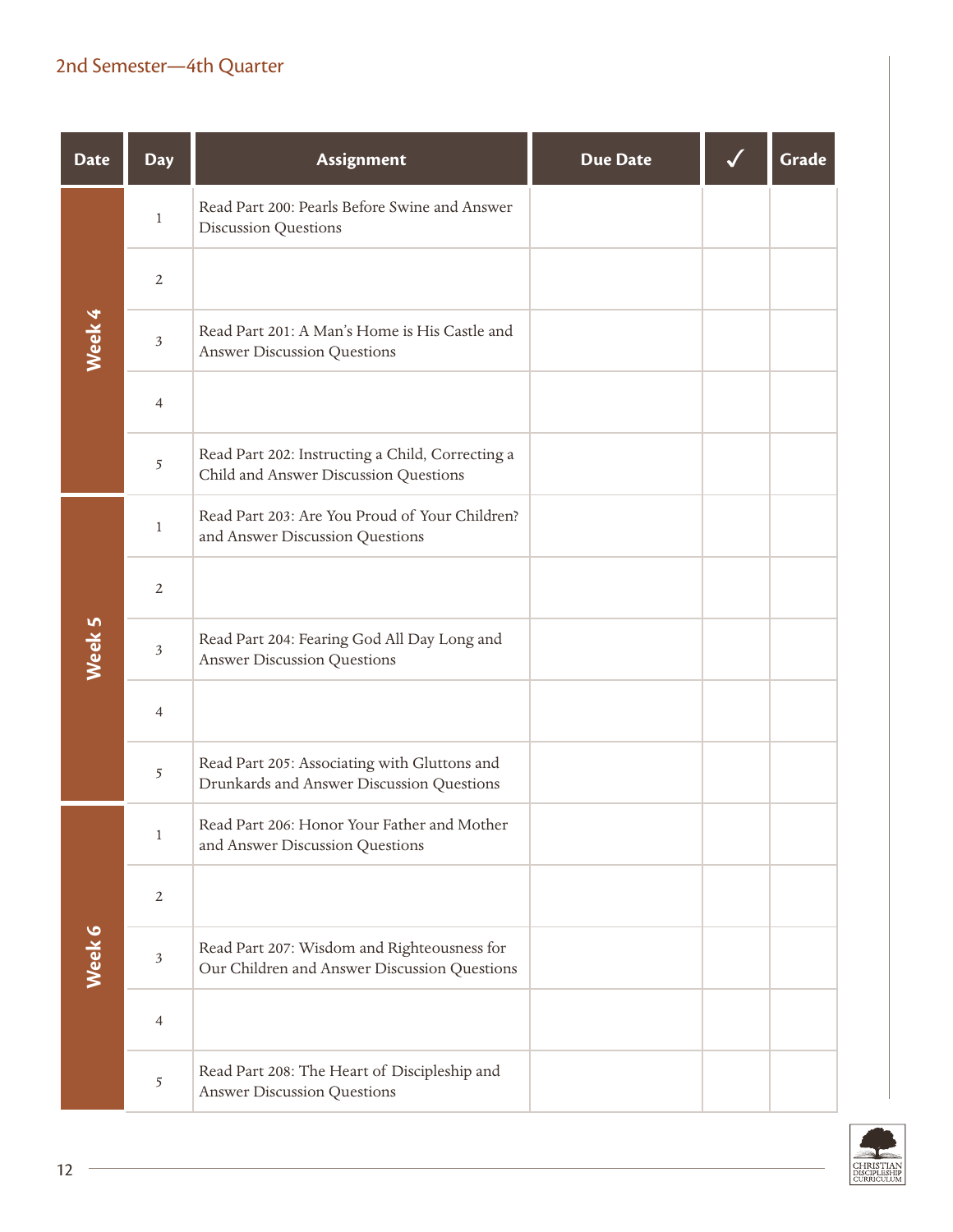| <b>Date</b> | Day            | Assignment                                                                                     | <b>Due Date</b> | Grade |
|-------------|----------------|------------------------------------------------------------------------------------------------|-----------------|-------|
|             | $\,1$          | Read Part 209: The Powerful Lure of the Whore<br>and Answer Discussion Questions               |                 |       |
|             | $\overline{2}$ |                                                                                                |                 |       |
| Week 7      | $\mathfrak{Z}$ | Read Part 210: The Powerful Lure of Intoxicating<br>Substances and Answer Discussion Questions |                 |       |
|             | $\overline{4}$ |                                                                                                |                 |       |
|             | 5              | Read Part 211: The Curse of Drunkenness and<br>Answer Discussion Questions                     |                 |       |
|             | $\,1$          |                                                                                                |                 |       |
|             | $\sqrt{2}$     |                                                                                                |                 |       |
| Week 8      | $\mathfrak{Z}$ |                                                                                                |                 |       |
|             | $\overline{4}$ |                                                                                                |                 |       |
|             | 5              |                                                                                                |                 |       |
|             | $\,1$          |                                                                                                |                 |       |
|             | $\sqrt{2}$     |                                                                                                |                 |       |
| Week 9      | $\sqrt{3}$     |                                                                                                |                 |       |
|             | $\overline{4}$ |                                                                                                |                 |       |
|             | $\overline{5}$ |                                                                                                |                 |       |

**Final Grade**

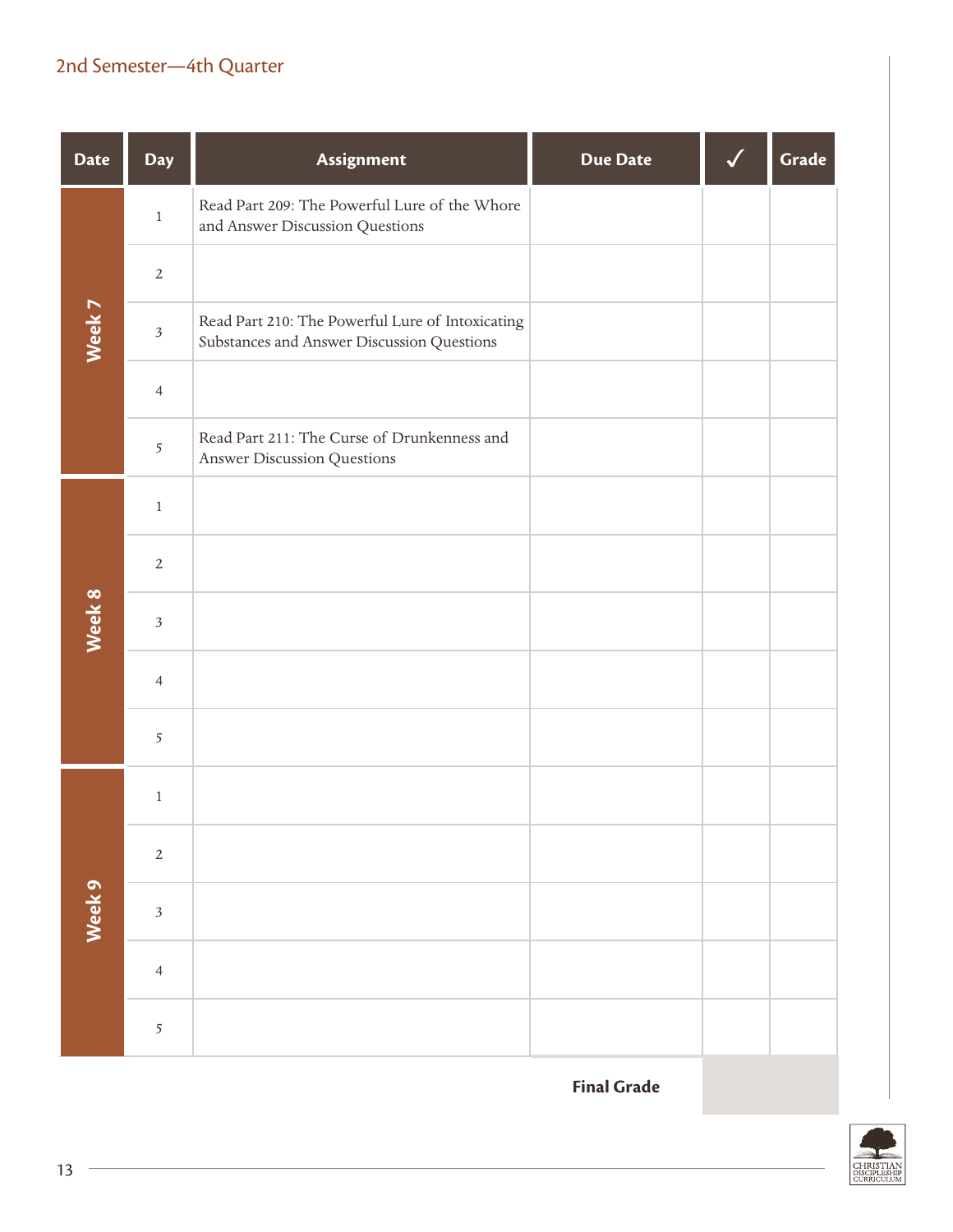# **Worldview and Culture Track**

*God and Government*, by Gary DeMar

## **Suggested Daily Schedule Suggested Daily Schedule Suggested Daily Schedule of social studies or civics.**

1st Semester—1st Quarter

#### **Transcript Suggestions**

We recommend assigning this<br>book 1 credit in the category

| <b>Date</b>       | Day            | Assignment                                                         | <b>Due Date</b> | Grade |
|-------------------|----------------|--------------------------------------------------------------------|-----------------|-------|
|                   | $\,1$          |                                                                    |                 |       |
|                   | $\sqrt{2}$     |                                                                    |                 |       |
| Week <sub>1</sub> | $\sqrt{3}$     | Read Chapter 1: Self-Government and Family<br>Government           |                 |       |
|                   | $\overline{4}$ |                                                                    |                 |       |
|                   | $\overline{5}$ |                                                                    |                 |       |
|                   | $\,1$          |                                                                    |                 |       |
|                   | $\sqrt{2}$     |                                                                    |                 |       |
| Week <sub>2</sub> | $\mathfrak{Z}$ | Read Chapter 2: Ecclesiastical Government and<br>Civil Government  |                 |       |
|                   | $\overline{4}$ |                                                                    |                 |       |
|                   | $\overline{5}$ |                                                                    |                 |       |
|                   | $\,1$          |                                                                    |                 |       |
|                   | $\sqrt{2}$     |                                                                    |                 |       |
| Week 3            | $\mathfrak{Z}$ | Read Chapter 3: The Origin and Development<br>and Civil Government |                 |       |
|                   | $\overline{4}$ |                                                                    |                 |       |
|                   | $\sqrt{5}$     |                                                                    |                 |       |

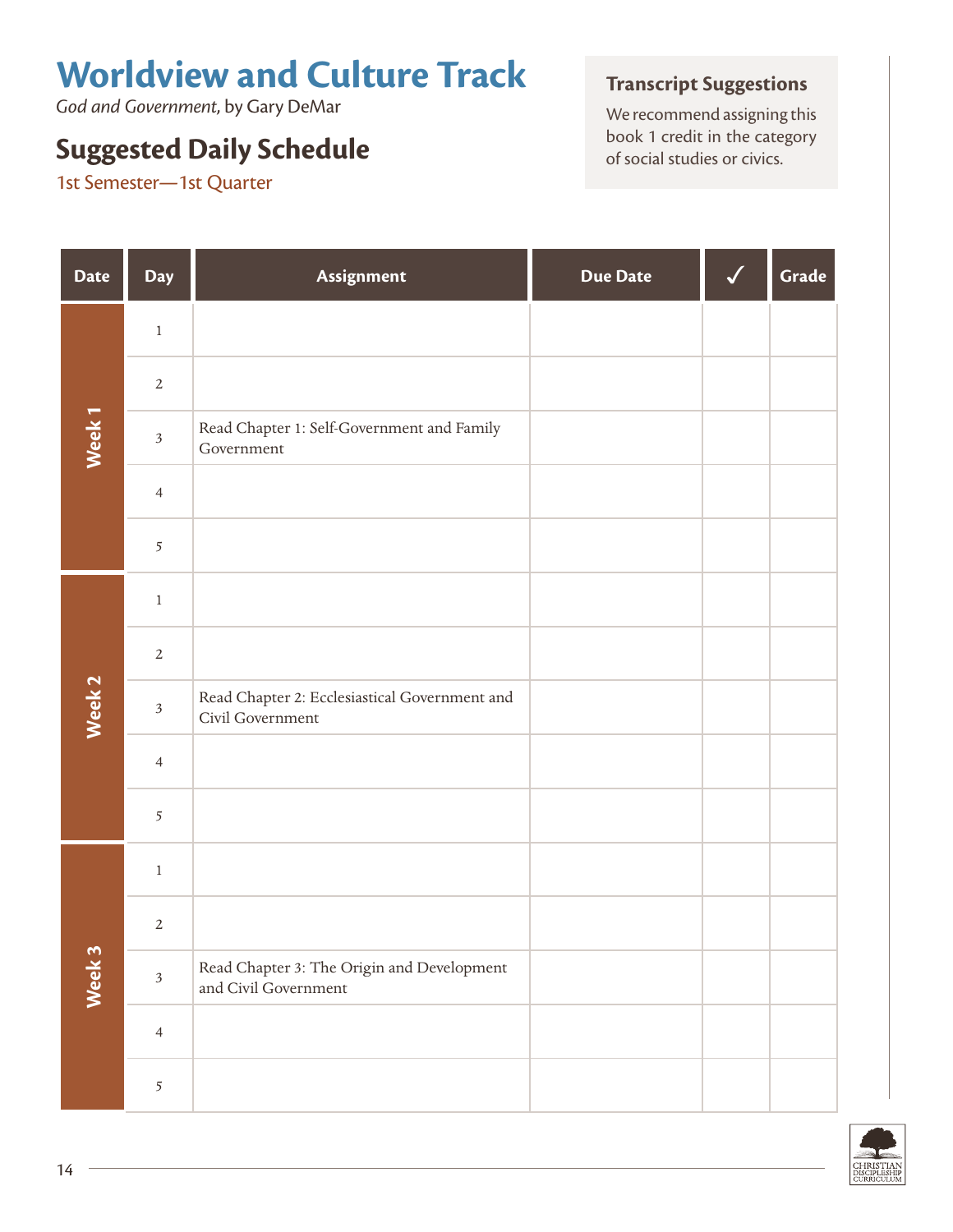| <b>Date</b> | <b>Day</b>     | Assignment                                                      | <b>Due Date</b> | Grade |
|-------------|----------------|-----------------------------------------------------------------|-----------------|-------|
|             | $\,1$          |                                                                 |                 |       |
|             | $\sqrt{2}$     |                                                                 |                 |       |
| Week 4      | $\sqrt{3}$     | Read Chapter 4: The Purpose and Function of<br>Civil Government |                 |       |
|             | $\overline{4}$ |                                                                 |                 |       |
|             | $\overline{5}$ |                                                                 |                 |       |
|             | $\,1$          |                                                                 |                 |       |
|             | $\overline{2}$ |                                                                 |                 |       |
| Week 5      | $\mathfrak{Z}$ | Read Chapter 5: The Biblical Form of Civil<br>Government        |                 |       |
|             | $\overline{4}$ |                                                                 |                 |       |
|             | $\overline{5}$ |                                                                 |                 |       |
|             | $\,1\,$        |                                                                 |                 |       |
|             | $\sqrt{2}$     |                                                                 |                 |       |
| Week 6      | $\sqrt{3}$     | Read Chapter 6: Jesus and Civil Government                      |                 |       |
|             | $\overline{4}$ |                                                                 |                 |       |
|             | $\mathfrak{S}$ |                                                                 |                 |       |

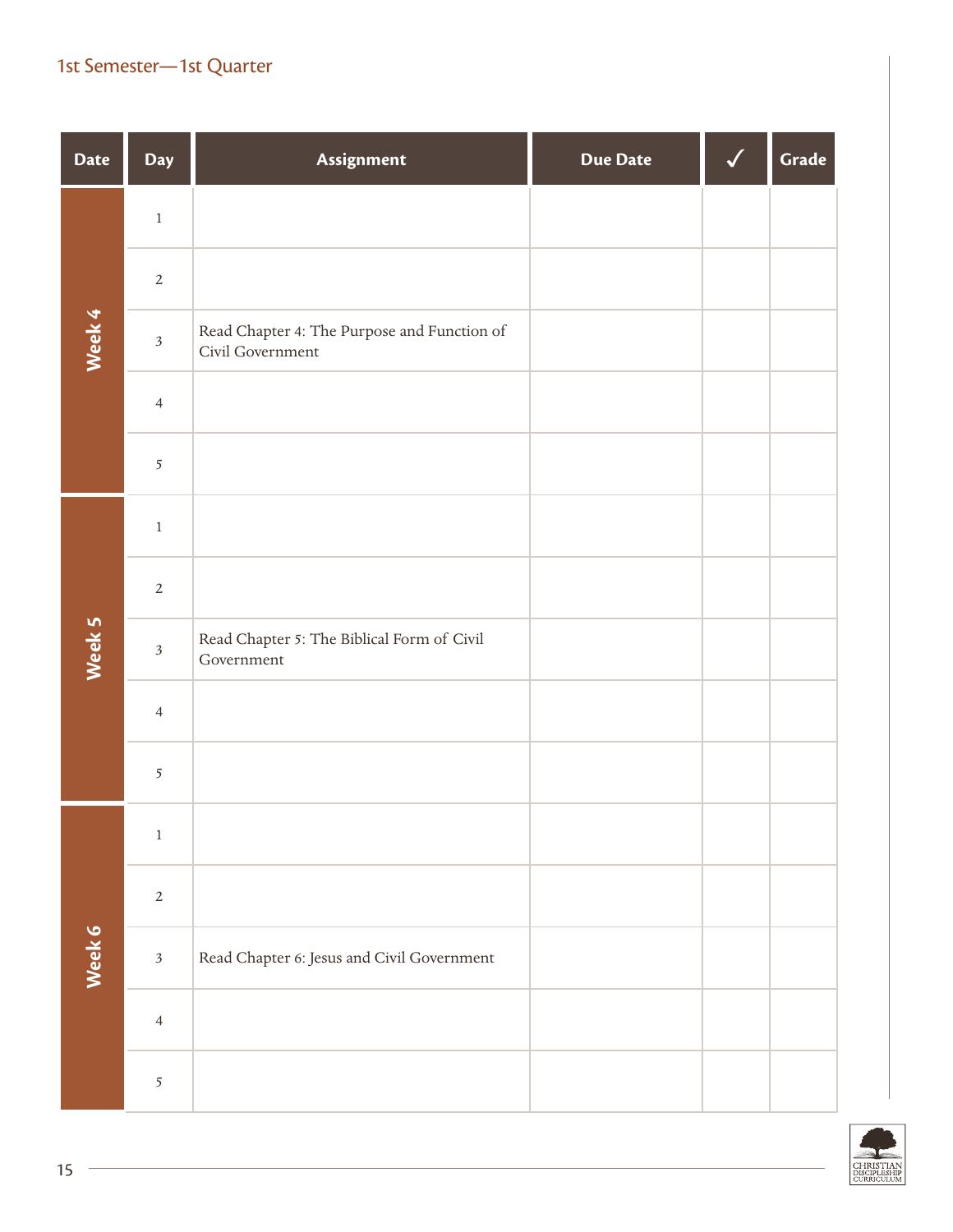| <b>Date</b> | Day                     | Assignment                                                              | <b>Due Date</b> | Grade |
|-------------|-------------------------|-------------------------------------------------------------------------|-----------------|-------|
|             | $\,1$                   |                                                                         |                 |       |
|             | $\sqrt{2}$              |                                                                         |                 |       |
| Week 7      | $\overline{\mathbf{3}}$ | Read Chapter 7: The Christian History of the<br><b>United States</b>    |                 |       |
|             | $\overline{4}$          |                                                                         |                 |       |
|             | 5                       |                                                                         |                 |       |
|             | $\,1$                   |                                                                         |                 |       |
|             | $\overline{2}$          |                                                                         |                 |       |
| Week 8      | $\mathfrak{Z}$          | Read Chapter 8: The Purpose of the United<br><b>States Constitution</b> |                 |       |
|             | $\overline{4}$          |                                                                         |                 |       |
|             | $\overline{5}$          |                                                                         |                 |       |
|             | $\mathbf{1}$            |                                                                         |                 |       |
|             | $\sqrt{2}$              |                                                                         |                 |       |
| Week 9      | $\overline{\mathbf{3}}$ | Read Chapter 9: The Relationship of Church<br>and State in the Bible    |                 |       |
|             | $\overline{4}$          |                                                                         |                 |       |
|             | $\overline{5}$          |                                                                         |                 |       |

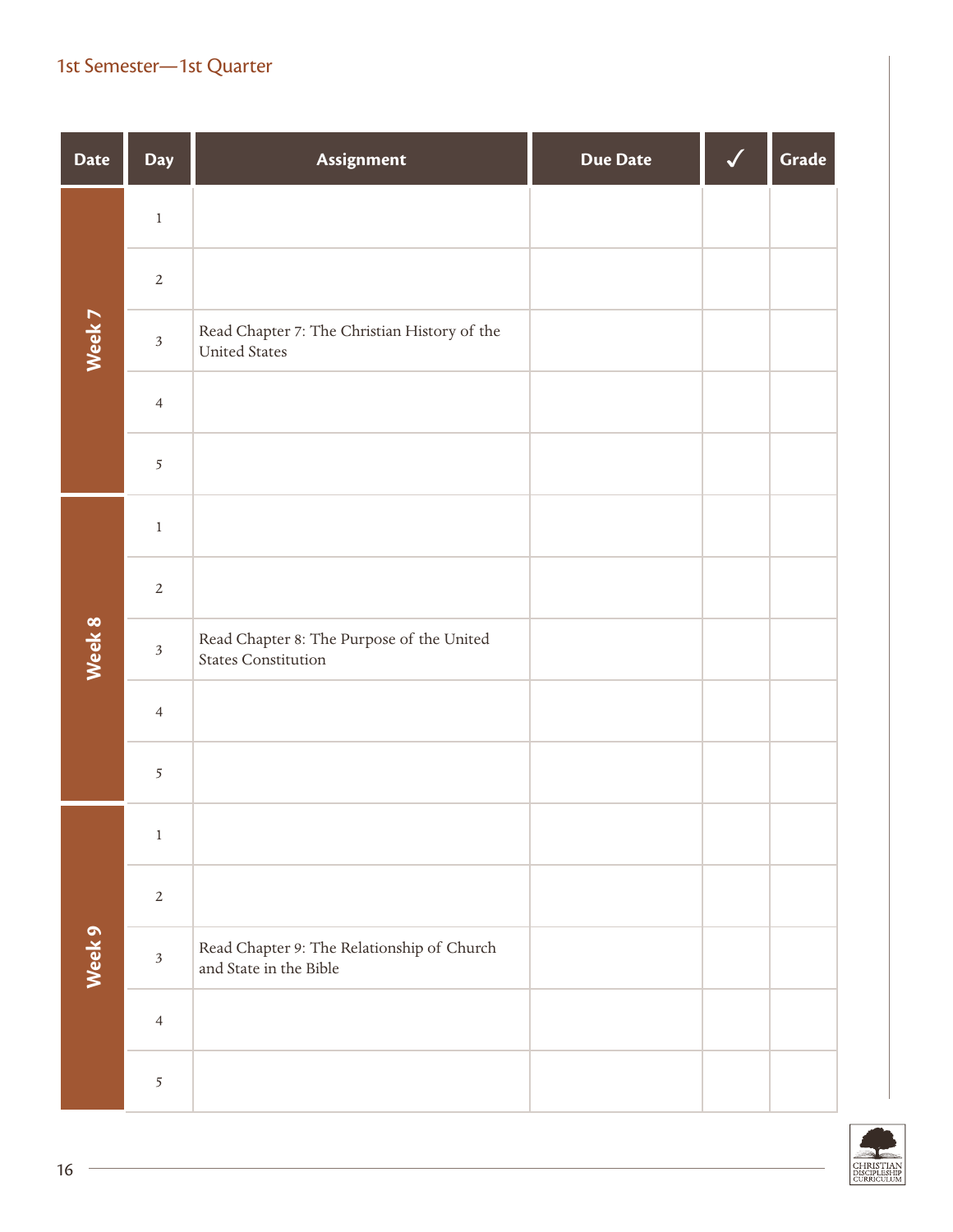| <b>Date</b>       | Day            | Assignment                                                                      | <b>Due Date</b> | Grade |
|-------------------|----------------|---------------------------------------------------------------------------------|-----------------|-------|
|                   | $\,1$          |                                                                                 |                 |       |
|                   | $\sqrt{2}$     |                                                                                 |                 |       |
| Week <sub>1</sub> | $\sqrt{3}$     | Read Chapter 10: The Relationship of Church<br>and State in the First Amendment |                 |       |
|                   | $\overline{4}$ |                                                                                 |                 |       |
|                   | 5              |                                                                                 |                 |       |
|                   | $\,1$          |                                                                                 |                 |       |
|                   | $\overline{2}$ |                                                                                 |                 |       |
| Week 2            | $\mathfrak{Z}$ | Read Chapter 11: Developing a Biblical<br>Worldview                             |                 |       |
|                   | $\overline{4}$ |                                                                                 |                 |       |
|                   | $\overline{5}$ |                                                                                 |                 |       |
|                   | $\mathbf{1}$   |                                                                                 |                 |       |
|                   | $\mathbf{2}$   |                                                                                 |                 |       |
| Week 3            | $\overline{3}$ | Read Chapter 12: Worldviews in Conflict                                         |                 |       |
|                   | $\overline{4}$ |                                                                                 |                 |       |
|                   | $\overline{5}$ |                                                                                 |                 |       |

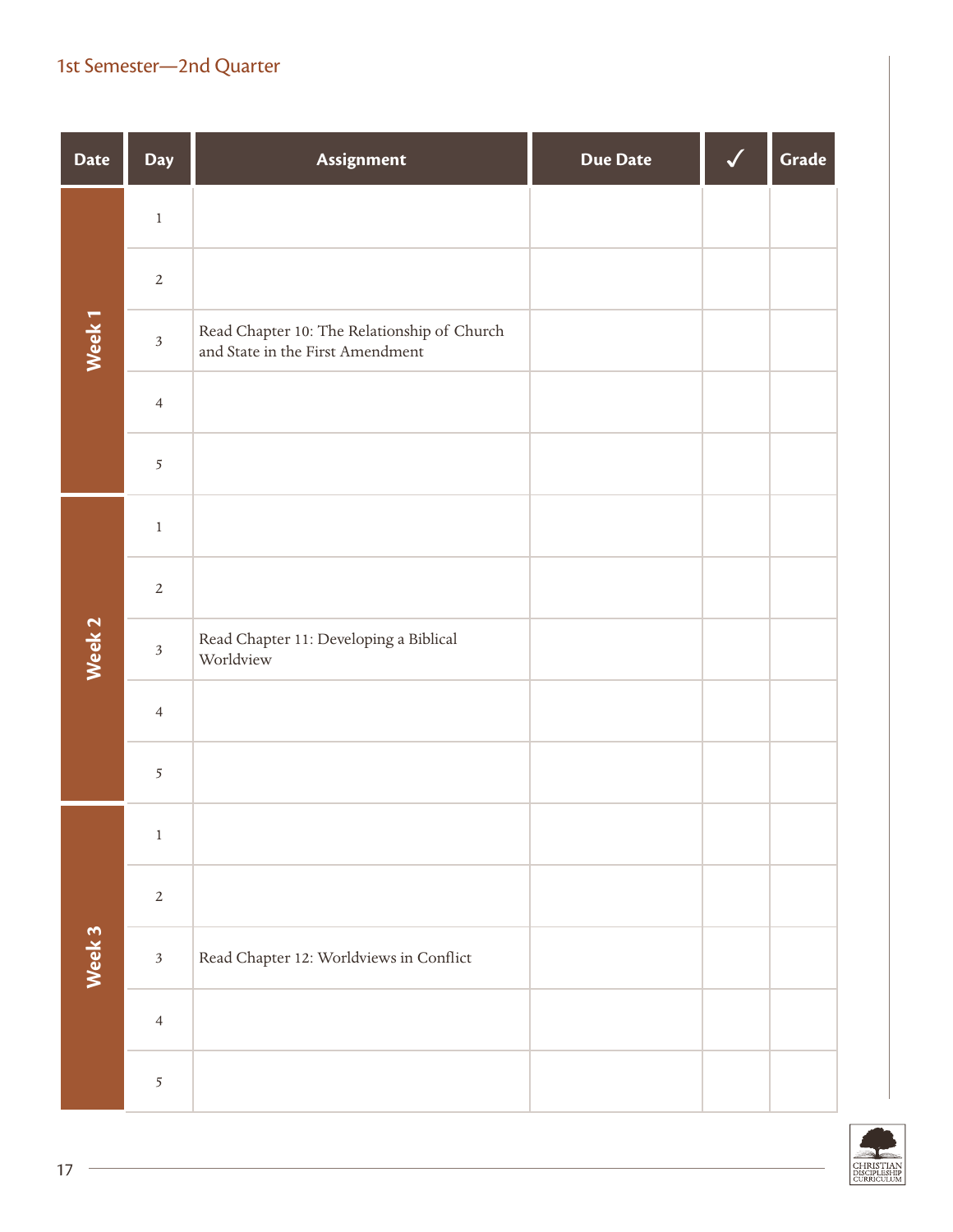| <b>Date</b> | Day                     | Assignment                                              | <b>Due Date</b> | Grade |
|-------------|-------------------------|---------------------------------------------------------|-----------------|-------|
|             | $\,1$                   |                                                         |                 |       |
|             | $\sqrt{2}$              |                                                         |                 |       |
| Week 4      | $\mathfrak{Z}$          | Read Chapter 13: Sovereignty and Dominion               |                 |       |
|             | $\overline{4}$          |                                                         |                 |       |
|             | $\overline{5}$          |                                                         |                 |       |
|             | $\,1$                   |                                                         |                 |       |
|             | $\overline{2}$          |                                                         |                 |       |
| Week 5      | $\overline{3}$          | Read Chapter 14: Sovereignty and Ownership              |                 |       |
|             | $\overline{4}$          |                                                         |                 |       |
|             | 5                       |                                                         |                 |       |
|             | $\,1$                   |                                                         |                 |       |
|             | $\mathbf{2}$            |                                                         |                 |       |
| Week 6      | $\overline{\mathbf{3}}$ | Read Chapter 15: Financing the Work of God's<br>Kingdom |                 |       |
|             | $\overline{4}$          |                                                         |                 |       |
|             | $\overline{5}$          |                                                         |                 |       |

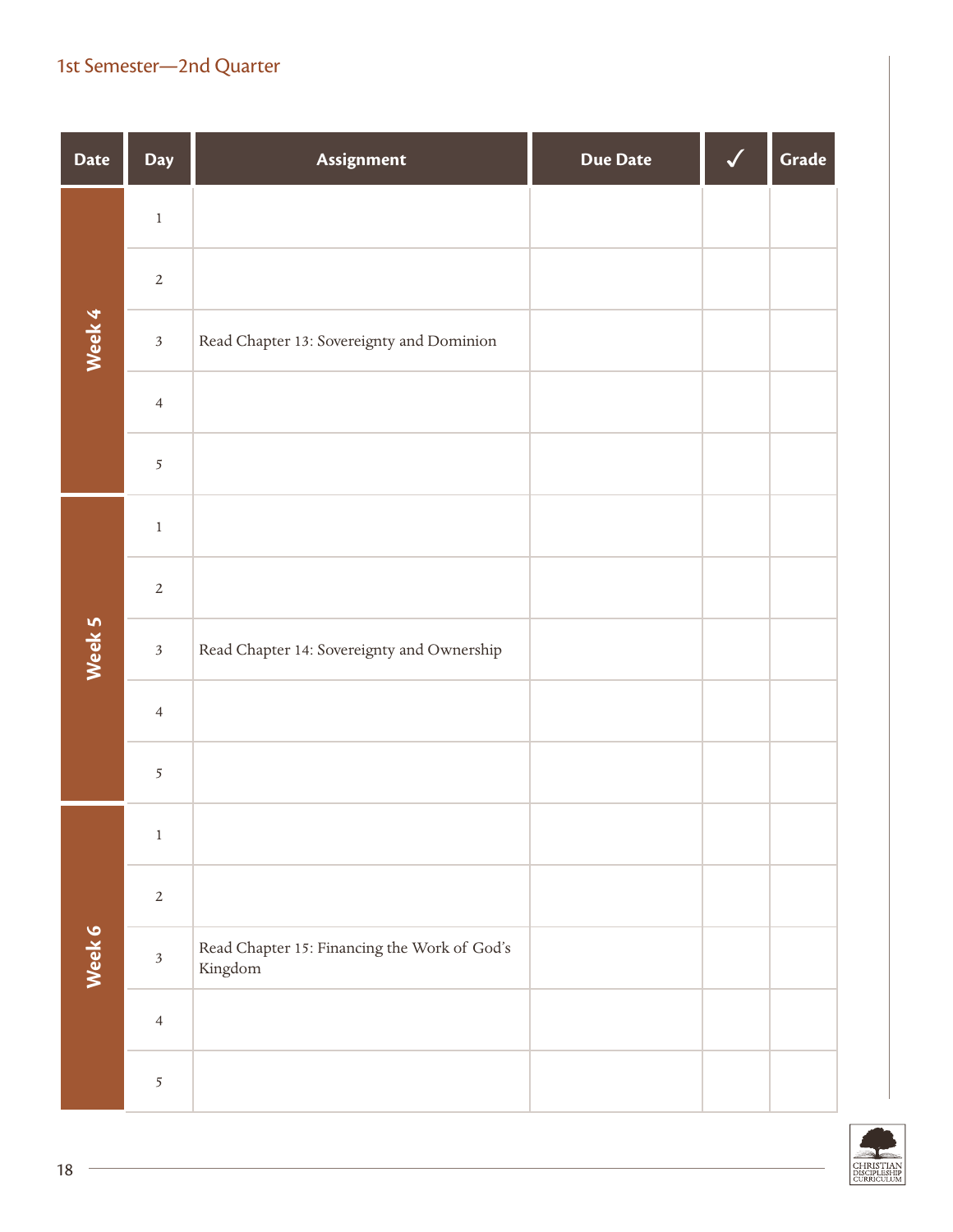| <b>Date</b> | Day            | Assignment                                                      | <b>Due Date</b> | Grade |
|-------------|----------------|-----------------------------------------------------------------|-----------------|-------|
|             | $\,1$          |                                                                 |                 |       |
|             | $\overline{2}$ |                                                                 |                 |       |
| Week 7      | $\sqrt{3}$     | Read Chapter 16: Financing the Responsibilities<br>of the State |                 |       |
|             | $\overline{4}$ |                                                                 |                 |       |
|             | 5              |                                                                 |                 |       |
|             | $\,1$          |                                                                 |                 |       |
|             | $\overline{2}$ |                                                                 |                 |       |
| Week 8      | $\mathfrak{Z}$ | Read Chapter 17: Biblical Economics                             |                 |       |
|             | $\overline{4}$ |                                                                 |                 |       |
|             | 5              |                                                                 |                 |       |
|             | $\,1$          |                                                                 |                 |       |
|             | $\overline{2}$ |                                                                 |                 |       |
| Week 9      | $\mathfrak{Z}$ | Read Chapter 18: The Enemies of Biblical<br>Economics           |                 |       |
|             | $\overline{4}$ |                                                                 |                 |       |
|             | 5              |                                                                 |                 |       |

**Mid-Term Grade**

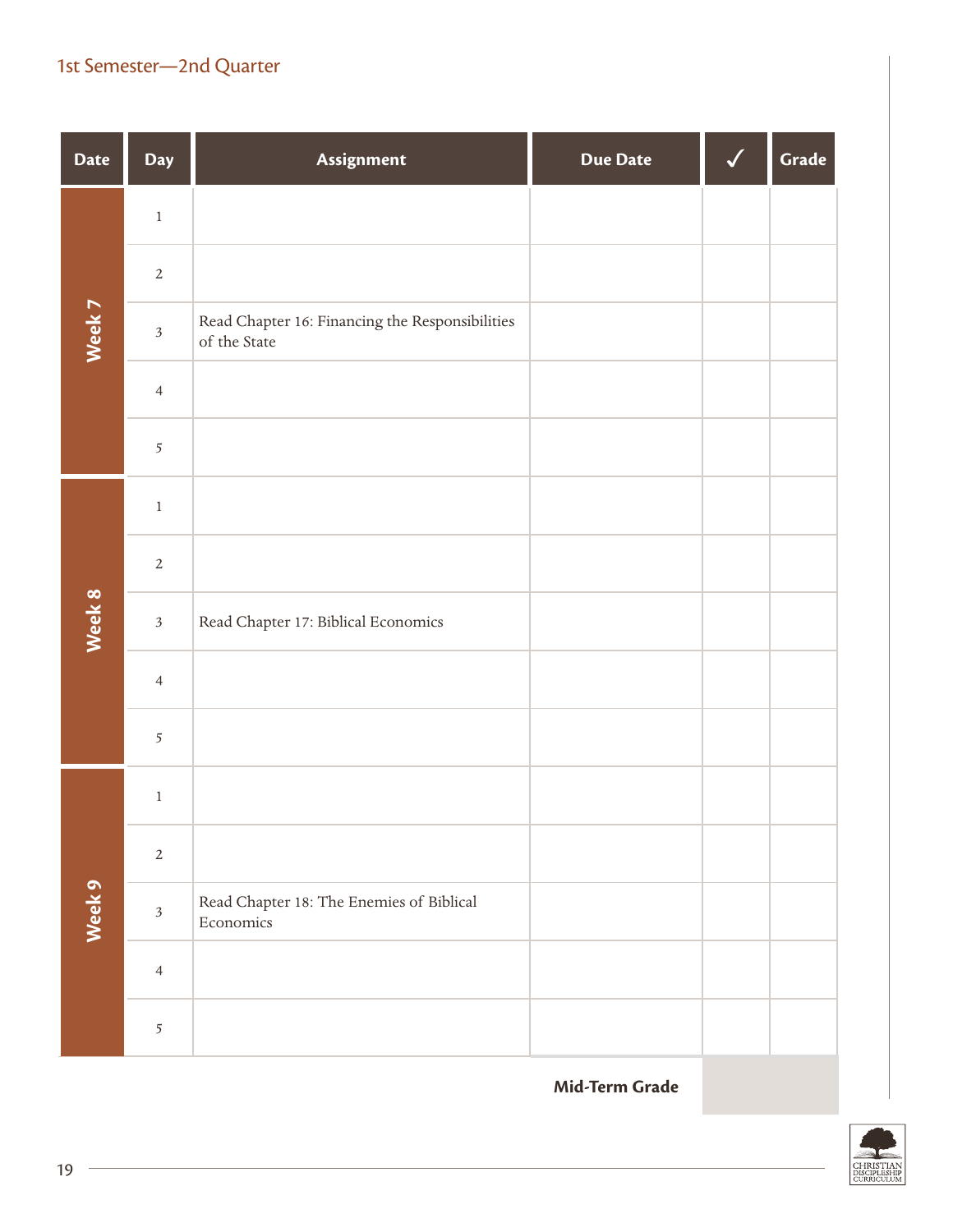| <b>Date</b>       | Day            | Assignment                                      | <b>Due Date</b> | Grade |
|-------------------|----------------|-------------------------------------------------|-----------------|-------|
|                   | $\,1\,$        |                                                 |                 |       |
|                   | $\sqrt{2}$     |                                                 |                 |       |
| Week <sub>1</sub> | $\sqrt{3}$     | Read Chapter 19: The Causes of Poverty          |                 |       |
|                   | $\overline{4}$ |                                                 |                 |       |
|                   | $\overline{5}$ |                                                 |                 |       |
|                   | $\,1$          |                                                 |                 |       |
|                   | $\overline{2}$ |                                                 |                 |       |
| Week 2            | $\mathfrak{Z}$ | Read Chapter 20: The Conquest of Poverty        |                 |       |
|                   | $\overline{4}$ |                                                 |                 |       |
|                   | $\overline{5}$ |                                                 |                 |       |
|                   | $\,1\,$        |                                                 |                 |       |
|                   | $\sqrt{2}$     |                                                 |                 |       |
| Week 3            | $\sqrt{3}$     | Read Chapter 21: The Biblical View of Authority |                 |       |
|                   | $\overline{4}$ |                                                 |                 |       |
|                   | $\mathfrak{S}$ |                                                 |                 |       |

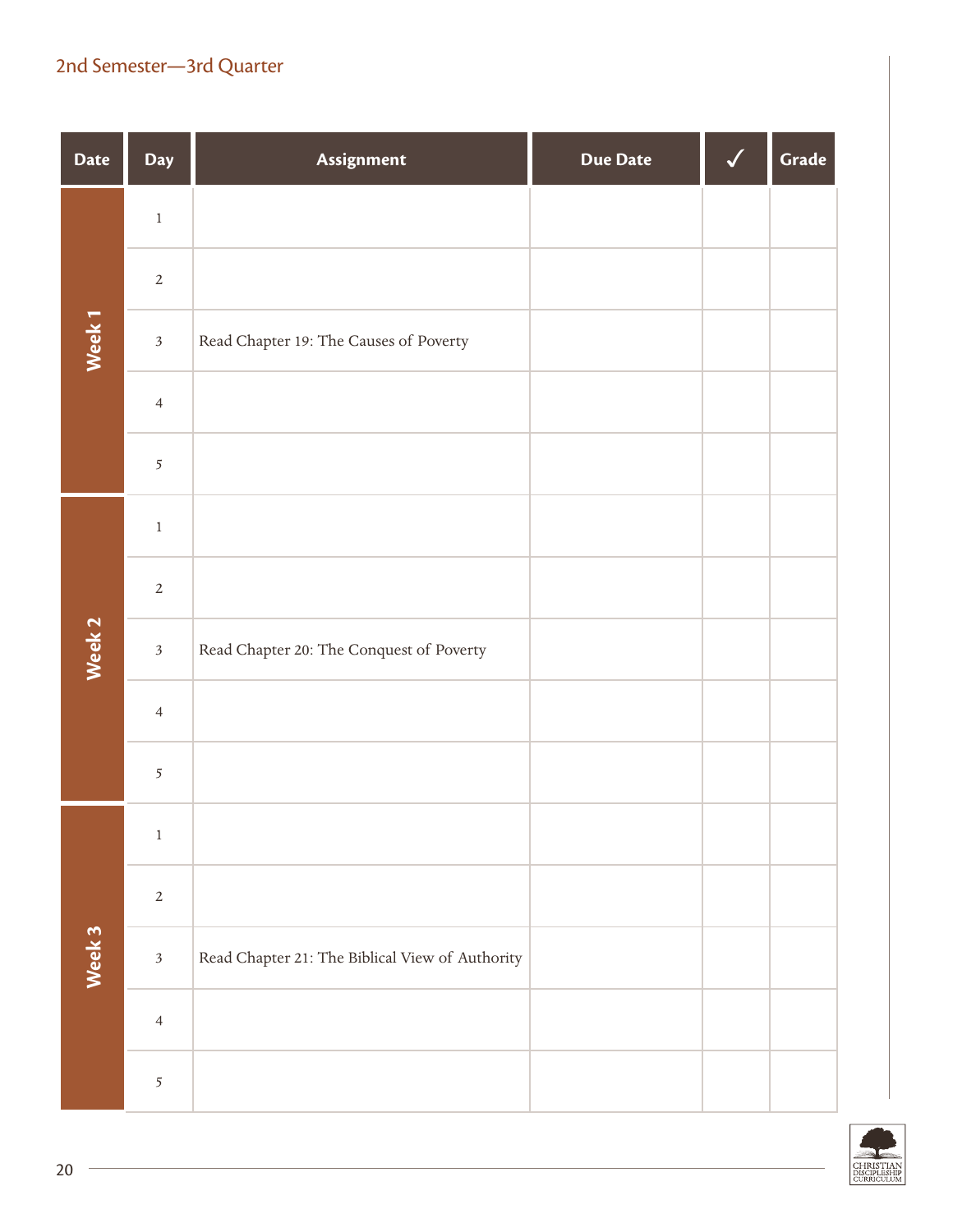| <b>Date</b> | Day                     | Assignment                                                                        | <b>Due Date</b> | Grade |
|-------------|-------------------------|-----------------------------------------------------------------------------------|-----------------|-------|
|             | $\,1$                   |                                                                                   |                 |       |
|             | $\overline{2}$          |                                                                                   |                 |       |
| Week 4      | $\overline{\mathbf{3}}$ | Read Chapter 22: The Enemies of Biblical<br>Authority                             |                 |       |
|             | $\overline{4}$          |                                                                                   |                 |       |
|             | 5                       |                                                                                   |                 |       |
|             | $\,1$                   |                                                                                   |                 |       |
|             | $\sqrt{2}$              |                                                                                   |                 |       |
| Week 5      | $\mathfrak{Z}$          | Read Chapter 23: God's Sovereignty Over the<br>Nations                            |                 |       |
|             | $\overline{4}$          |                                                                                   |                 |       |
|             | $\overline{5}$          |                                                                                   |                 |       |
|             | $\mathbf{1}$            |                                                                                   |                 |       |
|             | $\sqrt{2}$              |                                                                                   |                 |       |
| Week 6      | $\overline{\mathbf{3}}$ | Read Chapter 24: Establishing Christian<br>$\label{thm:lead} \textbf{Leadership}$ |                 |       |
|             | $\overline{4}$          |                                                                                   |                 |       |
|             | 5                       |                                                                                   |                 |       |

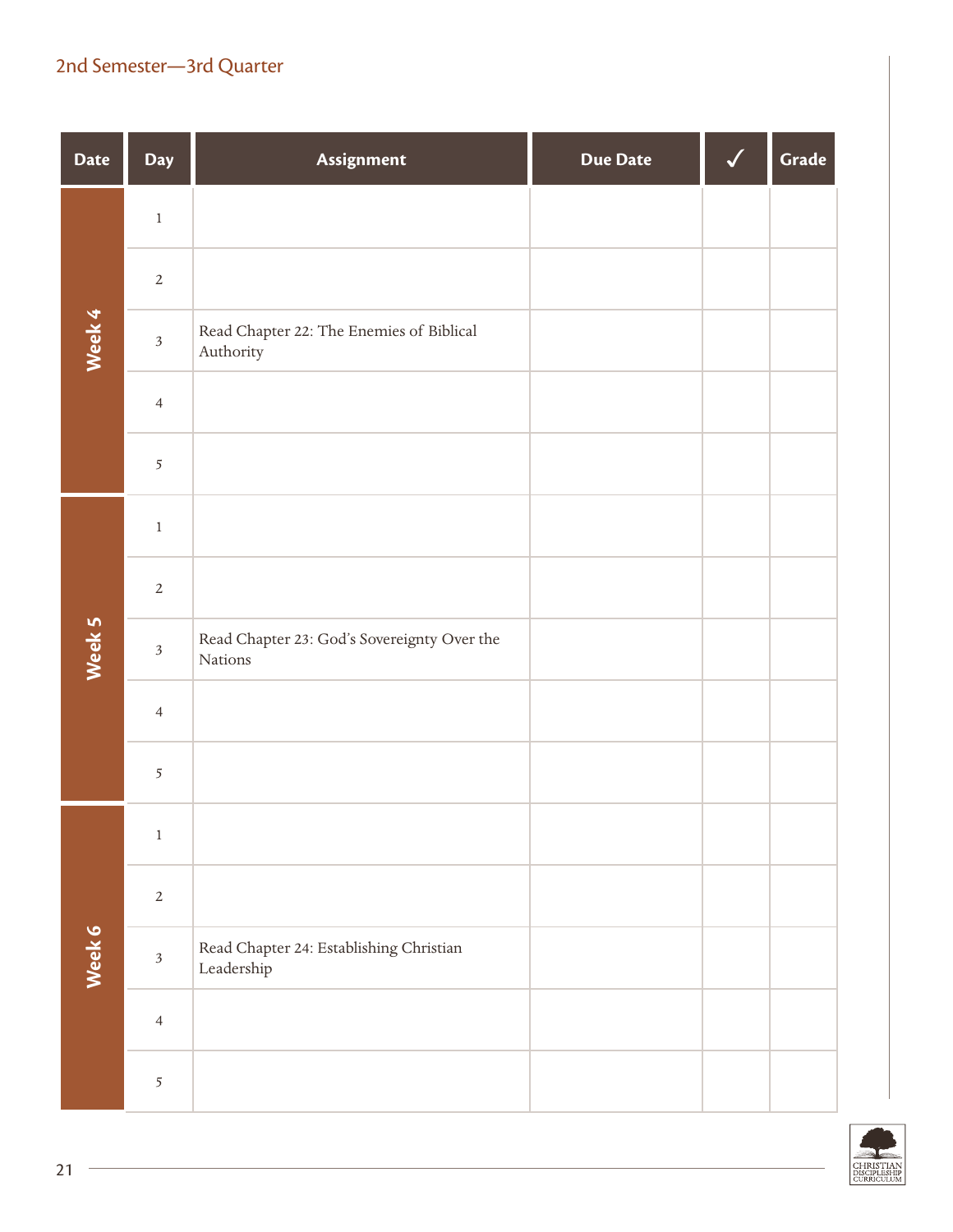| <b>Date</b> | <b>Day</b>     | Assignment                                          | <b>Due Date</b> | Grade |
|-------------|----------------|-----------------------------------------------------|-----------------|-------|
|             | $\,1$          |                                                     |                 |       |
|             | $\overline{2}$ |                                                     |                 |       |
| Week 7      | $\mathfrak{Z}$ | Read Chapter 25: The Restoration of the<br>Republic |                 |       |
|             | $\overline{4}$ |                                                     |                 |       |
|             | 5              |                                                     |                 |       |
|             | $\,1$          |                                                     |                 |       |
|             | $\overline{2}$ |                                                     |                 |       |
| Week 8      | $\sqrt{3}$     | Read Chapter 26: The Foundation of Law              |                 |       |
|             | $\overline{4}$ |                                                     |                 |       |
|             | $\overline{5}$ |                                                     |                 |       |
|             | $\,1$          |                                                     |                 |       |
|             | $\sqrt{2}$     |                                                     |                 |       |
| Week 9      | $\sqrt{3}$     | Read Chapter 27: The Administration of Justice      |                 |       |
|             | $\overline{4}$ |                                                     |                 |       |
|             | 5              |                                                     |                 |       |

**Final Grade**

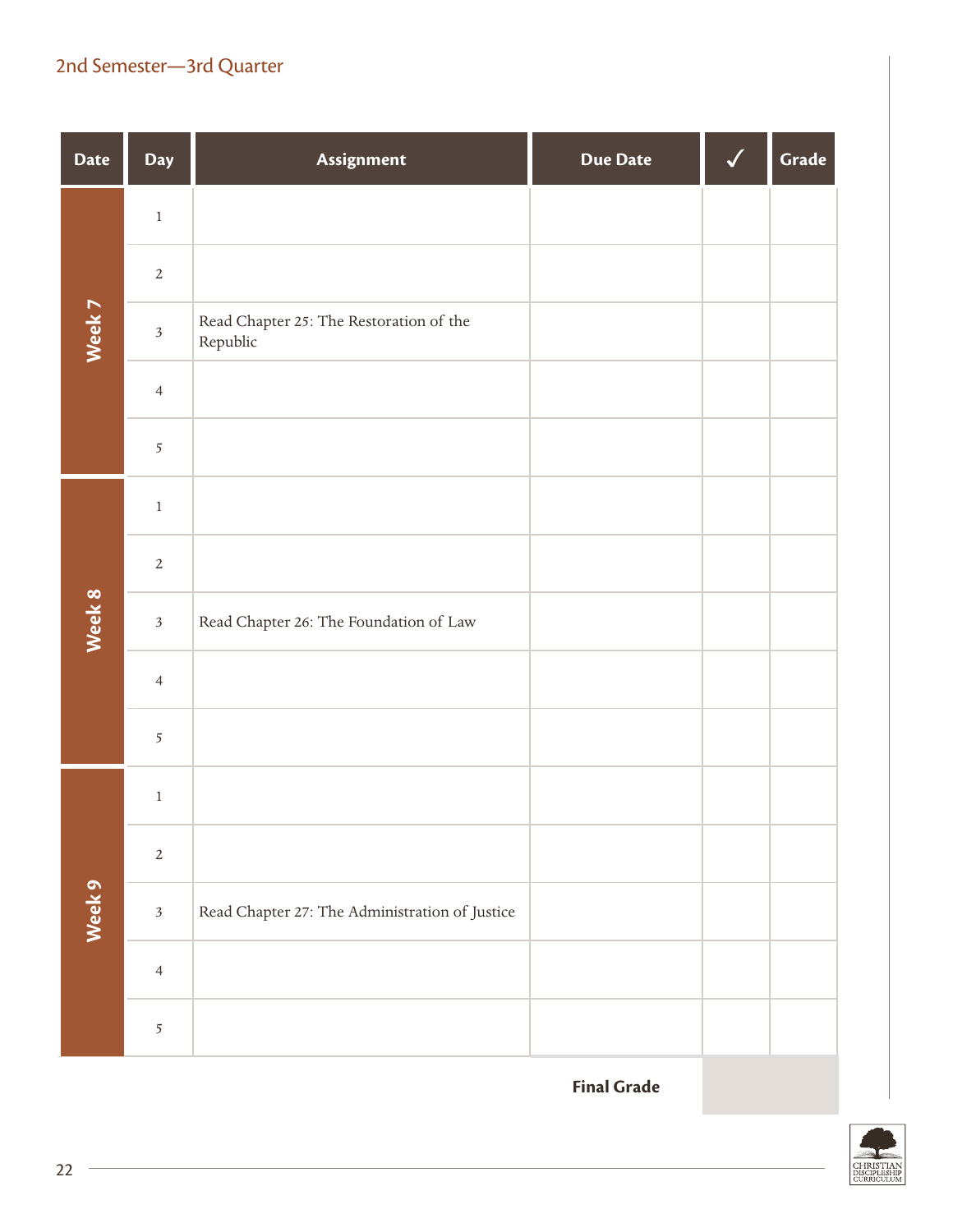| <b>Date</b>       | Day                     | Assignment                                            | <b>Due Date</b> | Grade |
|-------------------|-------------------------|-------------------------------------------------------|-----------------|-------|
|                   | $\,1$                   |                                                       |                 |       |
|                   | $\sqrt{2}$              |                                                       |                 |       |
| Week <sub>1</sub> | $\overline{\mathbf{3}}$ | Read Chapter 28: Human Rights and<br>Responsibilities |                 |       |
|                   | $\overline{4}$          |                                                       |                 |       |
|                   | $\overline{5}$          |                                                       |                 |       |
|                   | $\,1$                   |                                                       |                 |       |
|                   | $\overline{2}$          |                                                       |                 |       |
| Week <sub>2</sub> | $\mathfrak{Z}$          | Read Chapter 29: Sovereignty and Education            |                 |       |
|                   | $\overline{4}$          |                                                       |                 |       |
|                   | 5                       |                                                       |                 |       |
|                   | $\,1$                   |                                                       |                 |       |
|                   | $\sqrt{2}$              |                                                       |                 |       |
| Week 3            | $\overline{3}$          | Read Chapter 30: The Future of Government             |                 |       |
|                   | $\overline{4}$          |                                                       |                 |       |
|                   | $\overline{5}$          |                                                       |                 |       |

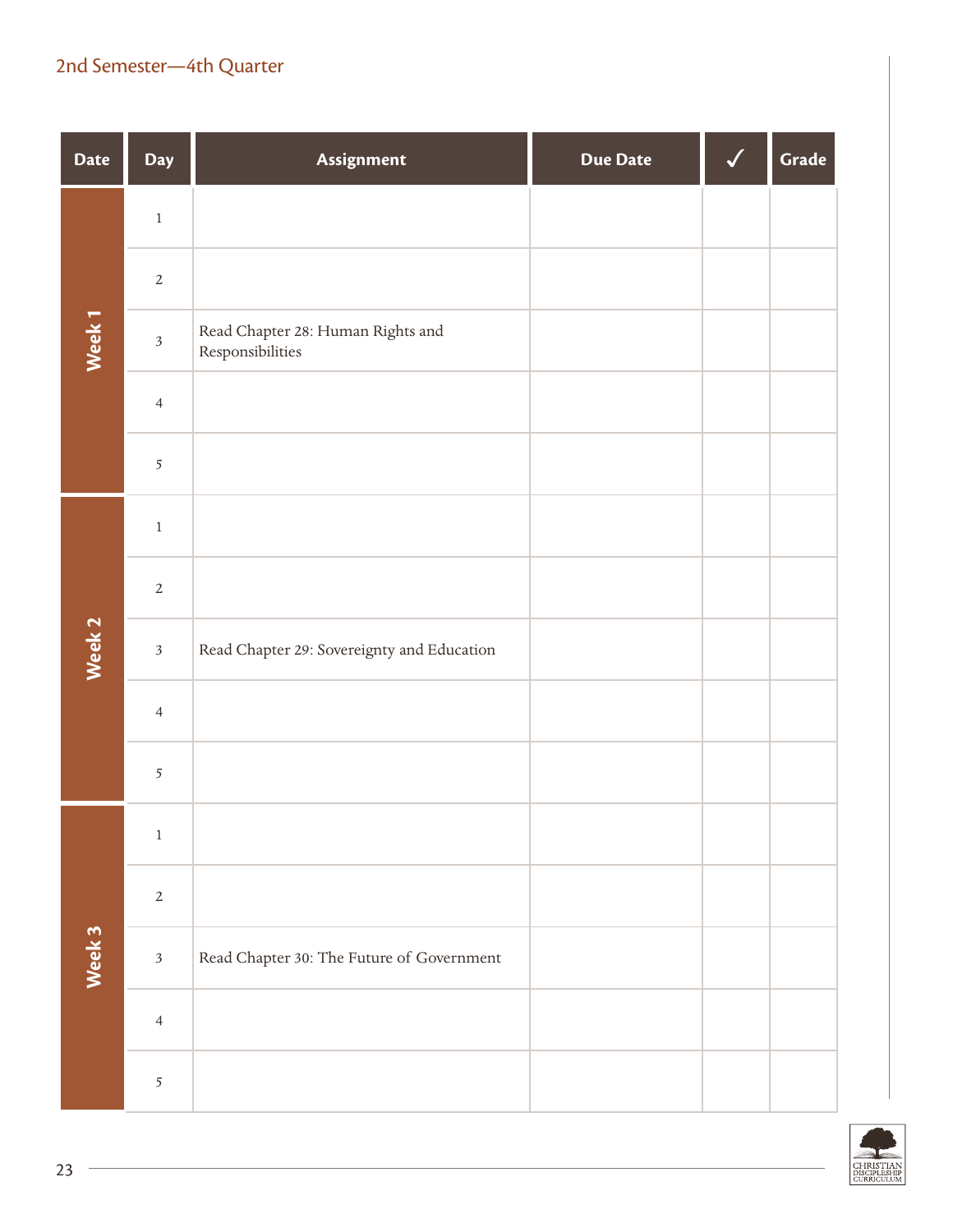| <b>Date</b> | <b>Day</b>     | Assignment                         | <b>Due Date</b> | Grade |
|-------------|----------------|------------------------------------|-----------------|-------|
|             | $\mathbf{1}$   |                                    |                 |       |
|             | 2              |                                    |                 |       |
| Week 4      | $\mathfrak{Z}$ | Read Appendix: What is Government? |                 |       |
|             | $\overline{4}$ |                                    |                 |       |
|             | 5              |                                    |                 |       |

**Final Grade**

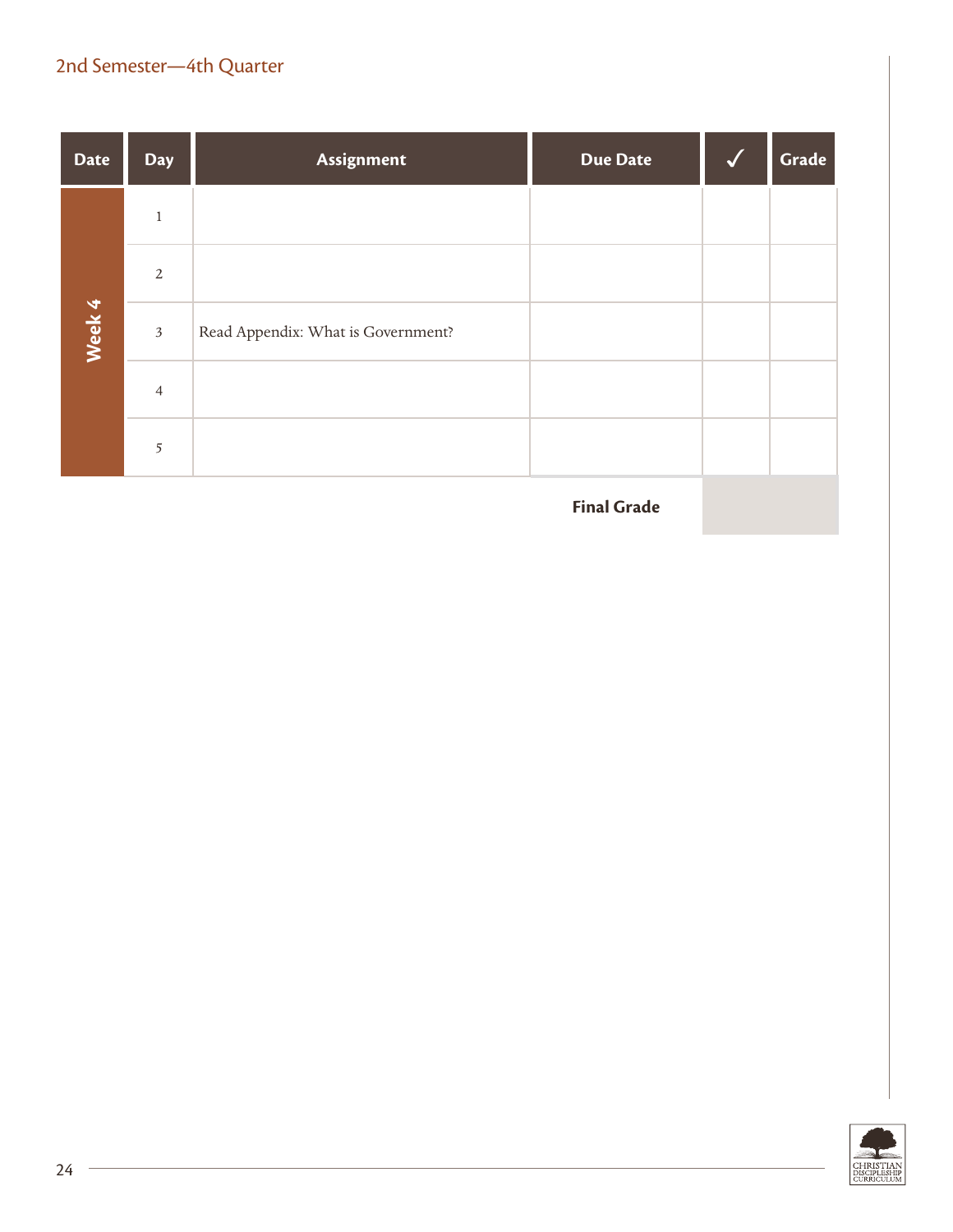# **Character Track**

1st Semester—1st Quarter

*Disciplines of a Godly Man*, by Kent Hughes *Disciplines of a Godly Woman*, by Barbara Hughes

#### **Suggested Daily Schedule** (Disciplines of a state in the category of electives. *Godly Man)*

#### **Transcript Suggestions**

We recommend assigning each of these books ½ credit

| <b>Date</b>       | <b>Day</b>     | Assignment                                                                      | <b>Due Date</b> | Grade |
|-------------------|----------------|---------------------------------------------------------------------------------|-----------------|-------|
|                   | $\,1$          | Read Chapter 1: Discipline for Godliness and<br>Complete Chapter Questions      |                 |       |
|                   | $\sqrt{2}$     |                                                                                 |                 |       |
| Week <sub>1</sub> | $\mathfrak{Z}$ |                                                                                 |                 |       |
|                   | $\overline{4}$ |                                                                                 |                 |       |
|                   | $\overline{5}$ |                                                                                 |                 |       |
|                   | $\,1\,$        | Read Chapter 2: Discipline of Purity and<br>Complete Chapter Questions          |                 |       |
|                   | $\sqrt{2}$     |                                                                                 |                 |       |
| Week <sub>2</sub> | $\sqrt{3}$     |                                                                                 |                 |       |
|                   | $\overline{4}$ |                                                                                 |                 |       |
|                   | 5              |                                                                                 |                 |       |
|                   | $\,1$          | Read Chapter 3: Discipline of Marriage and<br><b>Complete Chapter Questions</b> |                 |       |
|                   | $\sqrt{2}$     |                                                                                 |                 |       |
| Week 3            | $\sqrt{3}$     |                                                                                 |                 |       |
|                   | $\overline{4}$ |                                                                                 |                 |       |
|                   | $\sqrt{5}$     |                                                                                 |                 |       |

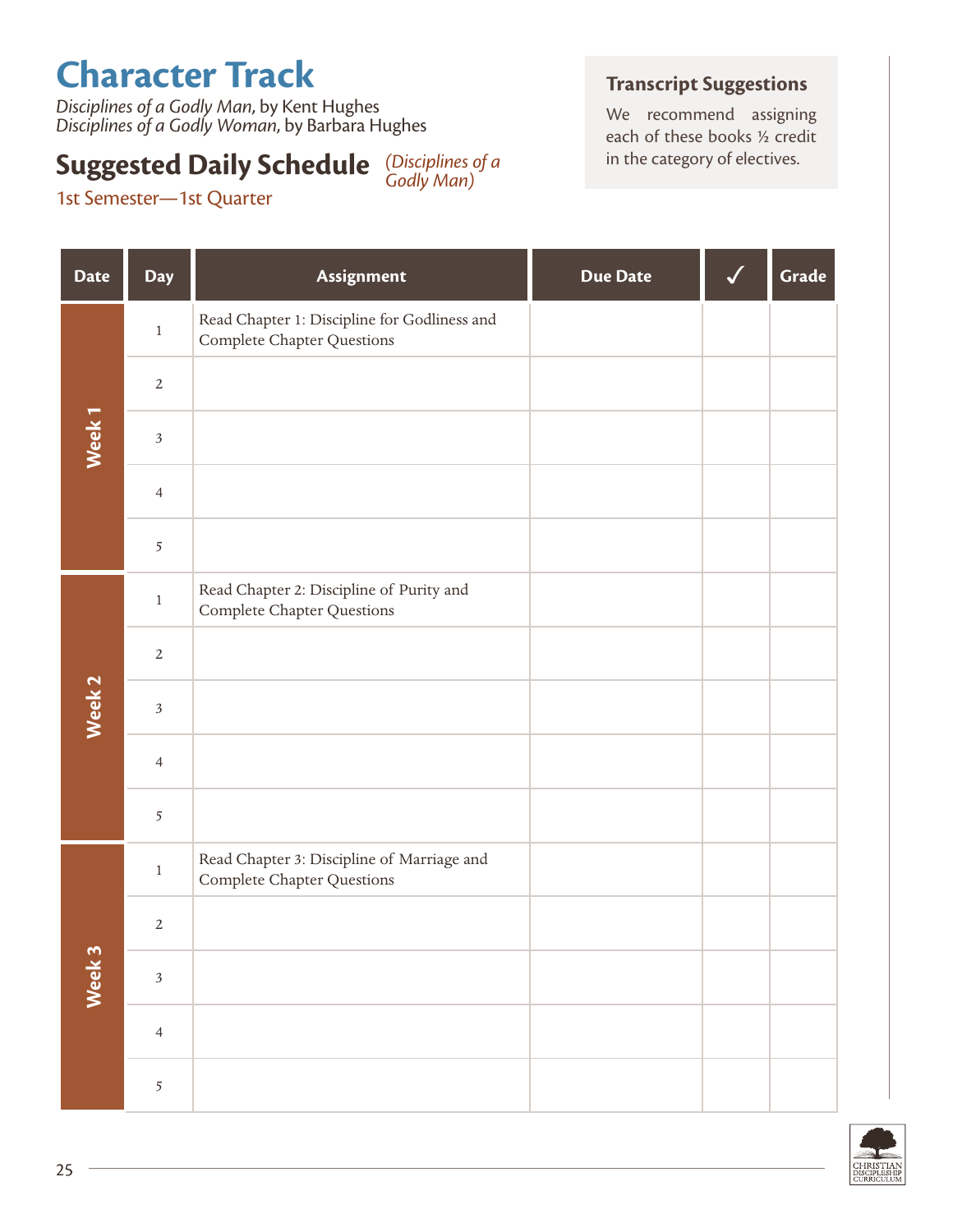| <b>Date</b> | Day                     | Assignment                                                                        | <b>Due Date</b> | Grade |
|-------------|-------------------------|-----------------------------------------------------------------------------------|-----------------|-------|
|             | $\,1\,$                 | Read Chapter 4: Discipline of Fatherhood and<br>Complete Chapter Questions        |                 |       |
|             | $\sqrt{2}$              |                                                                                   |                 |       |
| Week 4      | $\overline{\mathbf{3}}$ |                                                                                   |                 |       |
|             | $\overline{4}$          |                                                                                   |                 |       |
|             | 5                       |                                                                                   |                 |       |
|             | $\,1\,$                 | Read Chapter 5: Discipline of Friendship and<br><b>Complete Chapter Questions</b> |                 |       |
|             | $\sqrt{2}$              |                                                                                   |                 |       |
| Week 5      | $\overline{\mathbf{3}}$ |                                                                                   |                 |       |
|             | $\overline{4}$          |                                                                                   |                 |       |
|             | $\overline{5}$          |                                                                                   |                 |       |
|             | $\,1\,$                 | Read Chapter 6: Discipline of Mind and<br>Complete Chapter Questions              |                 |       |
|             | $\sqrt{2}$              |                                                                                   |                 |       |
| Week 6      | $\overline{\mathbf{3}}$ |                                                                                   |                 |       |
|             | $\overline{4}$          |                                                                                   |                 |       |
|             | $\mathfrak{S}$          |                                                                                   |                 |       |

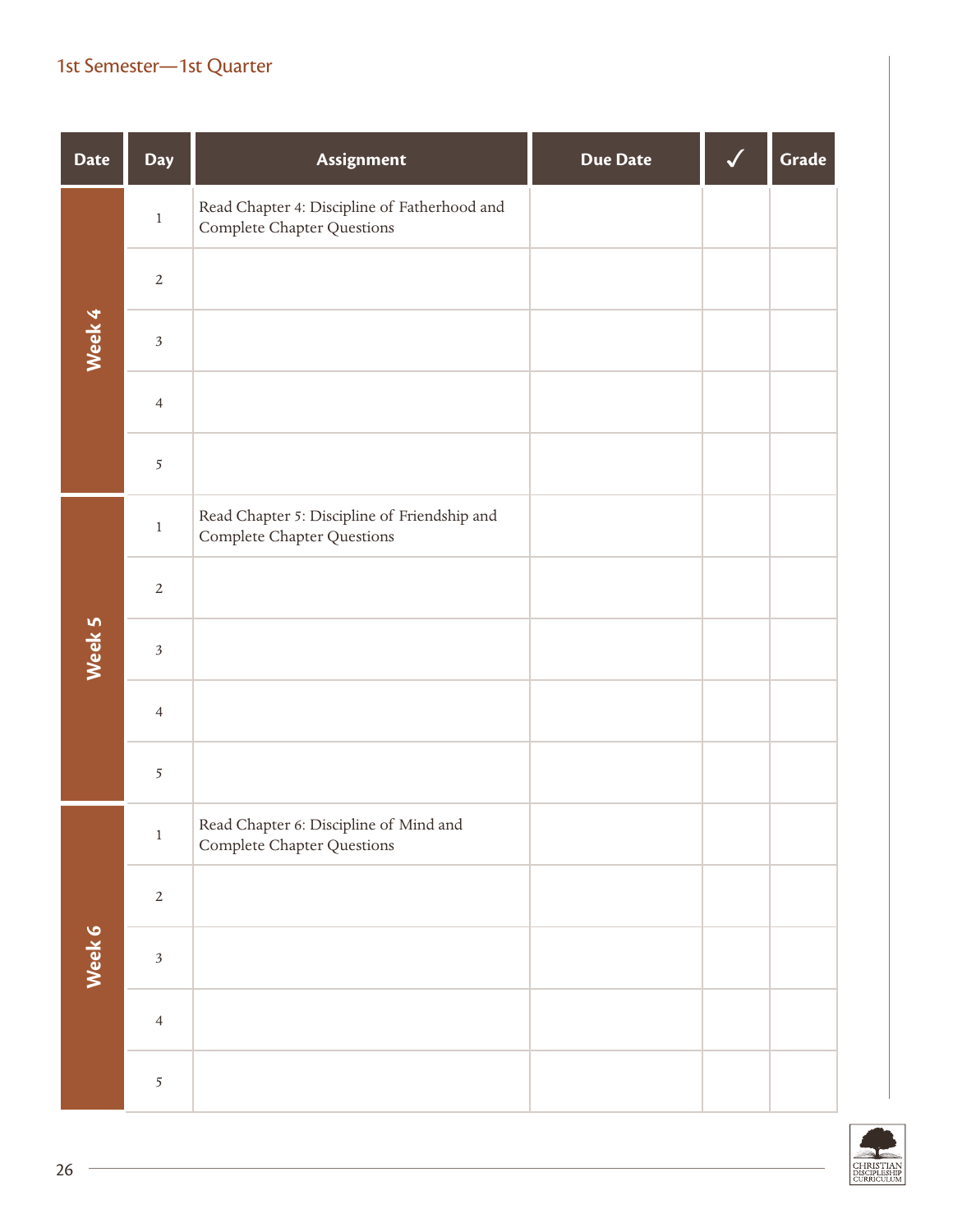| <b>Date</b> | Day                     | Assignment                                                               | <b>Due Date</b> | Grade |
|-------------|-------------------------|--------------------------------------------------------------------------|-----------------|-------|
|             | $\,1$                   | Read Chapter 7: Discipline of Devotion and<br>Complete Chapter Questions |                 |       |
|             | $\sqrt{2}$              |                                                                          |                 |       |
| Week 7      | $\mathfrak{Z}$          |                                                                          |                 |       |
|             | $\overline{4}$          |                                                                          |                 |       |
|             | $\overline{5}$          |                                                                          |                 |       |
|             | $\,1$                   | Read Chapter 8: Discipline of Prayer and<br>Complete Chapter Questions   |                 |       |
|             | $\sqrt{2}$              |                                                                          |                 |       |
| Week 8      | $\overline{\mathbf{3}}$ |                                                                          |                 |       |
|             | $\overline{4}$          |                                                                          |                 |       |
|             | $\overline{5}$          |                                                                          |                 |       |
|             | $\,1\,$                 | Read Chapter 9: Discipline of Worship and<br>Complete Chapter Questions  |                 |       |
|             | $\sqrt{2}$              |                                                                          |                 |       |
| Week 9      | $\overline{\mathbf{3}}$ |                                                                          |                 |       |
|             | $\overline{4}$          |                                                                          |                 |       |
|             | $\mathfrak{S}$          |                                                                          |                 |       |

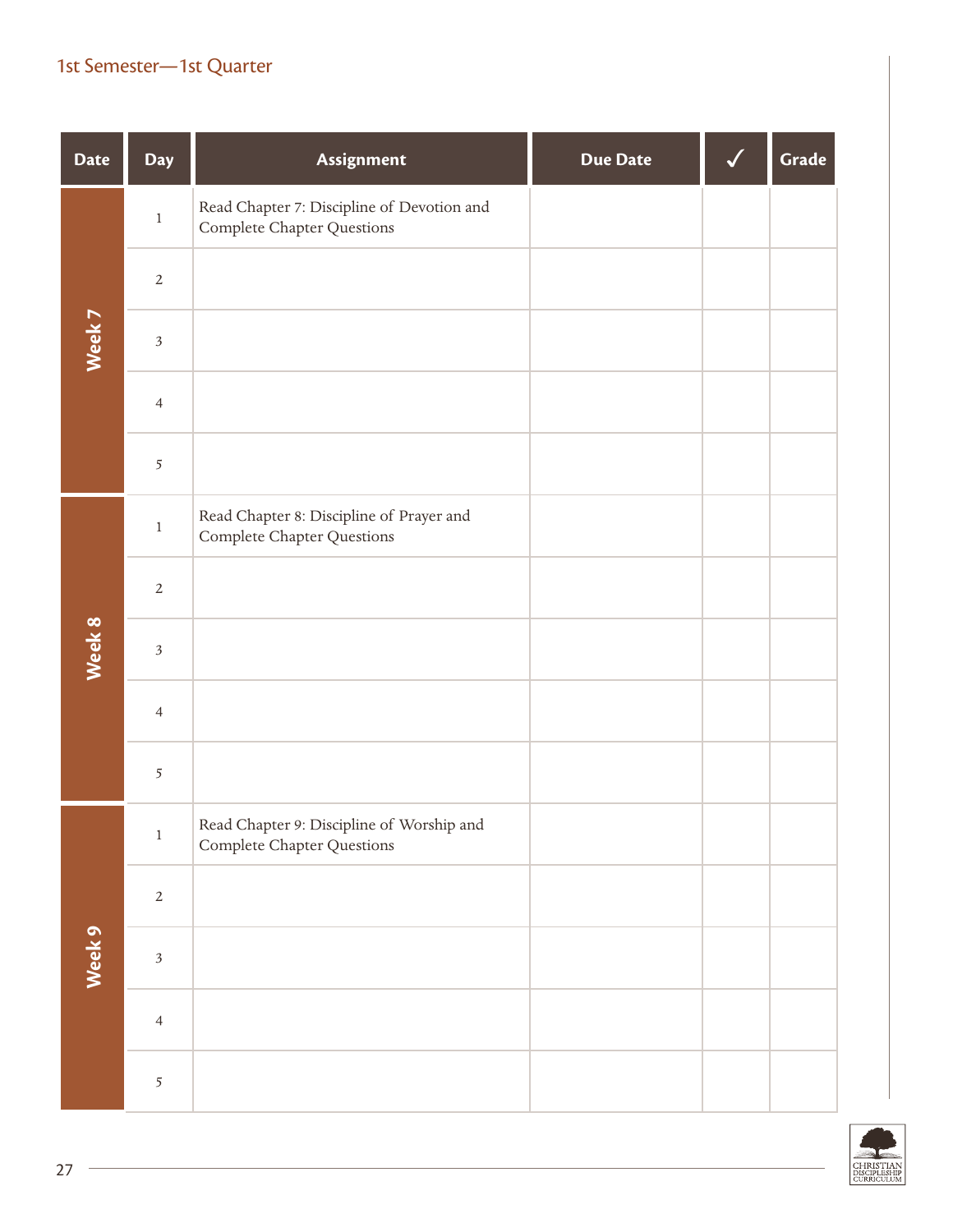| <b>Date</b>       | Day            | Assignment                                                              | <b>Due Date</b> | Grade |
|-------------------|----------------|-------------------------------------------------------------------------|-----------------|-------|
|                   | $\,1$          | Discipline of Integrity and Complete Chapter<br>Questions               |                 |       |
|                   | $\overline{2}$ |                                                                         |                 |       |
| Week <sub>1</sub> | $\sqrt{3}$     |                                                                         |                 |       |
|                   | $\overline{4}$ |                                                                         |                 |       |
|                   | $\overline{5}$ |                                                                         |                 |       |
|                   | $\,1$          | Read Chapter 11: Discipline of Tongue and<br>Complete Chapter Questions |                 |       |
|                   | $\overline{2}$ |                                                                         |                 |       |
| Week 2            | $\sqrt{3}$     |                                                                         |                 |       |
|                   | $\overline{4}$ |                                                                         |                 |       |
|                   | 5              |                                                                         |                 |       |
|                   | $\,1$          | Read Chapter 12: Discipline of Work and<br>Complete Chapter Questions   |                 |       |
|                   | $\overline{2}$ |                                                                         |                 |       |
| Week 3            | $\overline{3}$ |                                                                         |                 |       |
|                   | $\overline{4}$ |                                                                         |                 |       |
|                   | 5              |                                                                         |                 |       |

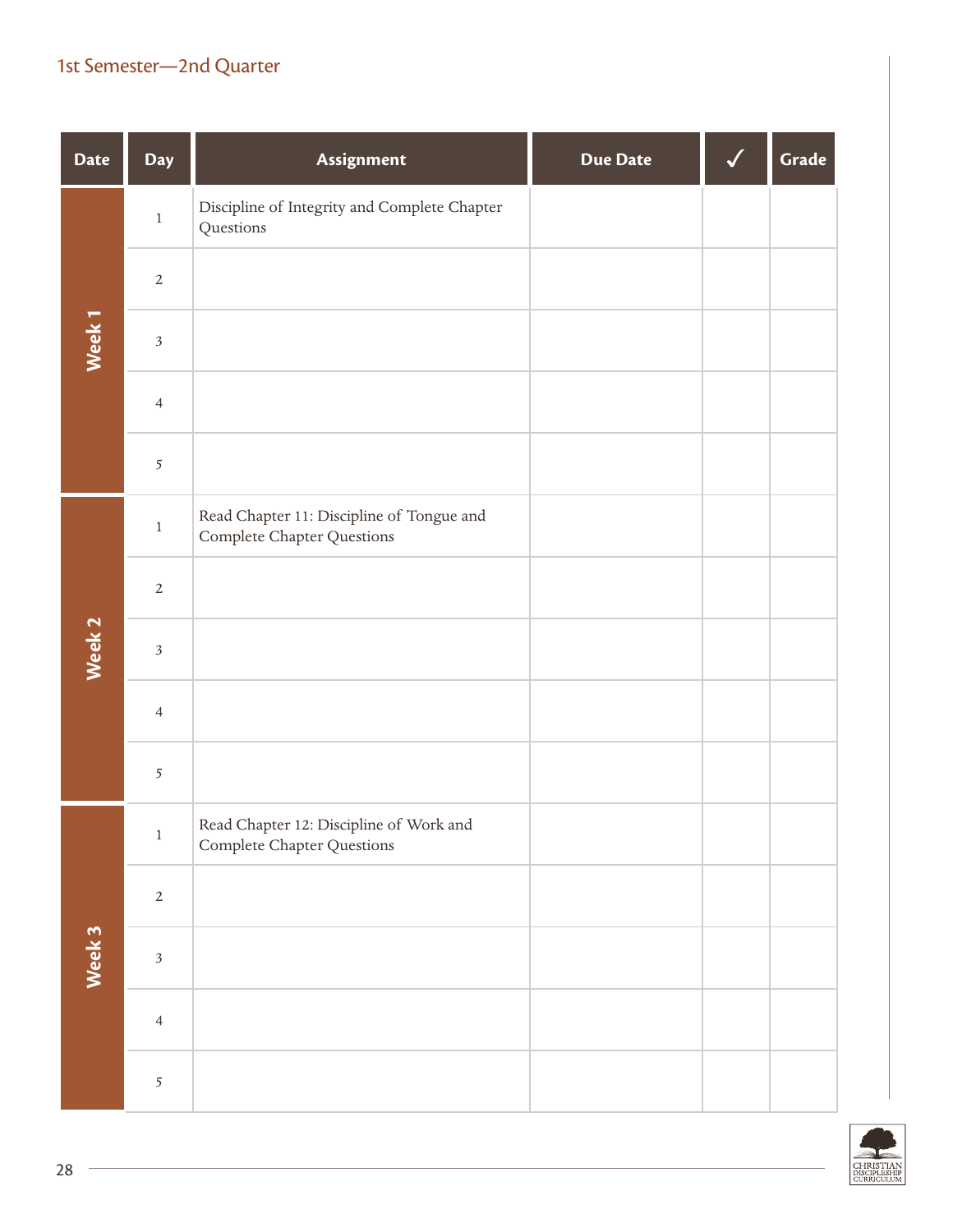| <b>Date</b> | Day            | Assignment                                                                     | <b>Due Date</b> | Grade |
|-------------|----------------|--------------------------------------------------------------------------------|-----------------|-------|
|             | $\,1$          | Read Chapter 13: Discipline of Perseverance and<br>Complete Chapter Questions  |                 |       |
|             | $\sqrt{2}$     |                                                                                |                 |       |
| Week 4      | $\sqrt{3}$     |                                                                                |                 |       |
|             | $\overline{4}$ |                                                                                |                 |       |
|             | $\overline{5}$ |                                                                                |                 |       |
|             | $\,1$          | Read Chapter 14: Discipline of Church and<br><b>Complete Chapter Questions</b> |                 |       |
|             | $\overline{2}$ |                                                                                |                 |       |
| Week 5      | $\sqrt{3}$     |                                                                                |                 |       |
|             | $\overline{4}$ |                                                                                |                 |       |
|             | $\overline{5}$ |                                                                                |                 |       |
|             | $\,1\,$        | Read Chapter 15: Discipline of Leadership and<br>Complete Chapter Questions    |                 |       |
|             | $\sqrt{2}$     |                                                                                |                 |       |
| Week 6      | $\overline{3}$ |                                                                                |                 |       |
|             | $\overline{4}$ |                                                                                |                 |       |
|             | $\overline{5}$ |                                                                                |                 |       |

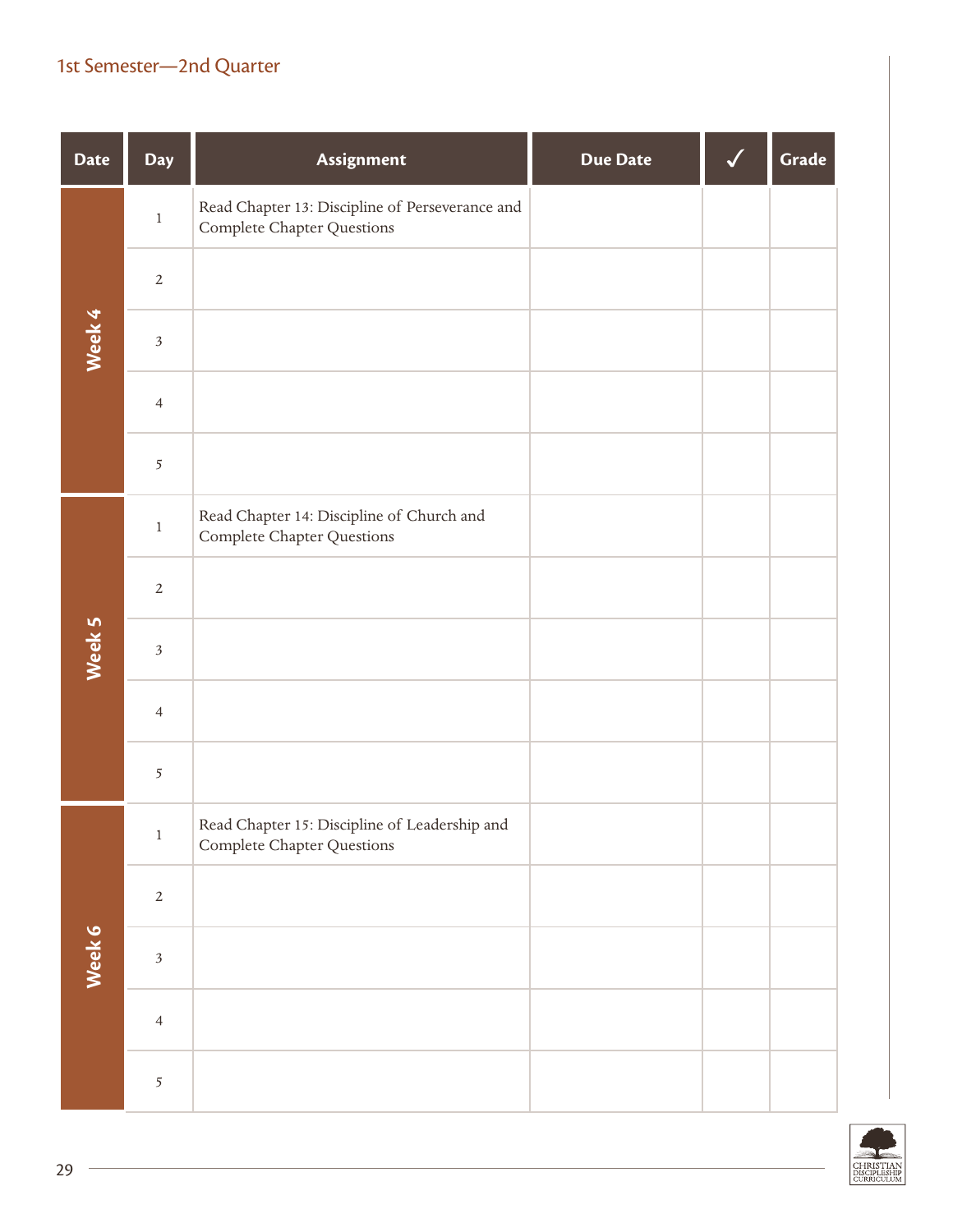| <b>Date</b> | <b>Day</b>               | Assignment                                                                      | <b>Due Date</b> | Grade |
|-------------|--------------------------|---------------------------------------------------------------------------------|-----------------|-------|
|             | $\,1$                    | Read Chapter 16: Discipline of Giving and<br><b>Complete Chapter Questions</b>  |                 |       |
|             | $\sqrt{2}$               |                                                                                 |                 |       |
| Week 7      | $\overline{\mathbf{3}}$  |                                                                                 |                 |       |
|             | $\overline{\mathcal{A}}$ |                                                                                 |                 |       |
|             | 5                        |                                                                                 |                 |       |
|             | $\,1$                    | Read Chapter 17: Discipline of Witness and<br><b>Complete Chapter Questions</b> |                 |       |
|             | $\sqrt{2}$               |                                                                                 |                 |       |
| Week 8      | $\overline{\mathbf{3}}$  |                                                                                 |                 |       |
|             | $\overline{\mathcal{A}}$ |                                                                                 |                 |       |
|             | 5                        |                                                                                 |                 |       |
|             | $\,1\,$                  | Read Chapter 18: Discipline of Ministry and<br>Complete Chapter Questions       |                 |       |
|             | $\sqrt{2}$               |                                                                                 |                 |       |
| Week 9      | $\sqrt{3}$               |                                                                                 |                 |       |
|             | $\overline{4}$           |                                                                                 |                 |       |
|             | 5                        | Read Chapter 19: Grace of Discipline and<br>Complete Chapter Questions          |                 |       |

**Final Grade**

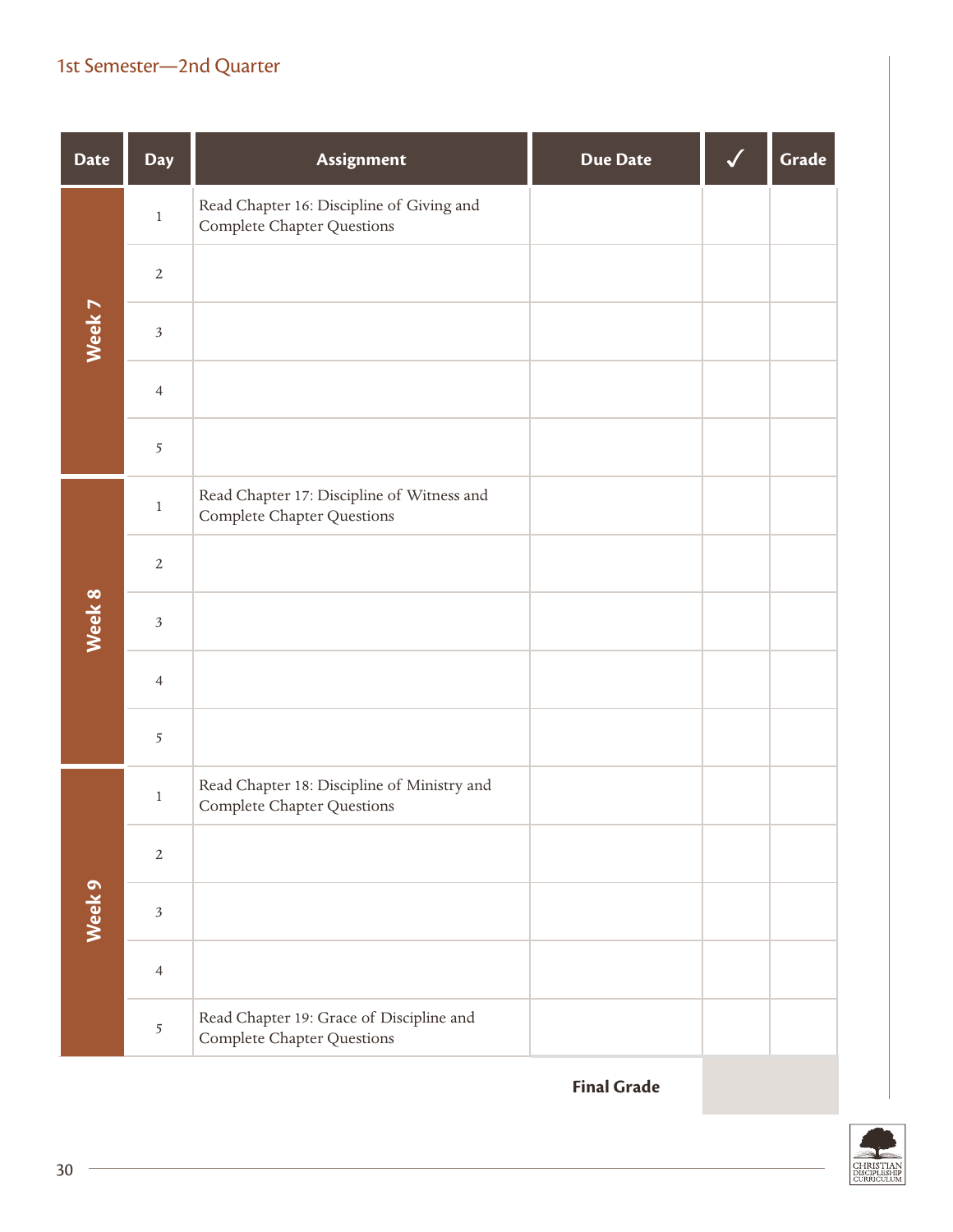# **Suggested Daily Schedule** (Disciplines of a **Codly Woman)**

| <b>Date</b>       | <b>Day</b>     | Assignment                                                                 | <b>Due Date</b> | Grade |
|-------------------|----------------|----------------------------------------------------------------------------|-----------------|-------|
|                   | $\,1$          | Read Chapter 1: Discipline for Godliness and<br>Complete Chapter Questions |                 |       |
|                   | $\sqrt{2}$     |                                                                            |                 |       |
| Week <sub>1</sub> | $\mathfrak{Z}$ |                                                                            |                 |       |
|                   | $\overline{4}$ |                                                                            |                 |       |
|                   | $\sqrt{5}$     |                                                                            |                 |       |
|                   | $\,1$          | Read Chapter 2: Discipline of the Gospel and<br>Complete Chapter Questions |                 |       |
|                   | $\sqrt{2}$     |                                                                            |                 |       |
| Week 2            | $\mathfrak{Z}$ |                                                                            |                 |       |
|                   | $\overline{4}$ |                                                                            |                 |       |
|                   | $\overline{5}$ |                                                                            |                 |       |
|                   | $\mathbf{1}$   | Read Chapter 3: Discipline of Submission and<br>Complete Chapter Questions |                 |       |
|                   | $\sqrt{2}$     |                                                                            |                 |       |
| Week 3            | $\mathfrak{Z}$ |                                                                            |                 |       |
|                   | $\overline{4}$ |                                                                            |                 |       |
|                   | $\overline{5}$ |                                                                            |                 |       |

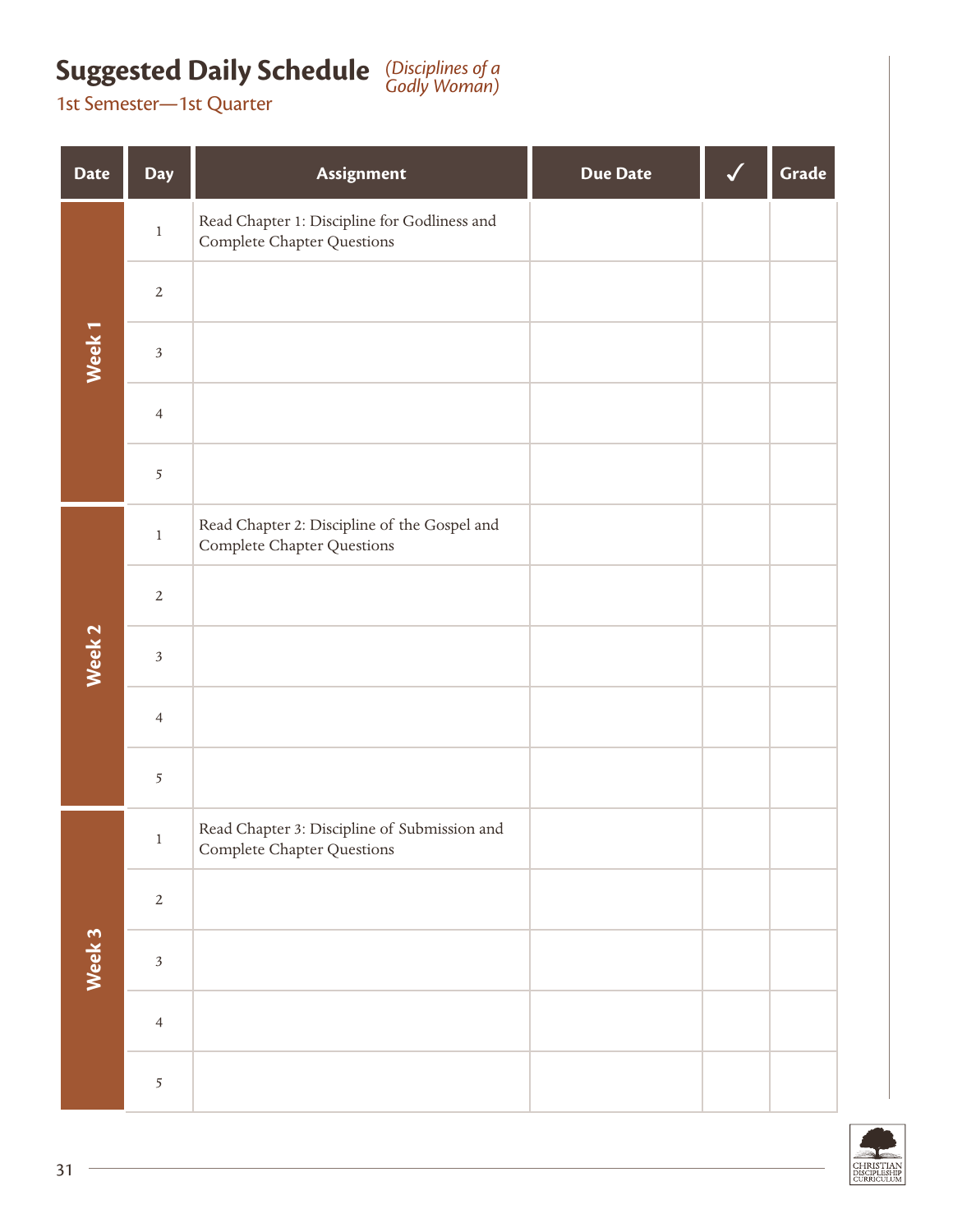| <b>Date</b> | Day                     | Assignment                                                              | <b>Due Date</b> | Grade |
|-------------|-------------------------|-------------------------------------------------------------------------|-----------------|-------|
|             | $\,1\,$                 | Read Chapter 4: Discipline of Prayer and<br>Complete Chapter Questions  |                 |       |
|             | $\sqrt{2}$              |                                                                         |                 |       |
| Week 4      | $\overline{\mathbf{3}}$ |                                                                         |                 |       |
|             | $\overline{4}$          |                                                                         |                 |       |
|             | 5                       |                                                                         |                 |       |
|             | $\,1\,$                 | Read Chapter 5: Discipline of Worship and<br>Complete Chapter Questions |                 |       |
|             | $\sqrt{2}$              |                                                                         |                 |       |
| Week 5      | $\overline{\mathbf{3}}$ |                                                                         |                 |       |
|             | $\overline{4}$          |                                                                         |                 |       |
|             | $\overline{5}$          |                                                                         |                 |       |
|             | $\,1\,$                 | Read Chapter 6: Discipline of Mind and<br>Complete Chapter Questions    |                 |       |
|             | $\sqrt{2}$              |                                                                         |                 |       |
| Week 6      | $\overline{\mathbf{3}}$ |                                                                         |                 |       |
|             | $\overline{4}$          |                                                                         |                 |       |
|             | $\mathfrak{S}$          |                                                                         |                 |       |

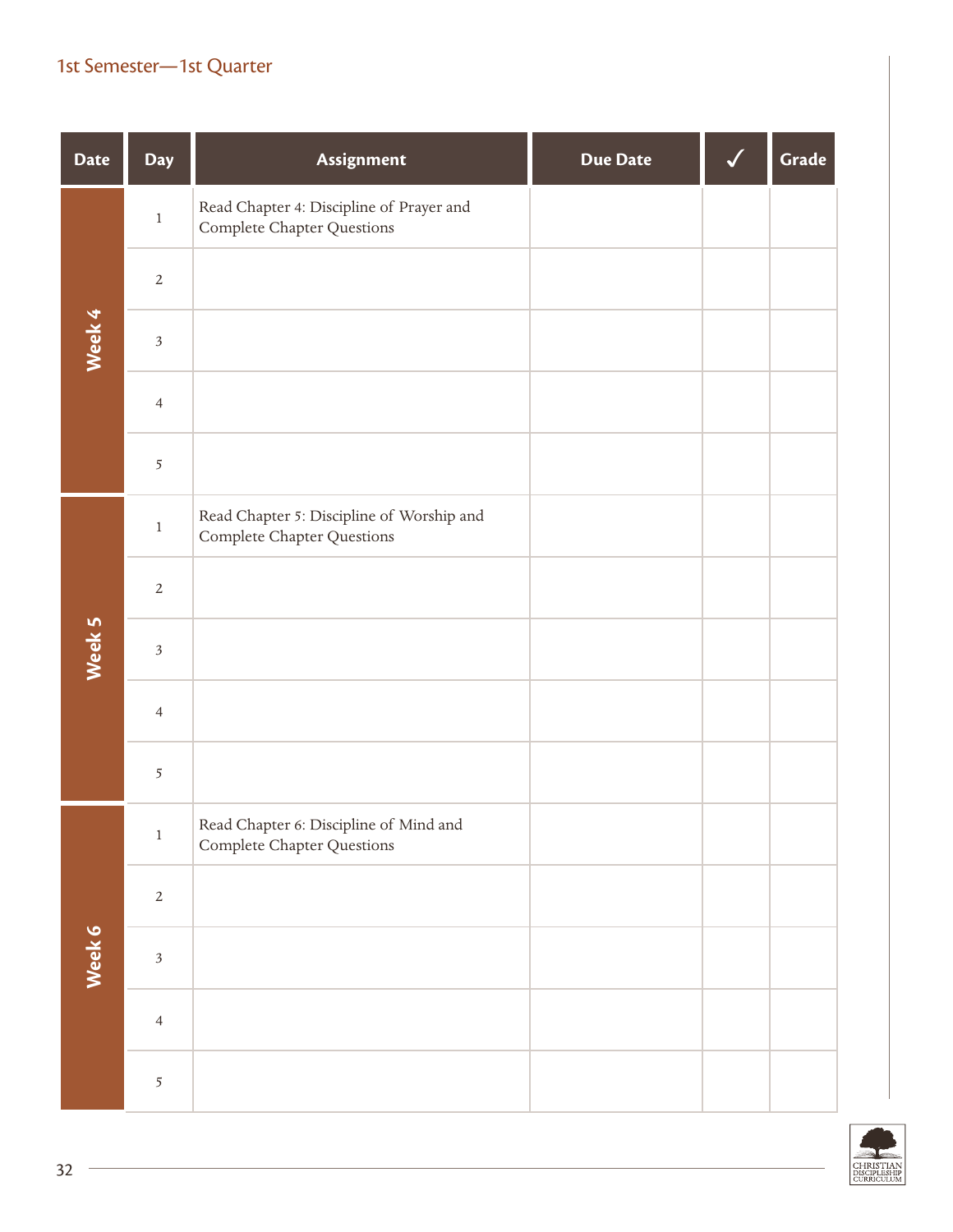| <b>Date</b> | Day                     | Assignment                                                                       | <b>Due Date</b> | Grade |
|-------------|-------------------------|----------------------------------------------------------------------------------|-----------------|-------|
|             | $\,1$                   | Read Chapter 7: Discipline of Contentment and<br>Complete Chapter Questions      |                 |       |
|             | $\sqrt{2}$              |                                                                                  |                 |       |
| Week 7      | $\mathfrak{Z}$          |                                                                                  |                 |       |
|             | $\overline{4}$          |                                                                                  |                 |       |
|             | 5                       |                                                                                  |                 |       |
|             | $\,1$                   | Read Chapter 8: Discipline of Propriety and<br><b>Complete Chapter Questions</b> |                 |       |
|             | $\sqrt{2}$              |                                                                                  |                 |       |
| Week 8      | $\overline{\mathbf{3}}$ |                                                                                  |                 |       |
|             | $\overline{4}$          |                                                                                  |                 |       |
|             | $\overline{5}$          |                                                                                  |                 |       |
|             | $\,1\,$                 | Read Chapter 9: Discipline of Perseverance and<br>Complete Chapter Questions     |                 |       |
|             | $\sqrt{2}$              |                                                                                  |                 |       |
| Week 9      | $\overline{\mathbf{3}}$ |                                                                                  |                 |       |
|             | $\overline{4}$          |                                                                                  |                 |       |
|             | $\mathfrak{S}$          |                                                                                  |                 |       |

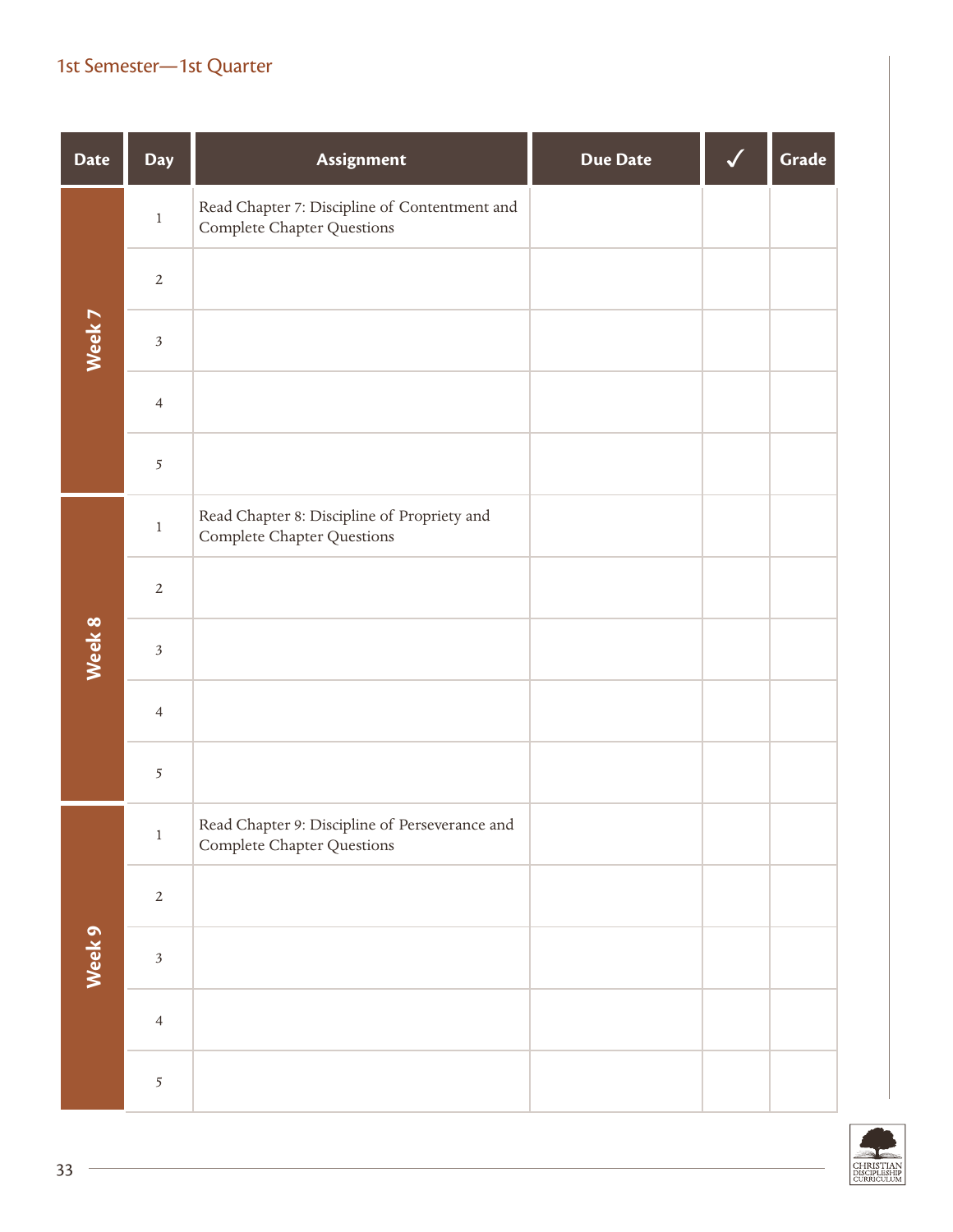| <b>Date</b>       | Day            | Assignment                                                                  | <b>Due Date</b> | Grade |
|-------------------|----------------|-----------------------------------------------------------------------------|-----------------|-------|
|                   | $\,1$          | Read Chapter 10: Discipline of the Church and<br>Complete Chapter Questions |                 |       |
|                   | $\sqrt{2}$     |                                                                             |                 |       |
| Week <sub>1</sub> | $\sqrt{3}$     |                                                                             |                 |       |
|                   | $\overline{4}$ |                                                                             |                 |       |
|                   | 5              |                                                                             |                 |       |
|                   | $\,1$          | Read Chapter 11: Discipline of Singleness and<br>Complete Chapter Questions |                 |       |
|                   | $\overline{2}$ |                                                                             |                 |       |
| Week <sub>2</sub> | $\sqrt{3}$     |                                                                             |                 |       |
|                   | $\overline{4}$ |                                                                             |                 |       |
|                   | 5              |                                                                             |                 |       |
|                   | $\,1$          | Read Chapter 12: Discipline of Marriage and<br>Complete Chapter Questions   |                 |       |
|                   | $\sqrt{2}$     |                                                                             |                 |       |
| Week 3            | $\overline{3}$ |                                                                             |                 |       |
|                   | $\overline{4}$ |                                                                             |                 |       |
|                   | 5              |                                                                             |                 |       |

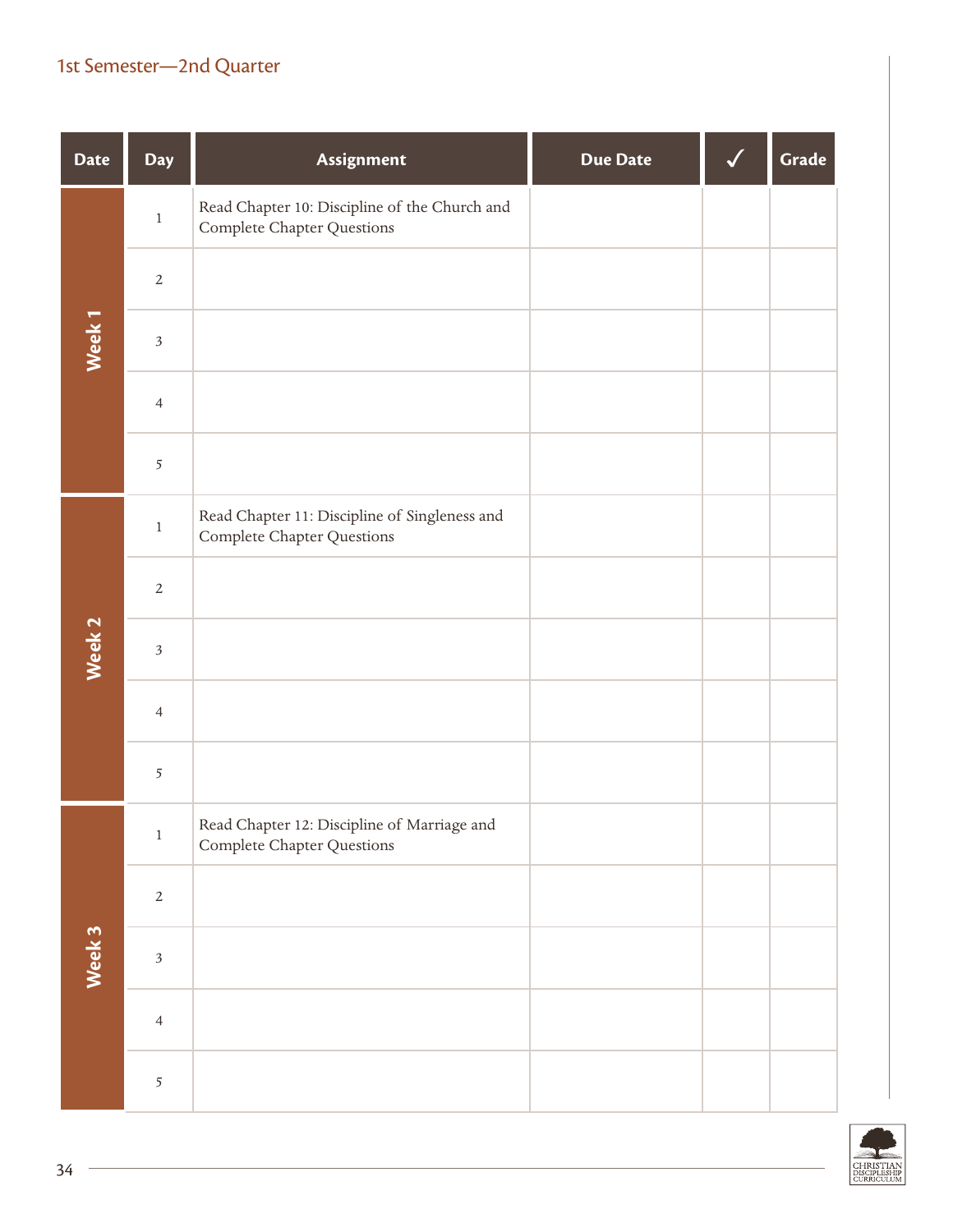| <b>Date</b> | Day            | Assignment                                                                  | <b>Due Date</b> | Grade |
|-------------|----------------|-----------------------------------------------------------------------------|-----------------|-------|
|             | $\,1$          | Read Chapter 13: Discipline of Nurturing and<br>Complete Chapter Questions  |                 |       |
|             | $\sqrt{2}$     |                                                                             |                 |       |
| Week 4      | $\sqrt{3}$     |                                                                             |                 |       |
|             | $\overline{4}$ |                                                                             |                 |       |
|             | $\overline{5}$ |                                                                             |                 |       |
|             | $\,1$          | Read Chapter 14: Discipline of Good Deeds and<br>Complete Chapter Questions |                 |       |
|             | $\overline{2}$ |                                                                             |                 |       |
| Week 5      | $\sqrt{3}$     |                                                                             |                 |       |
|             | $\overline{4}$ |                                                                             |                 |       |
|             | 5              |                                                                             |                 |       |
|             | $\,1$          | Read Chapter 15: Discipline of Witness and<br>Complete Chapter Questions    |                 |       |
|             | $\mathbf{2}$   |                                                                             |                 |       |
| Week 6      | $\overline{3}$ |                                                                             |                 |       |
|             | $\overline{4}$ |                                                                             |                 |       |
|             | 5              |                                                                             |                 |       |

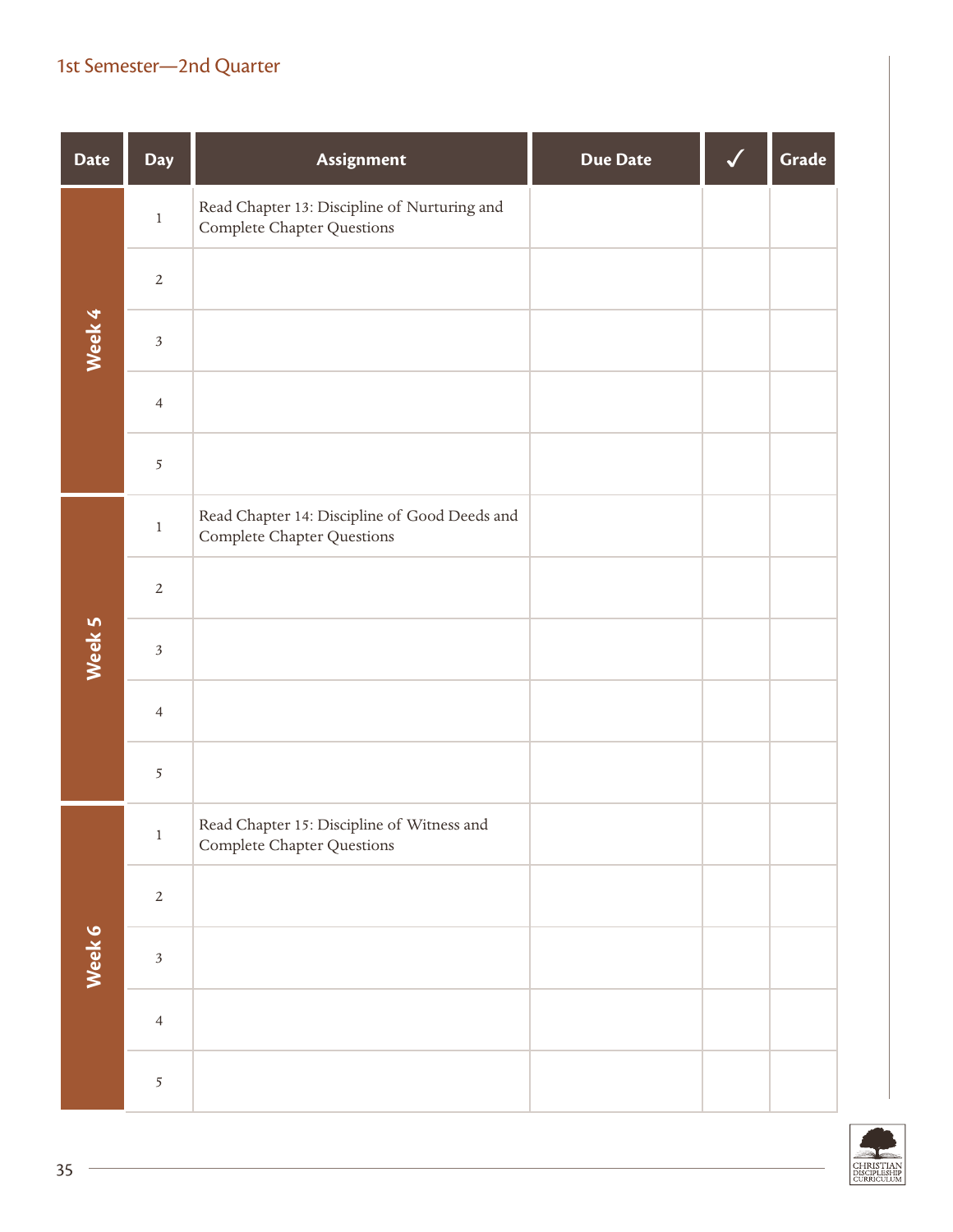| <b>Date</b> | <b>Day</b>     | Assignment                                                              | <b>Due Date</b> | Grade |
|-------------|----------------|-------------------------------------------------------------------------|-----------------|-------|
|             | $\,1$          | Read Chapter 16: Discipline of Giving and<br>Complete Chapter Questions |                 |       |
|             | $\overline{2}$ |                                                                         |                 |       |
| Week 7      | $\overline{3}$ |                                                                         |                 |       |
|             | $\overline{4}$ |                                                                         |                 |       |
|             | 5              |                                                                         |                 |       |
|             | $\,1$          | Read Chapter 17: Grace of Discipline                                    |                 |       |
|             | $\sqrt{2}$     |                                                                         |                 |       |
| Week 8      | $\overline{3}$ |                                                                         |                 |       |
|             | $\overline{4}$ |                                                                         |                 |       |
|             | $\overline{5}$ |                                                                         |                 |       |

**Final Grade**

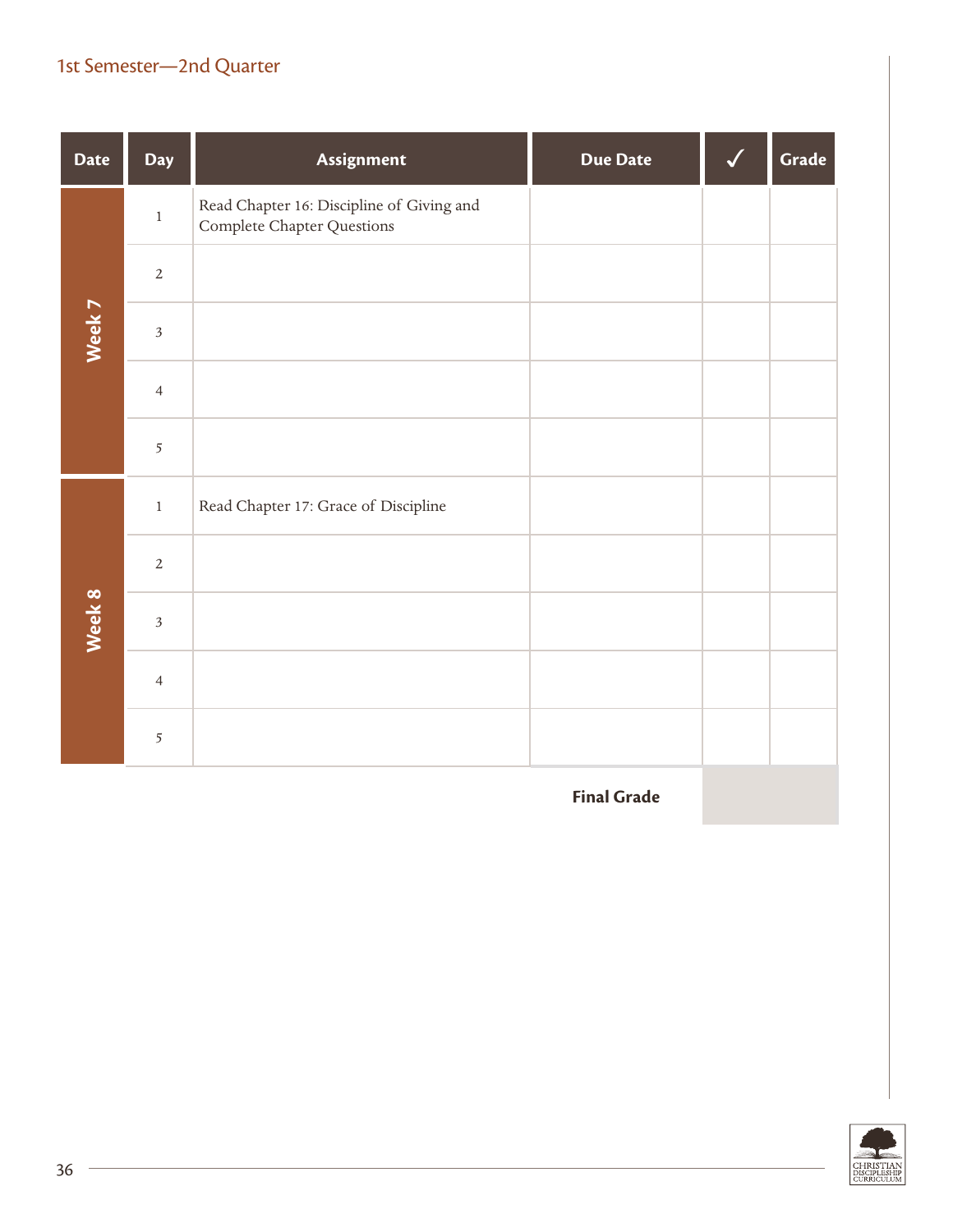# **Literature Track**

*Great Christian Classics: Four Essential Works of the Faith*, Edited by Kevin Swnson and Joshua Schwisow

## **Suggested Daily Schedule**

1st Semester—1st Quarter

#### **Transcript Suggestions**

We recommend assigning this book 1 credit in the category<br>of language arts or literature.

| <b>Date</b>       | <b>Day</b>     | Assignment                                                                                             | <b>Due Date</b> | Grade |
|-------------------|----------------|--------------------------------------------------------------------------------------------------------|-----------------|-------|
|                   | $\mathbf{1}$   | On the Incarnation - Athanasius<br>Read Introduction                                                   |                 |       |
|                   | $\sqrt{2}$     |                                                                                                        |                 |       |
| Week <sub>1</sub> | $\mathfrak{Z}$ | Read Chapter 1: Creation and the Fall and<br><b>Complete Assignments</b>                               |                 |       |
|                   | $\overline{4}$ |                                                                                                        |                 |       |
|                   | $\overline{5}$ |                                                                                                        |                 |       |
|                   | $\mathbf{1}$   | Read Ch. 2: The Divine Dilemma and Its Solution<br>in the Incarnation (Pt 1) $\&$ Complete Assignments |                 |       |
|                   | $\sqrt{2}$     |                                                                                                        |                 |       |
| Week <sub>2</sub> | $\mathfrak{Z}$ | Read Ch. 3: The Divine Dilemma and Its Solution<br>in the Incarnation (Pt 2) & Complete Assignments    |                 |       |
|                   | $\overline{4}$ |                                                                                                        |                 |       |
|                   | 5              |                                                                                                        |                 |       |
|                   | $\mathbf{1}$   | Read Chapter 4: The Death of Christ and<br><b>Complete Assignments</b>                                 |                 |       |
|                   | $\sqrt{2}$     |                                                                                                        |                 |       |
| Week 3            | $\sqrt{3}$     | Read Chapter 5: The Resurrection and<br>Complete Assignments                                           |                 |       |
|                   | $\overline{4}$ |                                                                                                        |                 |       |
|                   | 5              |                                                                                                        |                 |       |

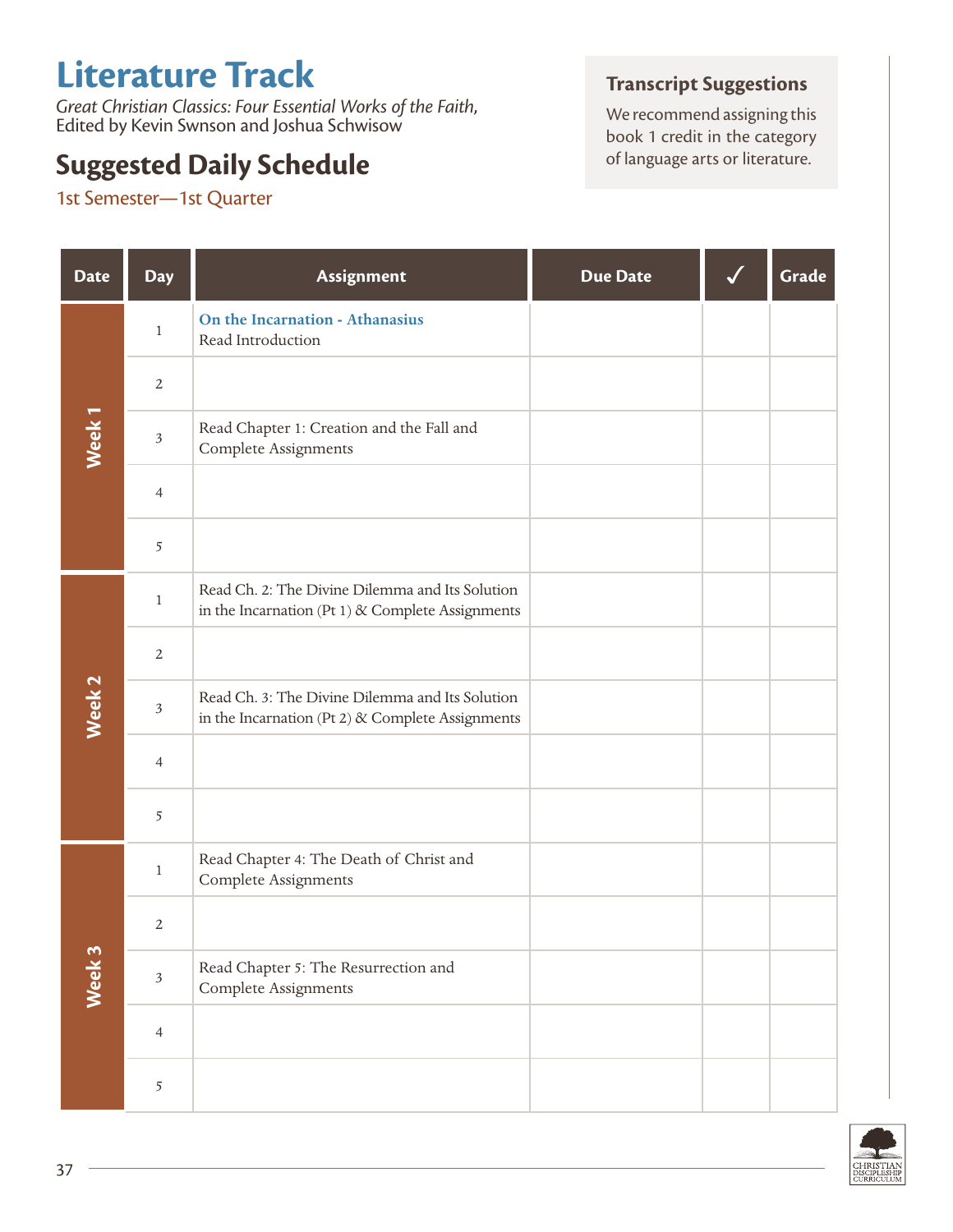| <b>Date</b> | <b>Day</b>              | Assignment                                                                       | <b>Due Date</b> | Grade |
|-------------|-------------------------|----------------------------------------------------------------------------------|-----------------|-------|
|             | $\,1$                   | Read Chapter 6: Refutation of the Jews and<br>Complete Assignments               |                 |       |
|             | $\sqrt{2}$              |                                                                                  |                 |       |
| Week 4      | $\sqrt{3}$              | Read Chapter 7: Refutation of the Gentiles (Part<br>1) and Complete Assignments  |                 |       |
|             | $\overline{4}$          |                                                                                  |                 |       |
|             | 5                       |                                                                                  |                 |       |
|             | $\,1$                   | Read Chapter 8: Refutation of the Gentiles (Part<br>II) and Complete Assignments |                 |       |
|             | $\sqrt{2}$              |                                                                                  |                 |       |
| Week 5      | $\overline{\mathbf{3}}$ | Read Chapter 9: Conclusion and Complete<br>Assignments                           |                 |       |
|             | $\overline{4}$          |                                                                                  |                 |       |
|             | 5                       |                                                                                  |                 |       |
|             | $\,1$                   | Complete Essay Assignment                                                        |                 |       |
|             | $\overline{2}$          |                                                                                  |                 |       |
| Week 6      | $\overline{\mathbf{3}}$ | Complete Final Exam                                                              |                 |       |
|             | $\overline{4}$          |                                                                                  |                 |       |
|             | 5                       |                                                                                  |                 |       |

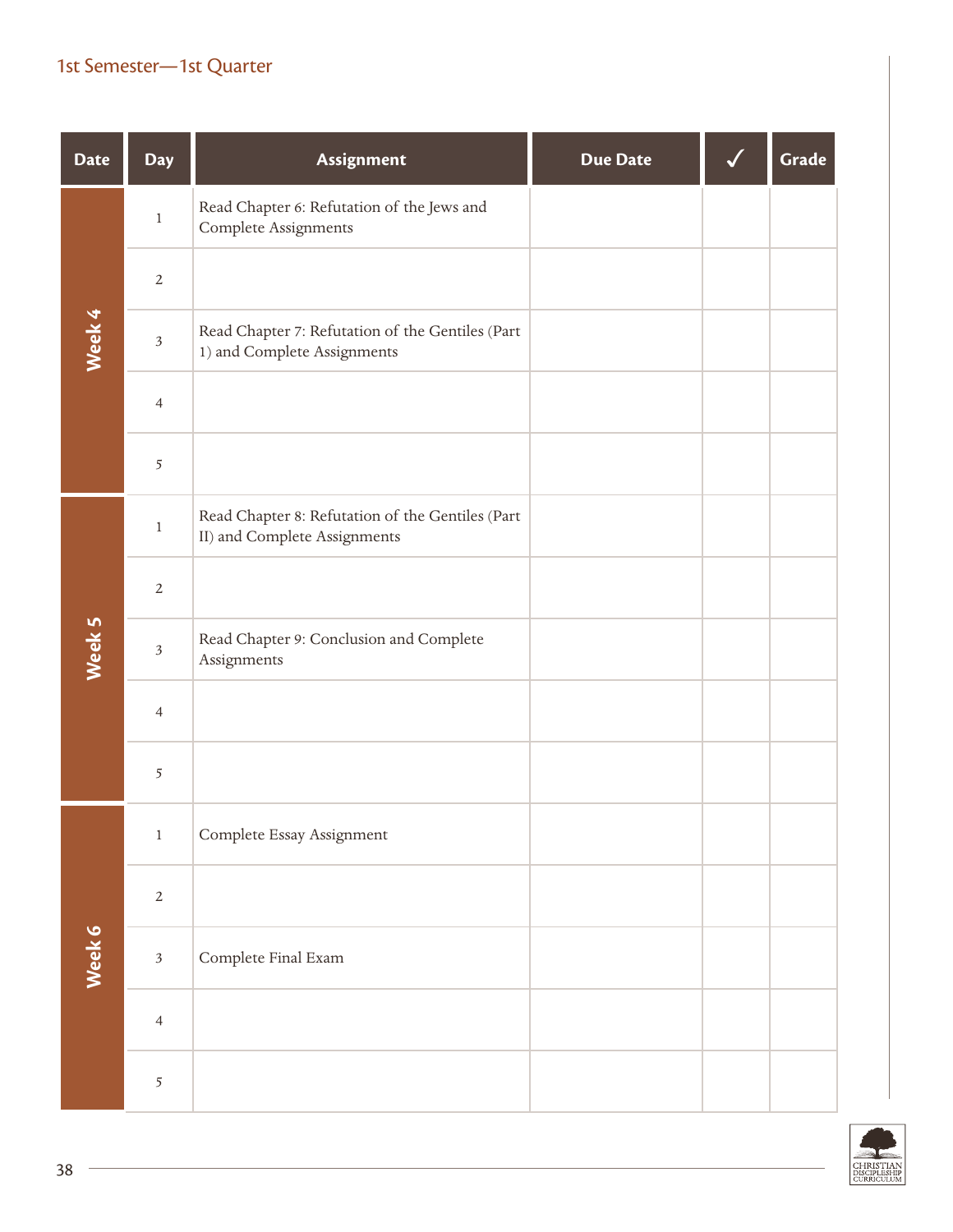| <b>Date</b> | <b>Day</b>              | Assignment                                                     | <b>Due Date</b> | Grade |
|-------------|-------------------------|----------------------------------------------------------------|-----------------|-------|
|             | $\mathbf{1}$            | The Imitation of Christ - Thomas A'Kempis<br>Read Introduction |                 |       |
|             | $\overline{2}$          |                                                                |                 |       |
| Week 7      | $\overline{\mathbf{3}}$ | Read Book 1: Sections 1-5 and Complete<br>Assignments          |                 |       |
|             | $\overline{4}$          |                                                                |                 |       |
|             | 5                       | Read Book 1: Sections 6-10 and Complete<br>Assignments         |                 |       |
|             | $\,1$                   | Read Book 1: Sections 11-14 and Complete<br>Assignments        |                 |       |
|             | $\overline{2}$          |                                                                |                 |       |
| Week 8      | $\mathfrak{Z}$          | Read Book 1: Sections 15-17 and Complete<br>Assignments        |                 |       |
|             | $\overline{4}$          |                                                                |                 |       |
|             | 5                       | Read Book 1: Sections 18-20 and Complete<br>Assignments        |                 |       |
|             | $\mathbf{1}$            | Read Book 1: Sections 21-23 and Complete<br>Assignments        |                 |       |
|             | $\sqrt{2}$              |                                                                |                 |       |
| Week 9      | $\overline{\mathbf{3}}$ | Read Book 1: Sections 24-25 and Complete<br>Assignments        |                 |       |
|             | $\overline{4}$          |                                                                |                 |       |
|             | 5                       | Read Book 2: Sections 1-5 and Complete<br>Assignments          |                 |       |

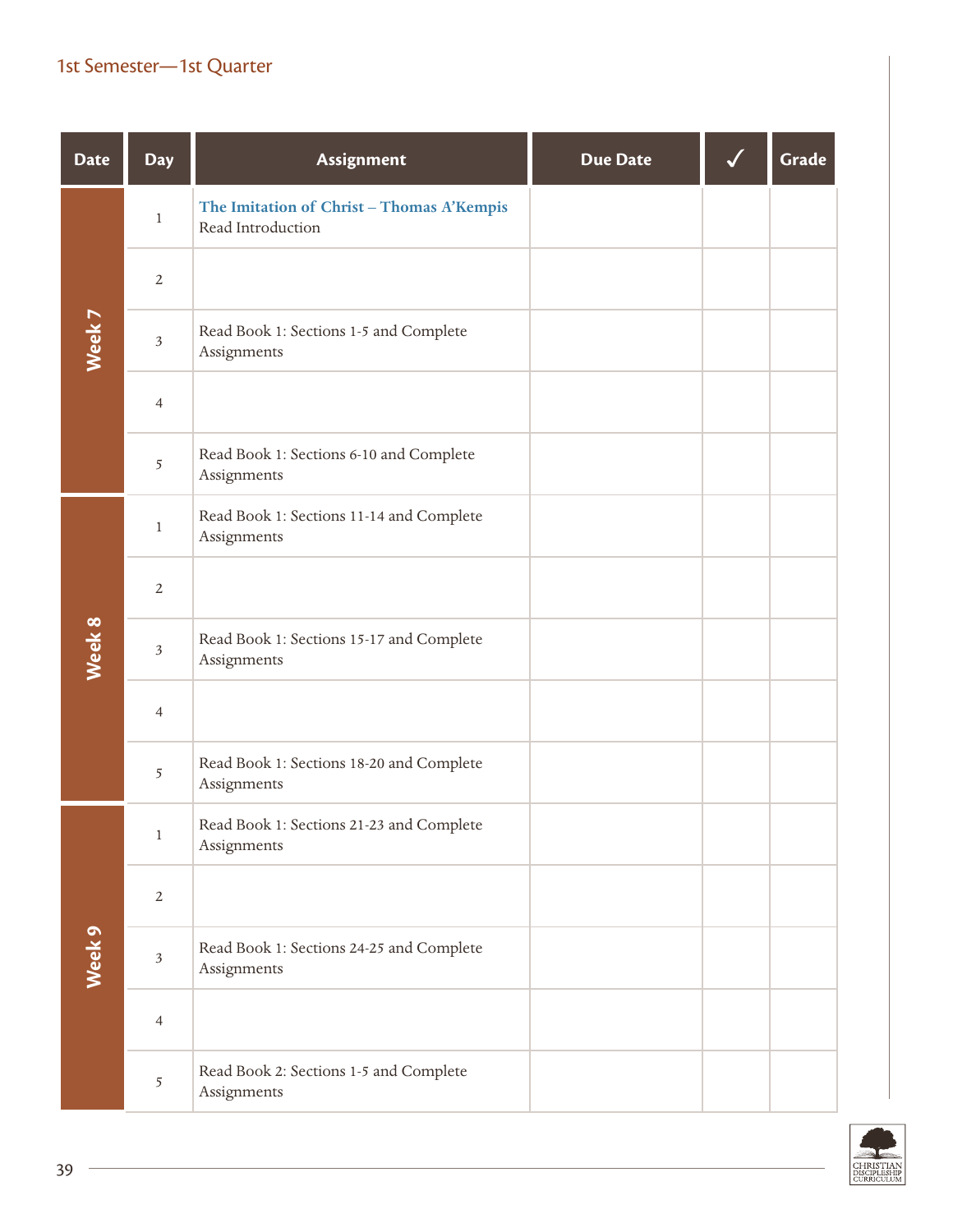| <b>Date</b>       | <b>Day</b>              | Assignment                                              | <b>Due Date</b> | Grade |
|-------------------|-------------------------|---------------------------------------------------------|-----------------|-------|
|                   | $\mathbf{1}$            | Read Book 2: Sections 6-8 and Complete<br>Assignments   |                 |       |
|                   | $\overline{2}$          |                                                         |                 |       |
| Week <sub>1</sub> | $\overline{\mathbf{3}}$ | Read Book 2: Sections 9-12 and Complete<br>Assignments  |                 |       |
|                   | $\overline{4}$          |                                                         |                 |       |
|                   | 5                       | Read Book 3: Section 1-2 and Complete<br>Assignments    |                 |       |
|                   | $\,1$                   | Read Book 3: Sections 3-6 and Complete<br>Assignments   |                 |       |
|                   | $\sqrt{2}$              |                                                         |                 |       |
| Week <sub>2</sub> | $\mathfrak{Z}$          | Read Book 3: Sections 7-10 and Complete<br>Assignments  |                 |       |
|                   | 4                       |                                                         |                 |       |
|                   | 5                       | Read Book 3: Sections 11-14 and Complete<br>Assignments |                 |       |
|                   | $\mathbf{1}$            | Read Book 3: Sections 15-17 and Complete<br>Assignments |                 |       |
|                   | $\sqrt{2}$              |                                                         |                 |       |
| Week 3            | $\overline{\mathbf{3}}$ | Read Book 3: Sections 18-20 and Complete<br>Assignments |                 |       |
|                   | $\overline{4}$          |                                                         |                 |       |
|                   | 5                       | Read Book 3: Sections 21-24 and Complete<br>Assignments |                 |       |

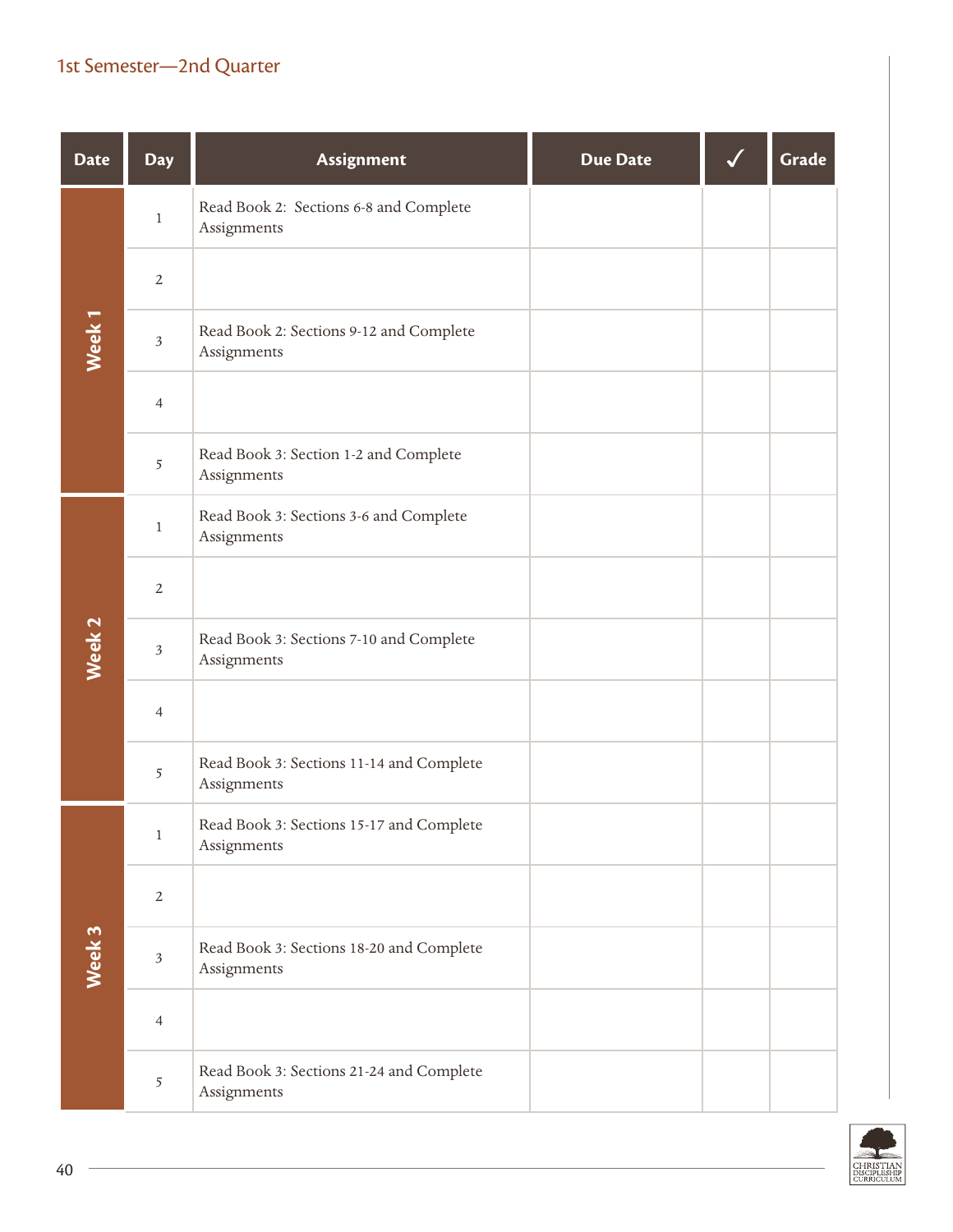| <b>Date</b> | <b>Day</b>              | Assignment                                              | <b>Due Date</b> | Grade |
|-------------|-------------------------|---------------------------------------------------------|-----------------|-------|
|             | $\,1$                   | Read Book 3: Sections 25-27 and Complete<br>Assignments |                 |       |
|             | $\overline{2}$          |                                                         |                 |       |
| Week 4      | $\sqrt{3}$              | Read Book 3: Sections 28-30 and Complete<br>Assignments |                 |       |
|             | $\overline{4}$          |                                                         |                 |       |
|             | 5                       | Read Book 3: Sections 31-33 and Complete<br>Assignments |                 |       |
|             | $\,1$                   | Read Book 3: Sections 34-37 and Complete<br>Assignments |                 |       |
|             | $\sqrt{2}$              |                                                         |                 |       |
| Week 5      | $\mathfrak{Z}$          | Read Book 3: Sections 38-40 and Complete<br>Assignments |                 |       |
|             | 4                       |                                                         |                 |       |
|             | 5                       | Read Book 3: Sections 41-44 and Complete<br>Assignments |                 |       |
|             | $\mathbf{1}$            | Read Book 3: Sections 45-47 and Complete<br>Assignments |                 |       |
|             | $\sqrt{2}$              |                                                         |                 |       |
| Week 6      | $\overline{\mathbf{3}}$ | Read Book 3: Sections 48-52 and Complete<br>Assignments |                 |       |
|             | $\overline{4}$          |                                                         |                 |       |
|             | 5                       | Read Book 3: Sections 53-59 and Complete<br>Assignments |                 |       |

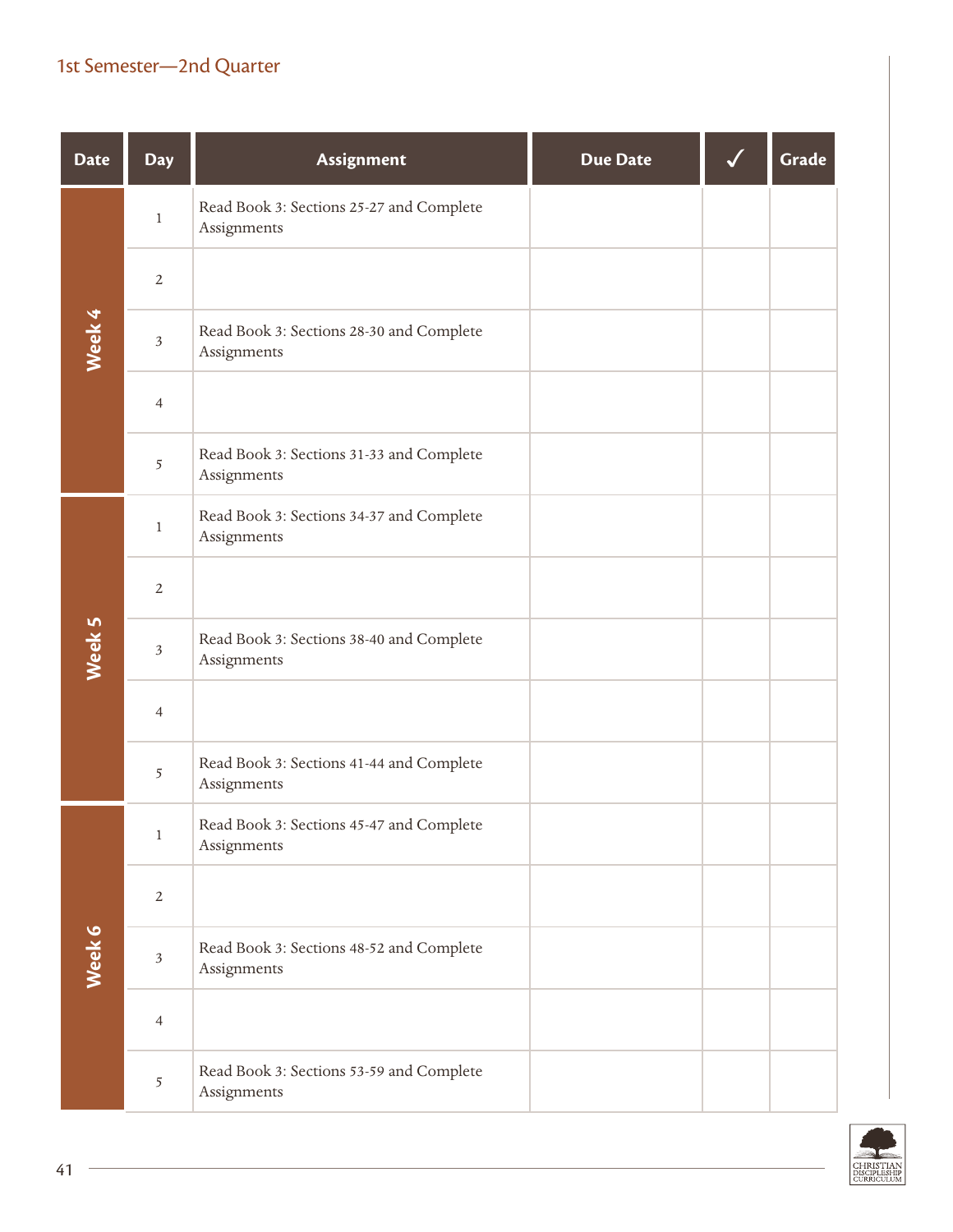| <b>Date</b> | Day            | Assignment                                              | <b>Due Date</b> | Grade |
|-------------|----------------|---------------------------------------------------------|-----------------|-------|
|             | $\,1$          | Read Book 4: Sections 1-5 and Complete<br>Assignments   |                 |       |
|             | $\overline{2}$ |                                                         |                 |       |
| Week 7      | $\sqrt{3}$     | Read Book 4: Sections 6-10 and Complete<br>Assignments  |                 |       |
|             | $\overline{4}$ |                                                         |                 |       |
|             | 5              | Read Book 4: Sections 11-15 and Complete<br>Assignments |                 |       |
|             | $\,1$          | Read Book 4: Sections 16-18 and Complete<br>Assignments |                 |       |
|             | $\sqrt{2}$     |                                                         |                 |       |
| Week 8      | $\overline{3}$ | Complete Essay Assignment                               |                 |       |
|             | $\overline{4}$ |                                                         |                 |       |
|             | 5              |                                                         |                 |       |
|             | $\,1$          |                                                         |                 |       |
|             | $\overline{2}$ |                                                         |                 |       |
| Week 9      | $\overline{3}$ | Complete Final Exam                                     |                 |       |
|             | $\overline{4}$ |                                                         |                 |       |
|             | 5              |                                                         |                 |       |

**Mid-Term Grade**

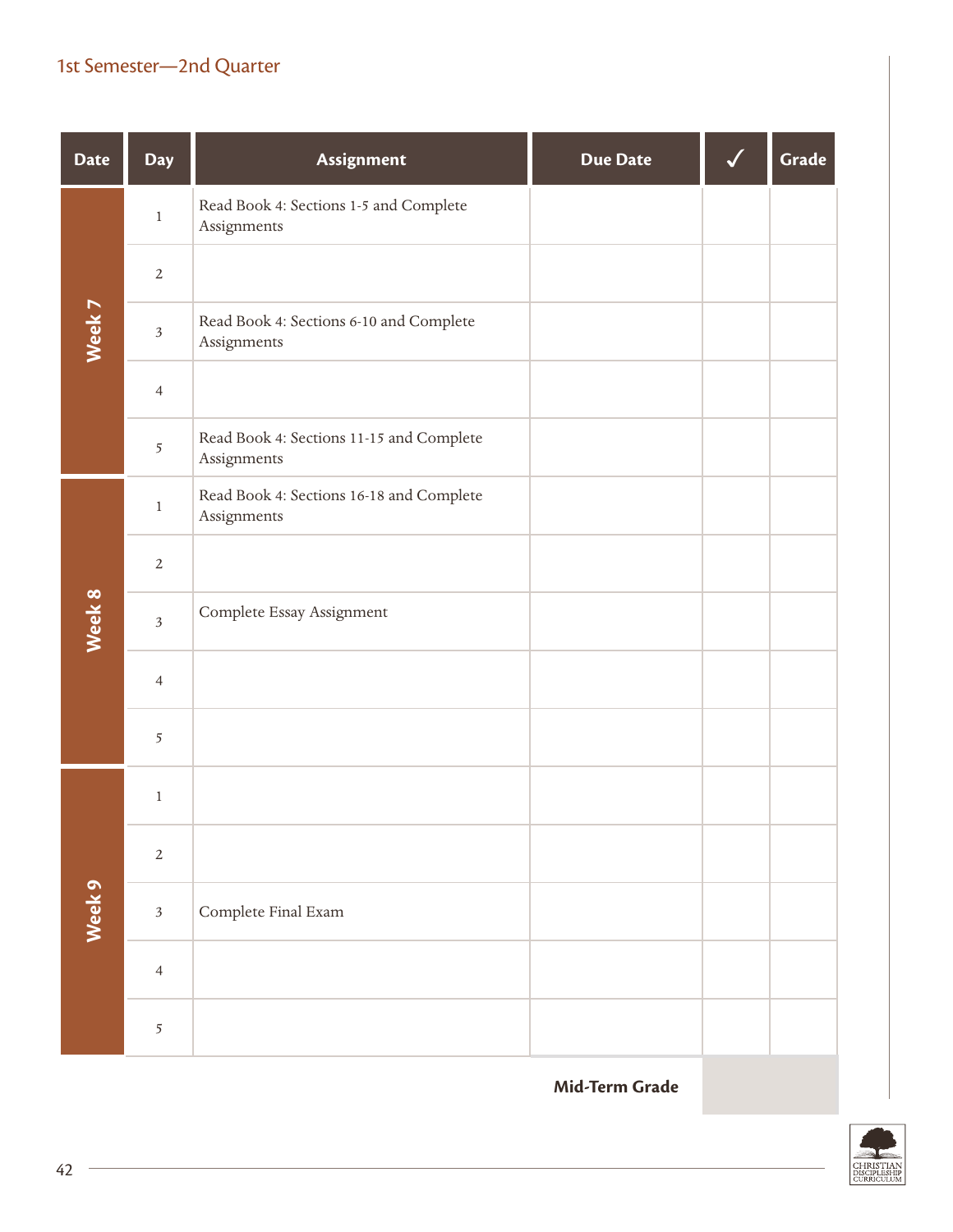| <b>Date</b>       | <b>Day</b>     | Assignment                                                                                               | <b>Due Date</b> | Grade |
|-------------------|----------------|----------------------------------------------------------------------------------------------------------|-----------------|-------|
|                   | $\,1$          | <b>Institutes of the Christian Religion - John Calvin</b><br>Read Book 1: Ch. 1-2 & Complete Assignments |                 |       |
|                   | $\sqrt{2}$     |                                                                                                          |                 |       |
| Week <sub>1</sub> | $\sqrt{3}$     | Read Book 1: Chapters 3-4 and Complete<br>Assignments                                                    |                 |       |
|                   | $\overline{4}$ |                                                                                                          |                 |       |
|                   | $\overline{5}$ | Read Book 1: Chapters 5-6 and Complete<br>Assignments                                                    |                 |       |
|                   | $\mathbf{1}$   | Read Book 1: Chapter 7, 9, 13 and Complete<br>Assignments                                                |                 |       |
|                   | $\overline{2}$ |                                                                                                          |                 |       |
| Week 2            | $\sqrt{3}$     | Read Book 1: Chapters 14-15 and Complete<br>Assignments                                                  |                 |       |
|                   | $\overline{4}$ |                                                                                                          |                 |       |
|                   | 5              | Read Book 1: Chapters 16-17 and Complete<br>Assignments                                                  |                 |       |
|                   | $\mathbf{1}$   | Read Book 2: Chapters 1-3 and Complete<br>Assignments                                                    |                 |       |
|                   | $\overline{2}$ |                                                                                                          |                 |       |
| Week 3            | $\sqrt{3}$     | Read Book 2: Chapters 6-8 and Complete<br>Assignments                                                    |                 |       |
|                   | $\overline{4}$ |                                                                                                          |                 |       |
|                   | 5              | Read Book 2: Chapter 9 and Complete<br>Assignments                                                       |                 |       |

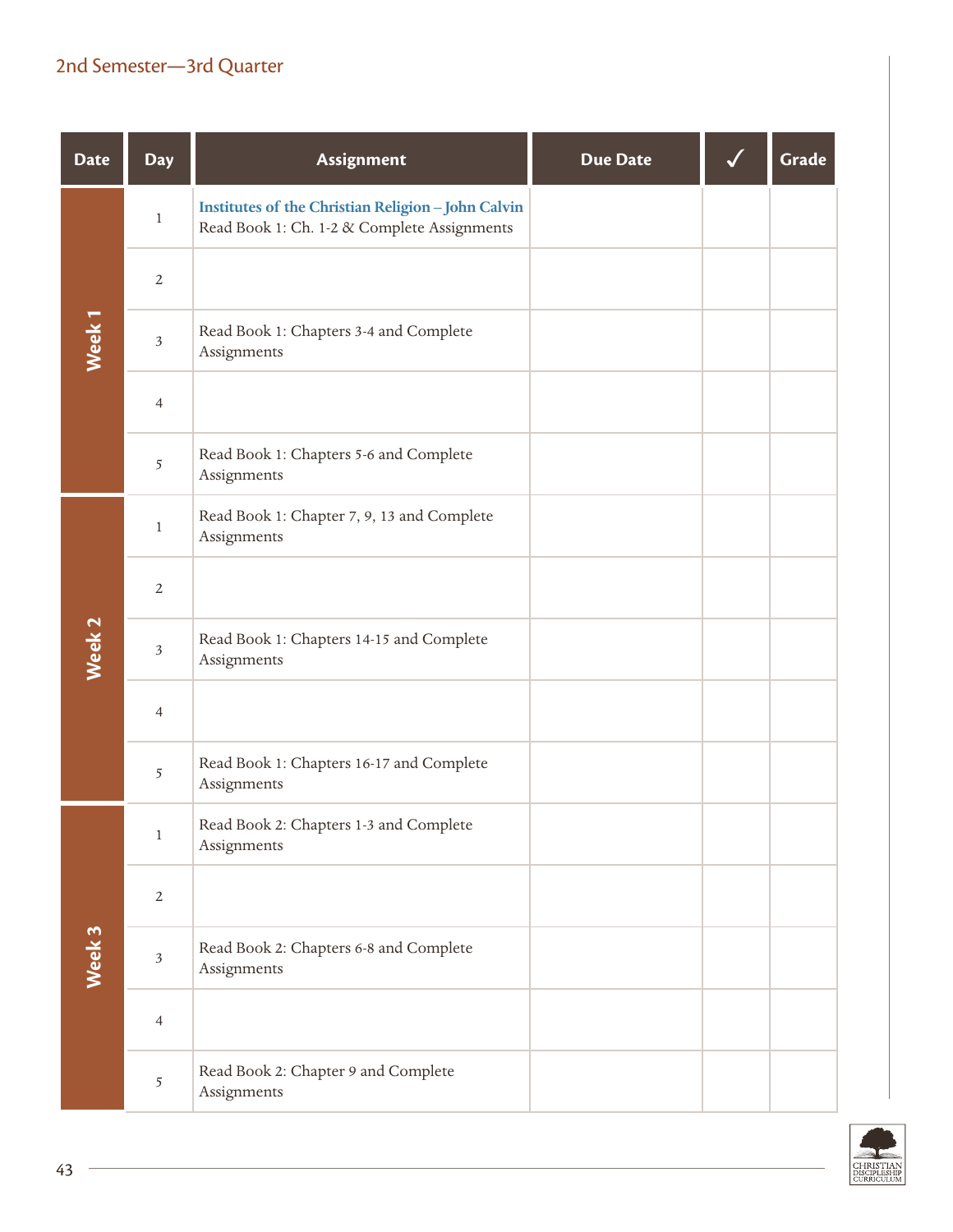| <b>Date</b> | <b>Day</b>     | Assignment                                              | <b>Due Date</b> | Grade |
|-------------|----------------|---------------------------------------------------------|-----------------|-------|
|             | $\mathbf{1}$   | Read Book 2: Chapter 12, 14 and Complete<br>Assignments |                 |       |
|             | $\overline{2}$ |                                                         |                 |       |
| Week 4      | $\sqrt{3}$     | Read Book 2: Chapter 15-16 and Complete<br>Assignments  |                 |       |
|             | $\overline{4}$ |                                                         |                 |       |
|             | 5              | Read Book 3: Chapters 1-3 and Complete<br>Assignment    |                 |       |
|             | $\mathbf{1}$   | Read Book 3: Chapters 6-8 and Complete<br>Assignments   |                 |       |
|             | $\overline{2}$ |                                                         |                 |       |
| Week 5      | $\sqrt{3}$     | Read Book 3: Chapters 9-10 and Complete<br>Assignments  |                 |       |
|             | $\overline{4}$ |                                                         |                 |       |
|             | 5              | Read Book 3: Chapters 11-12 and Complete<br>Assignments |                 |       |
|             | $\mathbf{1}$   | Read Book 3: Chapters 13-14 and Complete<br>Assignments |                 |       |
|             | $\overline{2}$ |                                                         |                 |       |
| Week 6      | $\sqrt{3}$     | Read Book 3: Chapters 16-17 and Complete<br>Assignments |                 |       |
|             | $\overline{4}$ |                                                         |                 |       |
|             | 5              | Read Book 3: Chapters 19-21 and Complete<br>Assignments |                 |       |

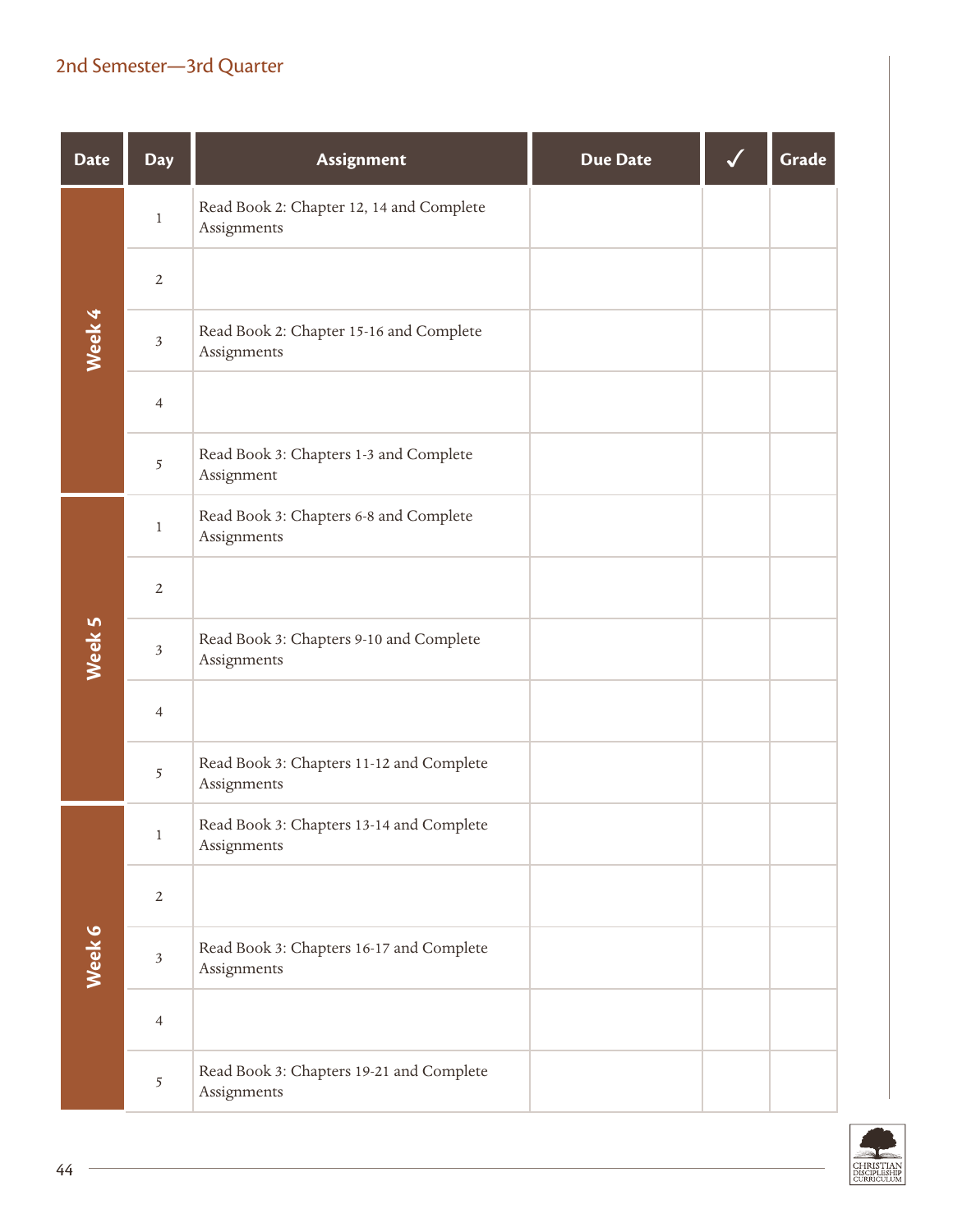| <b>Date</b> | Day            | Assignment                                                  | <b>Due Date</b> | Grade |
|-------------|----------------|-------------------------------------------------------------|-----------------|-------|
|             | $\,1$          | Read Book 3: Chapter 22, 24, 25 and Complete<br>Assignments |                 |       |
|             | $\sqrt{2}$     |                                                             |                 |       |
| Week 7      | $\sqrt{3}$     | Read Book 4: Chapters 1-3 and Complete<br>Assignments       |                 |       |
|             | $\overline{4}$ |                                                             |                 |       |
|             | 5              | Read Book 4: Chapter 12, 14 and Complete<br>Assignments     |                 |       |
|             | $\,1$          | Read Book 4: Chapters 15-17 and Complete<br>Assignments     |                 |       |
|             | $\sqrt{2}$     |                                                             |                 |       |
| Week 8      | $\sqrt{3}$     | Complete Essay Assignment                                   |                 |       |
|             | $\overline{4}$ |                                                             |                 |       |
|             | 5              |                                                             |                 |       |
|             | $\,1$          |                                                             |                 |       |
|             | $\sqrt{2}$     |                                                             |                 |       |
| Week 9      | $\mathfrak{Z}$ | Complete Final Exam                                         |                 |       |
|             | $\overline{4}$ |                                                             |                 |       |
|             | 5              |                                                             |                 |       |

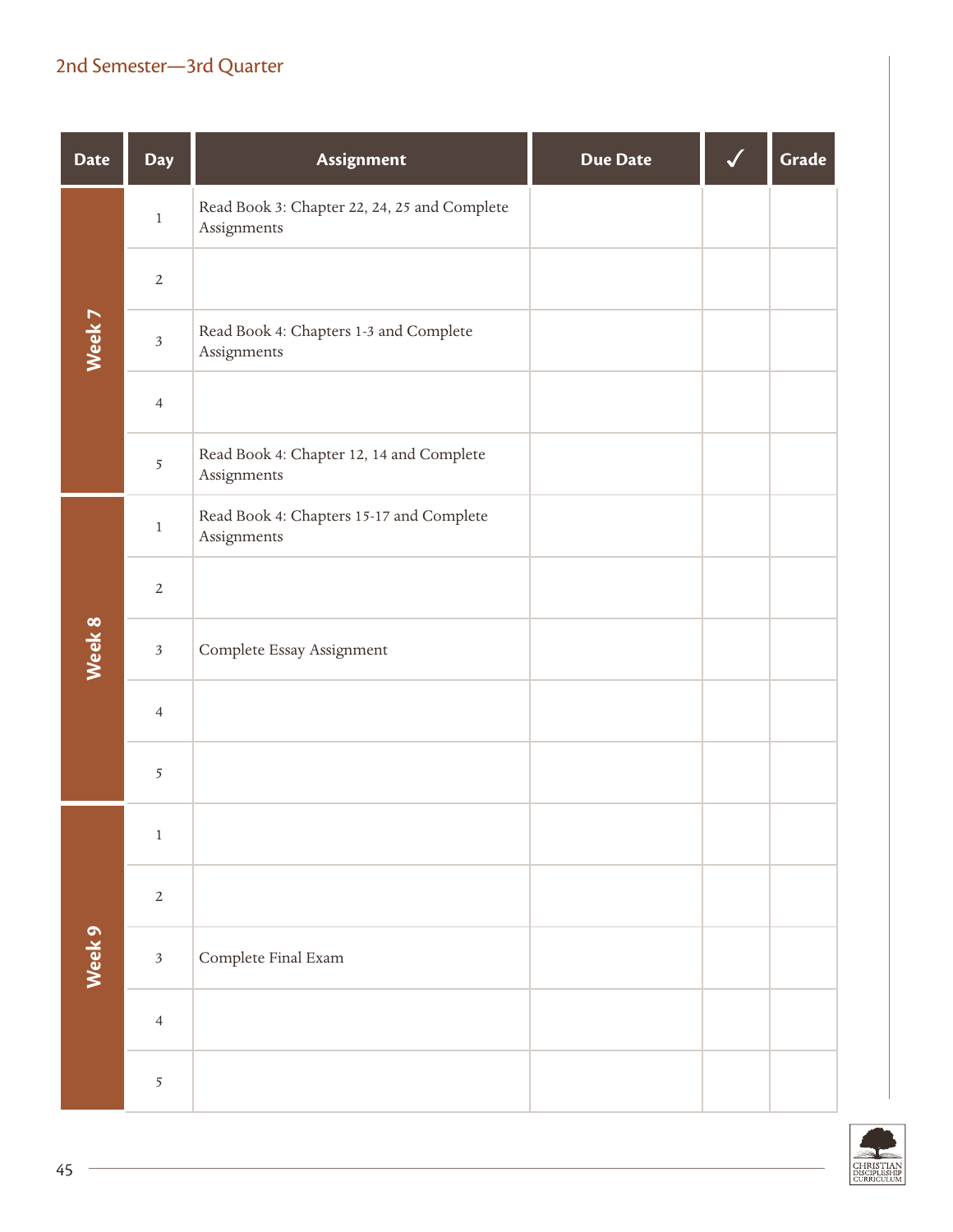| <b>Date</b>       | <b>Day</b>              | Assignment                                                                   | <b>Due Date</b> | Grade |
|-------------------|-------------------------|------------------------------------------------------------------------------|-----------------|-------|
|                   | $\,1$                   | The Pilgrim's Progress - John Bunyan<br>Read the Introduction                |                 |       |
|                   | $\sqrt{2}$              |                                                                              |                 |       |
| Week <sub>1</sub> | $\mathfrak{Z}$          | Read The Author's Apology for His Book                                       |                 |       |
|                   | $\overline{4}$          |                                                                              |                 |       |
|                   | 5                       | Read Book 1: Chapter 1 - The First Stage and<br><b>Complete Assignments</b>  |                 |       |
|                   | $\,1$                   | Read Book 1: Chapter 2 - The Second Stage and<br><b>Complete Assignments</b> |                 |       |
|                   | $\sqrt{2}$              |                                                                              |                 |       |
| Week 2            | $\mathfrak{Z}$          | Read Book 1: Chapter 3 - The Third Stage and<br><b>Complete Assignments</b>  |                 |       |
|                   | $\overline{4}$          |                                                                              |                 |       |
|                   | 5                       |                                                                              |                 |       |
|                   | $\mathbf{1}$            | Read Book 1: Chapter 4 - The Fourth Stage and<br>Complete Assignments        |                 |       |
|                   | $\overline{2}$          |                                                                              |                 |       |
| Week 3            | $\overline{\mathbf{3}}$ | Read Book 1: Chapter 5 - The Fifth Stage and<br>Complete Assignments         |                 |       |
|                   | $\overline{4}$          |                                                                              |                 |       |
|                   | 5                       |                                                                              |                 |       |

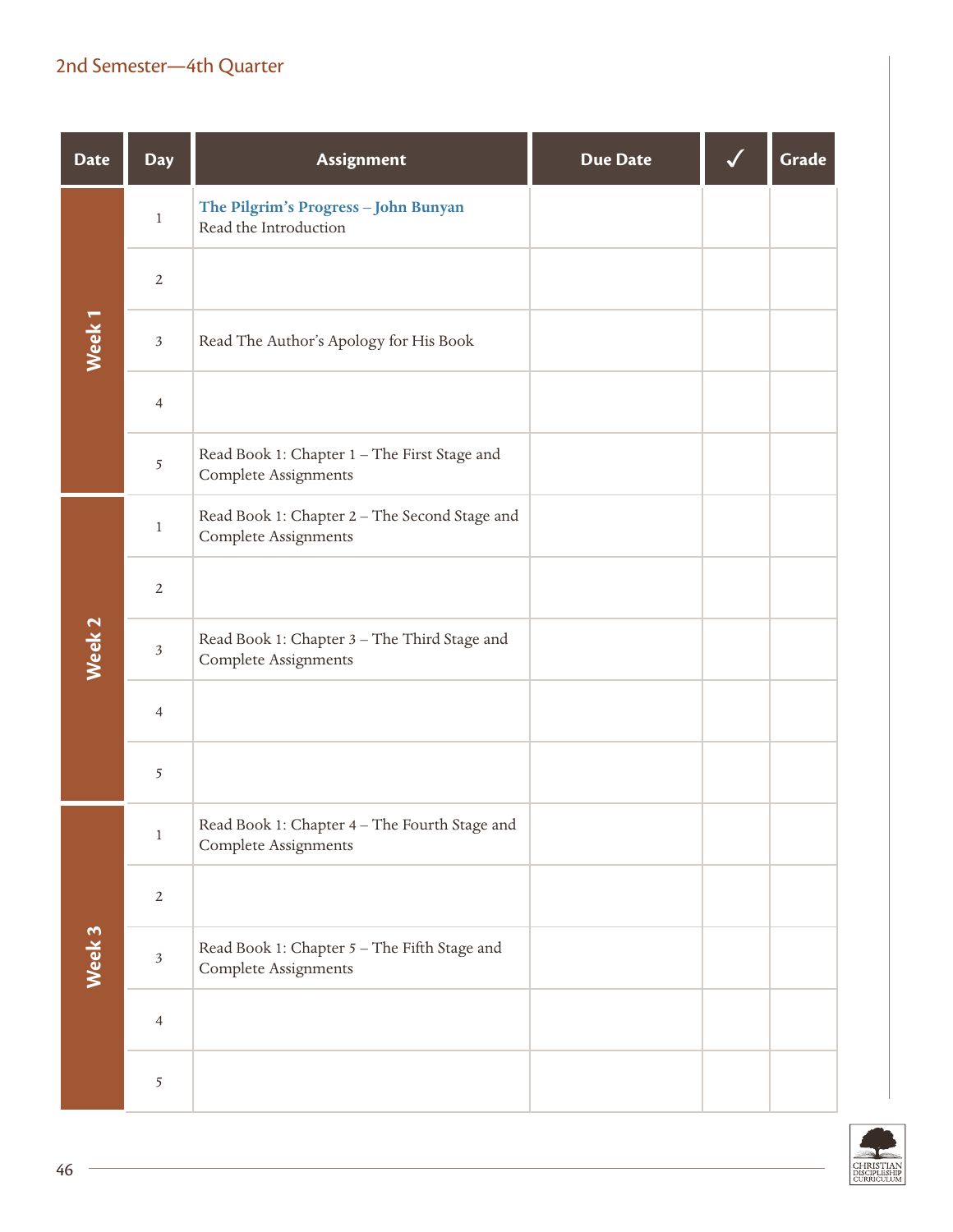| <b>Date</b> | <b>Day</b>     | Assignment                                                                    | <b>Due Date</b> | Grade |
|-------------|----------------|-------------------------------------------------------------------------------|-----------------|-------|
|             | $\mathbf{1}$   | Read Book 1: Chapter 6 - The Sixth Stage and<br><b>Complete Assignments</b>   |                 |       |
|             | $\overline{2}$ |                                                                               |                 |       |
| Week 4      | $\sqrt{3}$     | Read Book 1: Chapter 7 - The Seventh Stage and<br><b>Complete Assignments</b> |                 |       |
|             | $\overline{4}$ |                                                                               |                 |       |
|             | 5              |                                                                               |                 |       |
|             | $\mathbf{1}$   | Read Book 1: Chapter 8 - The Eighth Stage and<br><b>Complete Assignments</b>  |                 |       |
|             | $\overline{2}$ |                                                                               |                 |       |
| Week 5      | $\mathfrak{Z}$ | Read Book 1: Chapter 9 - The Ninth Stage and<br><b>Complete Assignments</b>   |                 |       |
|             | $\overline{4}$ |                                                                               |                 |       |
|             | 5              | Read Book 1: Chapter 10 - The Tenth Stage and<br><b>Complete Assignments</b>  |                 |       |
|             | $\,1$          | Read Book 2: The Author's Way                                                 |                 |       |
|             | $\overline{2}$ |                                                                               |                 |       |
| Week 6      | $\sqrt{3}$     | Read Book 2: To the Reader and Complete<br>Assignments                        |                 |       |
|             | $\overline{4}$ |                                                                               |                 |       |
|             | 5              | Read Book 2: Chapter 1 - The First Stage and<br>Complete Assignments          |                 |       |